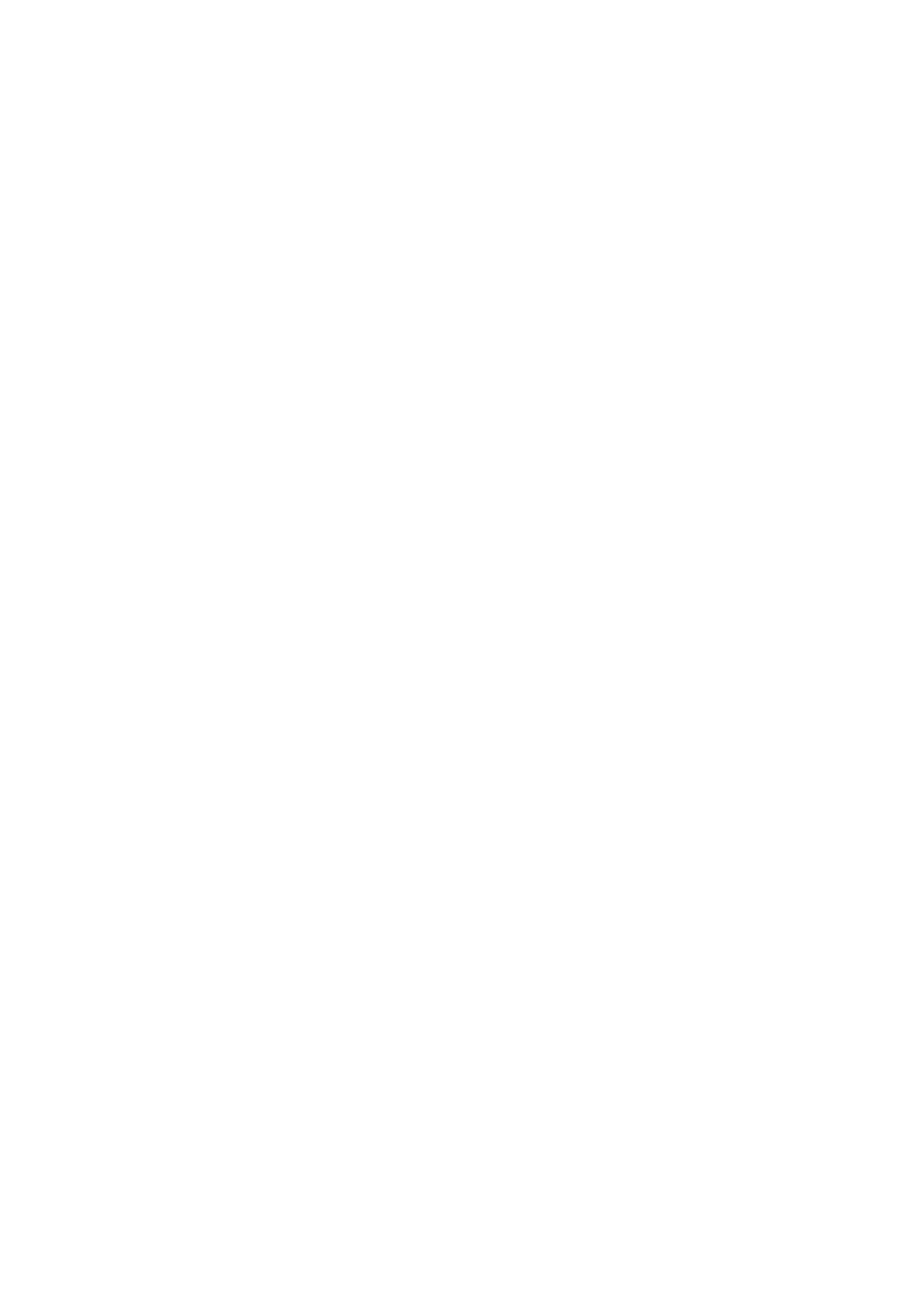### **The Inequality Report**

The Palestinian Arab Minority in Israel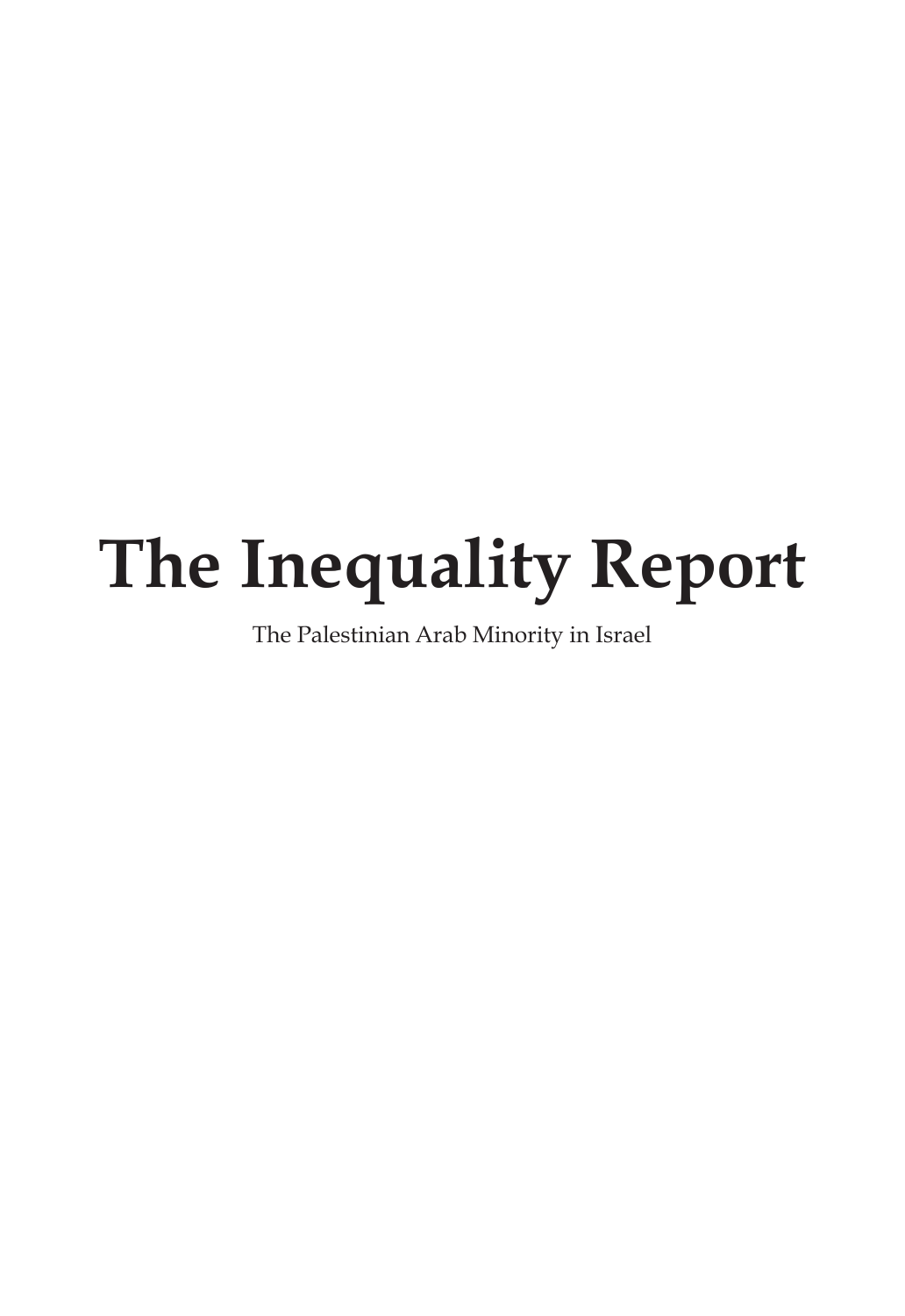March 2011

The Inequality Report: The Palestinian Arab Minority in Israel

#### ADALAH – THE LEGAL CENTER FOR ARAB MINORITY RIGHTS IN ISRAEL

94 Yaffa Street, PO Box 8921, Haifa 31090, Israel Tel: +972 4 950 1610 – Fax: +972 4 950 3140 Email: adalah@adalah.org Website: www.adalah.org

Principle author Katie Hesketh

Additional authors Suhad Bishara, Advocate Rina Rosenberg, Esq. Sawsan Zaher, Advocate

Design UnderGround Studio

ISBN: 978-965-90512-3-6

Three videos accompany this report: Targeted Citizen; Targeted Citizen – Unrecognized Villages Case; and Targeted Citizen – Israel Railways Case. These videos are available on the website of Adalah and Adalah's YouTube page. The videos were written and directed by Rachel Leah Jones. This report and the three videos together comprise "The Inequality Series".

Adalah wishes to thank Christian Aid for its financial support to this project. The contents of the videos and this document are the sole responsibility of Adalah – The Legal Center for Arab Minority Rights in Israel and can under no circumstances be regarded as reflecting the official position of Christian Aid.

Adalah also appreciates the generous contributions of the following foundations and institutions to our work: The Ford-Israel Fund; OxfamNOVIB; The Open Society Institute Development Foundation; The New Israel Fund; The European Union; Evangelischer Entwicklungsdienst (EED); The Federal Department of Foreign Affairs - Switzerland; The Naomi and Nehemiah Cohen Foundation; Broederlijk Delen; The Sigrid Rausing Trust; and The NGO Development Center.



March 2011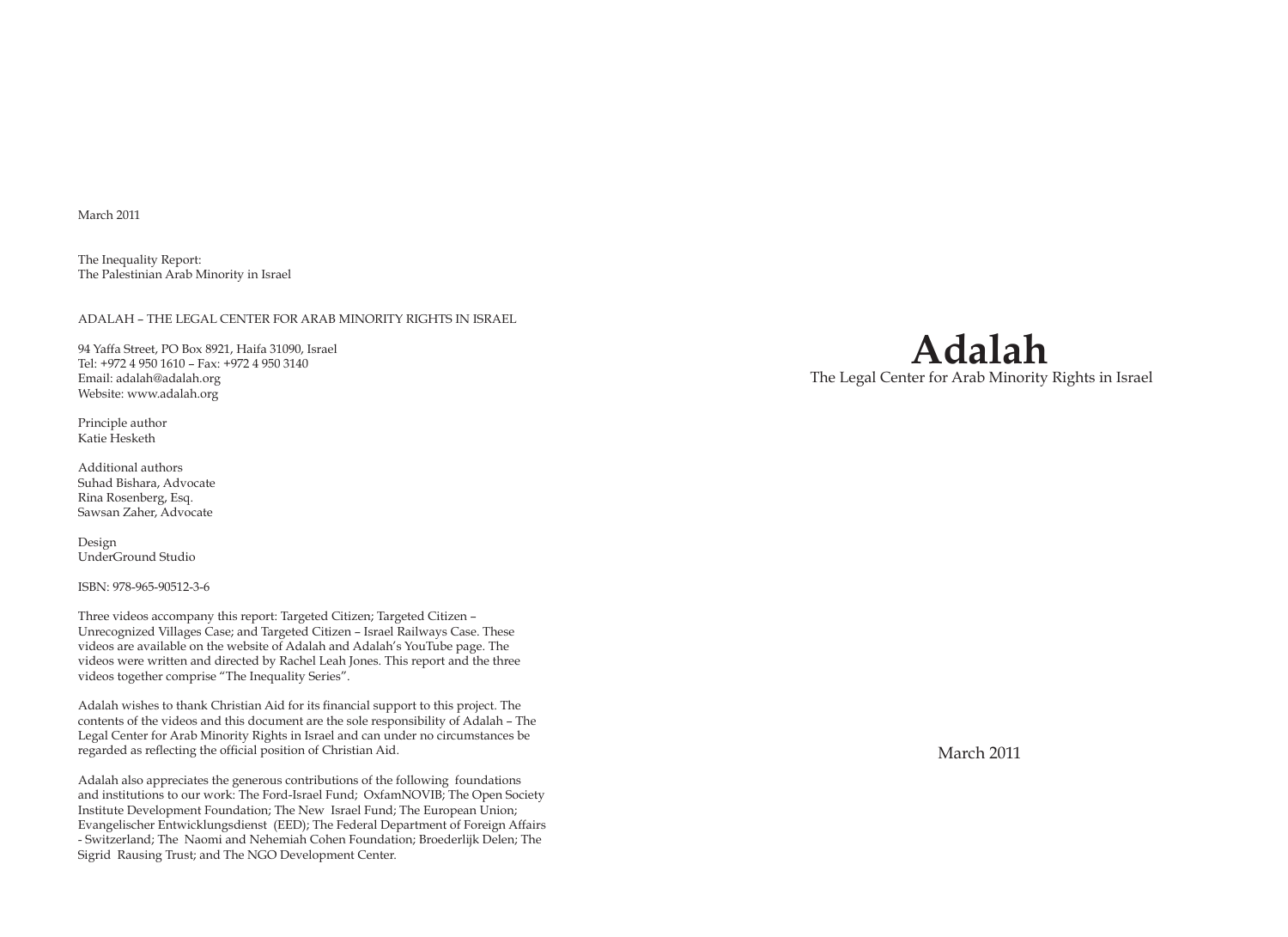# **The Inequality Report:**

### **The Palestinian Arab Minority in Israel**

#### **March 2011**

#### **Introduction**

Inequality in Israel takes many forms. Some of the major fault-lines that divide Israeli society, creating relatively privileged and deprived groups, are *(Ashkenazim)* versus *(Mizrahim)*; men versus women; Israel-born Jews *(Sabar)* versus new immigrants *(Olim)*; Orthodox versus secular Jews; rural versus urban dwellers; rich versus poor; left-wing versus right-wing supporters; and gay versus straight people. This report focuses on inequalities between Jewish citizens of Israel—the majority—and Palestinian Arab citizens of Israel, a national, non-immigrant minority living in its historical homeland.<sup>1</sup>

 Today, Palestinian citizens of the state comprise 20% of the total population, numbering almost 1.2 million people.<sup>2</sup> They remained in their homeland following the establishment of the State of Israel in 1948, becoming an involuntary minority. A part of the Palestinian people who currently live in the West Bank, the Gaza Strip and the Diaspora, they belong to three religious communities: Muslim (82%), Christian (9.5%) and Druze (8.5%).3 Their status under international human rights instruments to which Israel is a State party is that of a national, ethnic, linguistic and religious minority.

 However, despite this status, the Palestinian minority is not declared as a national minority in the Basic Laws of Israel. In 1948, Israel was established as a Jewish state. The definition of Israel as "the Jewish State" or "the State of the Jewish People" makes inequality a practical, political and ideological reality for Palestinian citizens of Israel, who are marginalized and discriminated against by the state on the basis of their national belonging and religious affiliation as non-Jews. They are frequently and increasingly viewed as a "fifth column" as a result of their Palestinian identity and national, religious, ethnic and cultural ties to their fellow Palestinians in the Occupied Palestinian Territory (OPT) and surrounding Arab and Muslim states, a number of which are considered "enemy states" by Israel.<sup>4</sup> Furthermore, this perception is not restricted to the state authorities: according to the Israel Democracy Institute, in 2010 53% of the Jewish public maintained that the state was entitled to encourage Arabs to emigrate from Israel.<sup>5</sup>

 Numerous groups of Palestinian citizens of Israel face "compound discrimination" or multiple forms of discrimination on the basis of both their national belonging and their membership in one or more distinct subgroups. For instance, Arab women in Israel face discrimination as members of the Arab minority and as women, and Arab Bedouin face an additional layer of institutional and social discrimination. Some individuals are subjected to multiple forms of discrimination, for instance disabled female Arab Bedouin children living in the unrecognized villages in the Naqab (Negev), referred to by the state as "illegally constructed villages" or "illegal settlements". With regard to certain marginalized groups, Israel has some of the world's most forward-thinking and progressive laws and policies. Israel's Knesset, for example, has legislated strong anti-discrimination legislation and legal protections for women and disabled persons.<sup>6</sup> However, the same has not been done for the Palestinian minority in Israel. As a result, Palestinians who are also members of other marginalized groups do not receive the full benefit of such protections. Moreover, according to a recent poll, just 51% of Jewish citizens of Israel support full equality in rights between Jewish and Arab citizens of Israel.7 The same attitude prevails among Jewish youth, with 49.5% of Jewish 15- to 18-year-olds responding negatively, in a poll carried out in 2010, to the question of whether Arab citizens should be granted rights equal to those of Jews.<sup>8</sup>

 This report details some of the main legal, political and policy structures that institutionalize discrimination against the Palestinian minority in Israel, and entrench inequalities between Palestinian and Jewish citizens. It provides indicators of inequalities, including official state data, and explains how specific laws and policies work to exclude the Palestinian minority from state resources and services, as well as the structures of power. It further demonstrates how the State of Israel, as an ethnocracy or "ethnic nationstate", is systematically failing to adopt effective measures to redress the gaps that exist between the Palestinian minority and the Jewish majority and, moreover, how, by privileging Jewish citizens in many fields, the state actively preserves and even widens these gaps. Finally, the report reflects on the impact of inequality on the Palestinian minority in Israel and its ramifications for the state as a whole.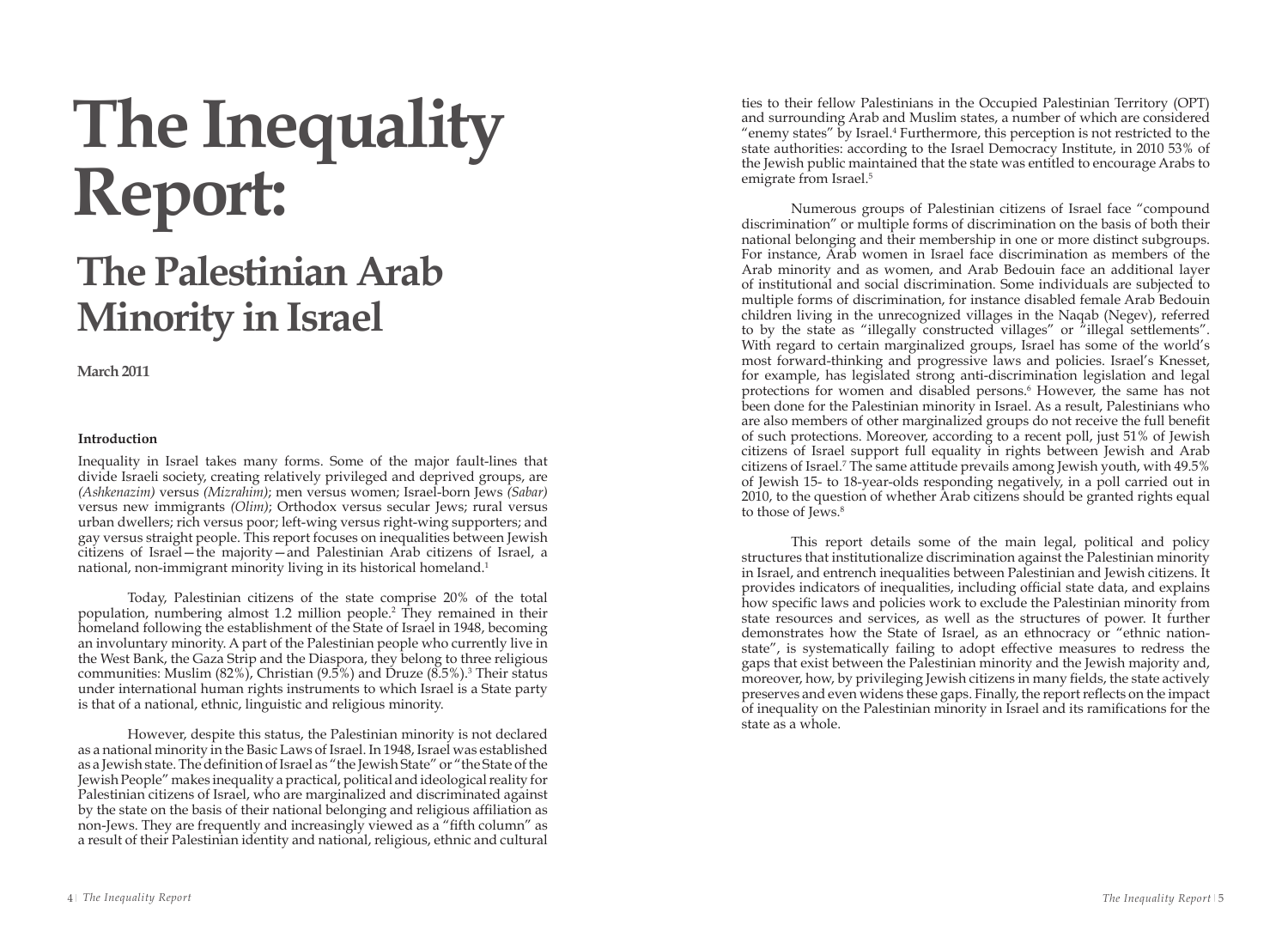This report is part of a project on inequality. In addition to the report, Adalah has produced three videos on the subject of inequality in Israel. The first of these videos, *Targeted Citizen*, surveys discrimination against Palestinian citizens of Israel.<sup>9</sup> The second and third videos focus on case studies of discrimination in land and planning rights and in employment rights, and considers the effect of these inequalities on Israeli society as a whole.

 The report is organized into chapters and includes a section on "Main Findings". The following subjects relating to inequalities between Palestinian and Jewish citizens of Israel are surveyed:

- The legal framework of inequality
- Citizenship rights
- Income/poverty
- Redistribution of resources and social welfare
- Employment
- Economic assets: land
- Educational access/attainment
- The Arabic language
- Health
- Political participation

# **Main Findings**

#### **Main Findings The legal framework of inequality**

- Inequalities between Arab and Jewish citizens of Israel span all fields of public life and have persisted over time. Direct and indirect discrimination against Palestinian citizens of Israel is ingrained in the legal system and in governmental practice.
- The right to equality and freedom from discrimination is not explicitly enshrined in Israeli law as a constitutional right, nor is it protected by statute. While Supreme Court justices have interpreted The Basic Law: Human Dignity and Liberty as comprising the principle of equality, this fundamental right is currently protected by judicial interpretation alone.
- The definition of the State of Israel as a Jewish state makes inequality and discrimination against Palestinian citizens of Israel a reality and a political project. The pairing of "Jewish" and "democratic" both codifies discrimination against non-Jewish citizens and impedes the realization of full equality.
- Numerous groups of Palestinian citizens of Israel face "compound discrimination" or multiple forms of discrimination on the basis of both their national belonging as Arabs/Palestinians and their membership in one or more other distinct subgroups, such as women, the disabled and the elderly.
- More than 30 main laws discriminate, directly or indirectly, against Palestinian citizens of Israel, and the current government coalition has proposed a flood of new racist and discriminatory bills which are at various stages in the legislative process.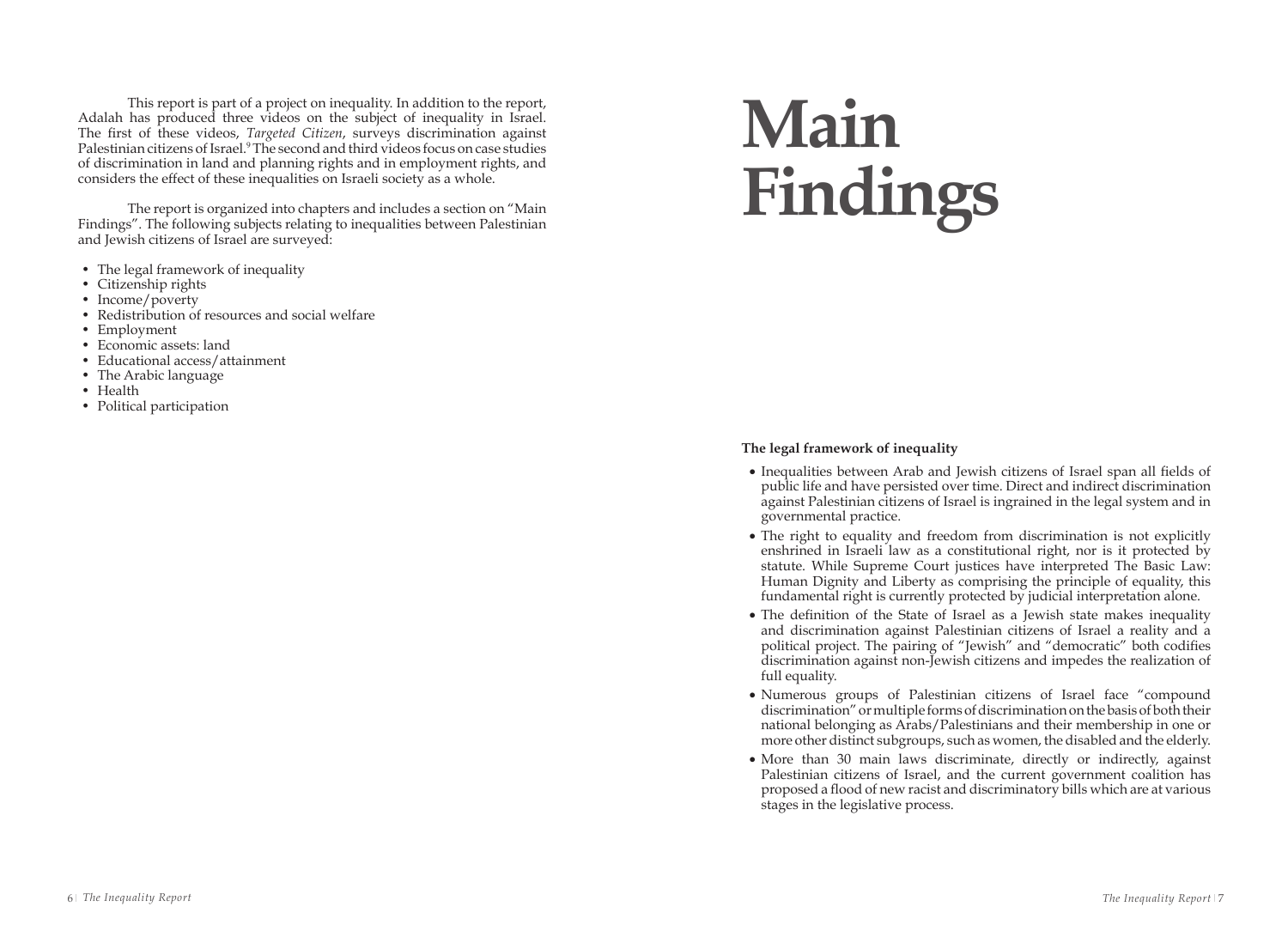#### **Citizenship rights**

- Palestinian citizens of Israel are afforded differential and unequal treatment under Israeli law in the field of citizenship rights. The most important immigration and nationality laws—including the Law of Return (1950) and the Citizenship Law (1952)—privilege Jews and Jewish immigration.
- If the spouse of a Palestinian citizen of Israel is a Palestinian resident of the OPT, it has been virtually impossible for him or her to gain residency or citizenship status in Israel since May 2002. This ban on family unification is totally disproportionate to the alleged security reasons cited by Israel to justify it; rather, it is motivated by the state's desire to maintain a Jewish demographic majority.
- A new law makes it possible to strip Israeli citizenship for various reasons related to alleged "disloyalty" to the state or "breach of trust", indirectly targeting the citizenship rights of Palestinian citizens. Several attempts to pass additional laws that grant the authority to revoke citizenship and impose further loyalty oaths are currently pending in the Knesset.

#### **Income/poverty**

- Arab families are greatly over-represented among Israel's poor: over half of Arab families in Israel are classified as poor, compared to an average poverty rate of one-fifth among all families in Israel. Arab towns and villages are heavily over-represented in the lowest socio-economic rankings, and the unrecognized Arab Bedouin villages in the Naqab are the poorest communities in the state.
- Gaps in income and poverty rates are directly related to institutional discrimination against Arab citizens in Israel.

#### **Redistribution of resources and social welfare**

- Although the right to equality demands that states take positive steps to bridge the gaps between the various population groups, the State of Israel actively seeks to promote and direct resources to Jewish citizens as a privileged majority within the "Jewish State". In many policy areas, including the designation of "National Priority Areas" and the use of the military-service criterion to allocate resources, the state actively preserves and perpetuates inequalities between Arab and Jewish citizens of Israel.
- The state has consistently failed to take adequate and effective action to address the phenomenon of absolute and relative poverty among the Arab minority in Israel. Where it has initiated development programs targeting the Arab minority, such as the "Multi-Year Plan", the state has tended to implement them partially, gradually, or not at all.
- Direct state policy measures to reduce poverty disproportionately target Jewish citizens, with the result that poverty rates have fallen far more sharply among Jewish citizens than among their Arab counterparts, and inequalities have consequently persisted.

#### **Employment**

- Palestinian citizens of Israel often face discrimination in work opportunities, pay and conditions, both because of the inadequate implementation of equal-opportunity legislation and because of entrenched structural barriers, which particularly affect women, and include poor or non-existent public transportation, a lack of industrial zones, and a shortage of state-run daycare centers. Palestinian citizens are also excluded from the labor force by the use of the military-service criterion as a condition for acceptance for employment, often when there is no connection between the nature of the work and military experience.
- Unemployment rates remain significantly higher among Arab than among Jewish citizens, and the rate of labor-force participation among Palestinian women citizens of Israel, at just about 20%, is among the lowest in the world.
- Palestinian citizens of Israel in general, and women in particular, continue to be sorely underrepresented in the civil service, the largest employer in Israel (in total, Arabs constitute just around 6% of all civil service employees), despite affirmative-action legislation stipulating fair representation for the Arab minority and for women.
- The lack of development and investment in Arab towns and villages inside Israel and the unexploited or under-exploited human resources of the members of the Palestinian minority inhibit the growth of the Israeli economy. The lost potential to Israel's economy has been estimated at around US\$ 8 billion per year by the Organisation for Economic Cooperation and Development (OECD).

#### **Economic assets: land**

- In continuation of a pattern that was established with the founding of the state in 1948, Palestinian citizens of Israel continue to be deprived of access and use of the land under long-standing and more recent land laws and policies. Furthermore, new measures—including a new land reform law from 2009 and an amendment to the Land Ordinance from February 2010 aim at confirming state ownership of land confiscated from Palestinians in perpetuity and blocking Palestinian restitution claims.
- Admissions committees operate in around 700 agricultural and community towns and filter out Arab applicants, on the basis of their "social unsuitability", from future residency in these towns. The operation of admissions committees contributes to the institutionalization of raciallysegregated towns and villages throughout the state and perpetuates unequal access to the land.
- The Jewish National Fund (JNF)—a body with quasi-state authority that operates solely for the interests of the Jewish people and controls 13% of the land in the state—continues to wield decisive influence over land policy in Israel, having been allocated six of a total of 13 members of the newly-established Land Authority Council.
- Arab towns and villages in Israel suffer from severe overcrowding, with Arab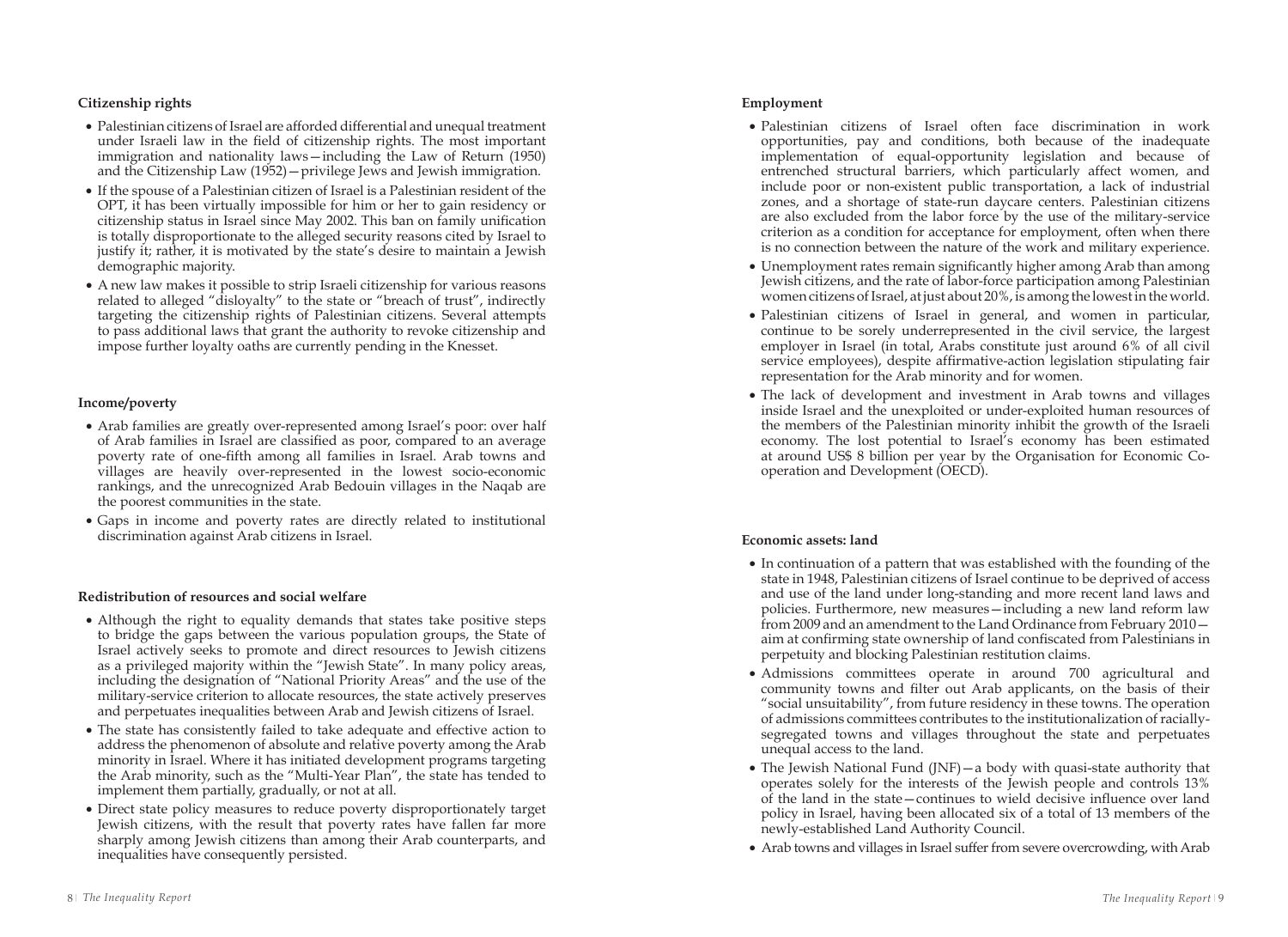municipalities exercising jurisdiction over only 2.5% of the total area of the state. Since 1948, the State of Israel has established approximately 600 Jewish municipalities, whereas no new Arab village, town or city has ever been built.

- While the Arab Bedouin population in the Naqab stands at around 170,000 persons, or 14% of the total population in the Naqab, the combined areas of the government-planned and newly-recognized Arab Bedouin towns and villages in the Naqab account for just 0.9% of the land in the district.
- Israel is currently intensifying its efforts to forcibly evacuate the unrecognized villages in the Naqab (referred to as "illegal clusters"), including by demolishing entire villages, as recently witnessed in the repeated demolition of the village of Al-Araqib. In pursuing this policy, the state has rejected the option of affording recognition to these villages, many of which predate the establishment of Israel. Between 75,000 and 90,000 Arab Bedouin live in the unrecognized villages in the Naqab, whom the state characterizes as "trespassers on state land".

#### **Educational access/attainment**

- The Ministry of Education retains centralized control over the form and substance of the curriculum for Arab schools, with few Arab educators wielding decision-making authority. The State Education Law sets educational objectives for state schools that emphasize Jewish history and culture.
- The current under-investment in Arab schools in Israel threatens to sustain the gaps between the Jewish majority and the Arab minority in the future. Since Arab children account for 25% of all children in Israel, the unequal investment in their education and development can be expected to act as a major brake on the Israeli economy in the coming generation.
- State funding to Arab schools in Israel falls far behind that provided to Jewish schools. According to official state data published in 2004, the state provides three times as much funding to Jewish students as to Arab pupils. This underfunding is reflected in many areas, including relatively large class sizes and poor infrastructure and facilities.
- There are few elementary schools in the unrecognized Arab Bedouin villages in the Naqab, severely overcrowded and poorly-equipped, and not a single high school. Despite a settlement reached by the state with Adalah to establish the first high school in the unrecognized village of Abu Tulul by 1 September 2009, no school has yet been opened.
- Arab students are dramatically underrepresented in Israel's universities and other institutes of higher education. Arab academics constitute only about 1.2% of all tenured and tenure-track positions in Israeli universities, leaving Arab citizens marginalized in the production of knowledge in society.
- The Ministry of Education's policies actually act to entrench the gaps between Arab and Jewish school children, since special programs to assist academically weak or gifted children, such as the "Shahar" academic enrichment programs, are disproportionately awarded to Jewish schools.

#### **The Arabic language**

• While Arabic is an official language in Israel, there is clear inequality in the opportunities granted to Arabic-speakers as compared to Hebrew-speakers to enjoy and use their language in official and public fora. In practice, the status of Arabic is vastly inferior to that of Hebrew in terms of the resources dedicated to its use, despite Israel's duty under international human rights law to protect the language rights of the Arab national minority in Israel.

#### **Health**

- Arab citizens of Israel can expect to live shorter lives than Jewish citizens (about four years less) and face significantly higher mortality rates, particularly after the age of 60. The rate of infant mortality among Palestinian citizens is approximately double that among Jewish citizens, and higher still among the Arab Bedouin population in the Naqab (Negev), where it reaches more than 15 per 1,000 live births.
- While Israeli law provides that equitable, high-quality health services should be provided to all residents of Israel, various barriers—including the lack of clinics and hospitals in Arab towns and villages and limitations on mobility—mean that Palestinian citizens are frequently unable to exercise their right to the highest sustainable standard of health.
- The health situation is most critical in the unrecognized Arab Bedouin villages in the Naqab, where health services are either limited or nonexistent. The inadequate provision of health services in the unrecognized villages is a deliberate policy of neglect on the part of the state, which is seeking to evacuate them and relocate their residents, in part by creating intolerable conditions.

#### **Political participation**

- Palestinians citizens have unequal access and lower levels of participation than Jewish citizens in all spheres of public life and decision-making, from the judiciary, the legislature, and government to the civil service. As a result, they have limited access to decision-making processes and centers of power, and a diminished ability to redress inequality and discrimination.
- Recent election cycles have witnessed attempts by the Attorney General (2003) and right-wing political parties and MKs to disqualify Arab parties and MKs from the Knesset, aimed at severely limiting the Palestinian political voice in the legislature. In 2003 and 2009, the Israeli Supreme Court overturned decisions of the Central Elections Committee to disqualify Arab political parties and Arab leaders from participating in the national elections.
- The Arab voice has become increasingly delegitimized in the Israeli political and legislative process: according to recent polls around onethird of Jewish citizens agree that Arab citizens should be denied the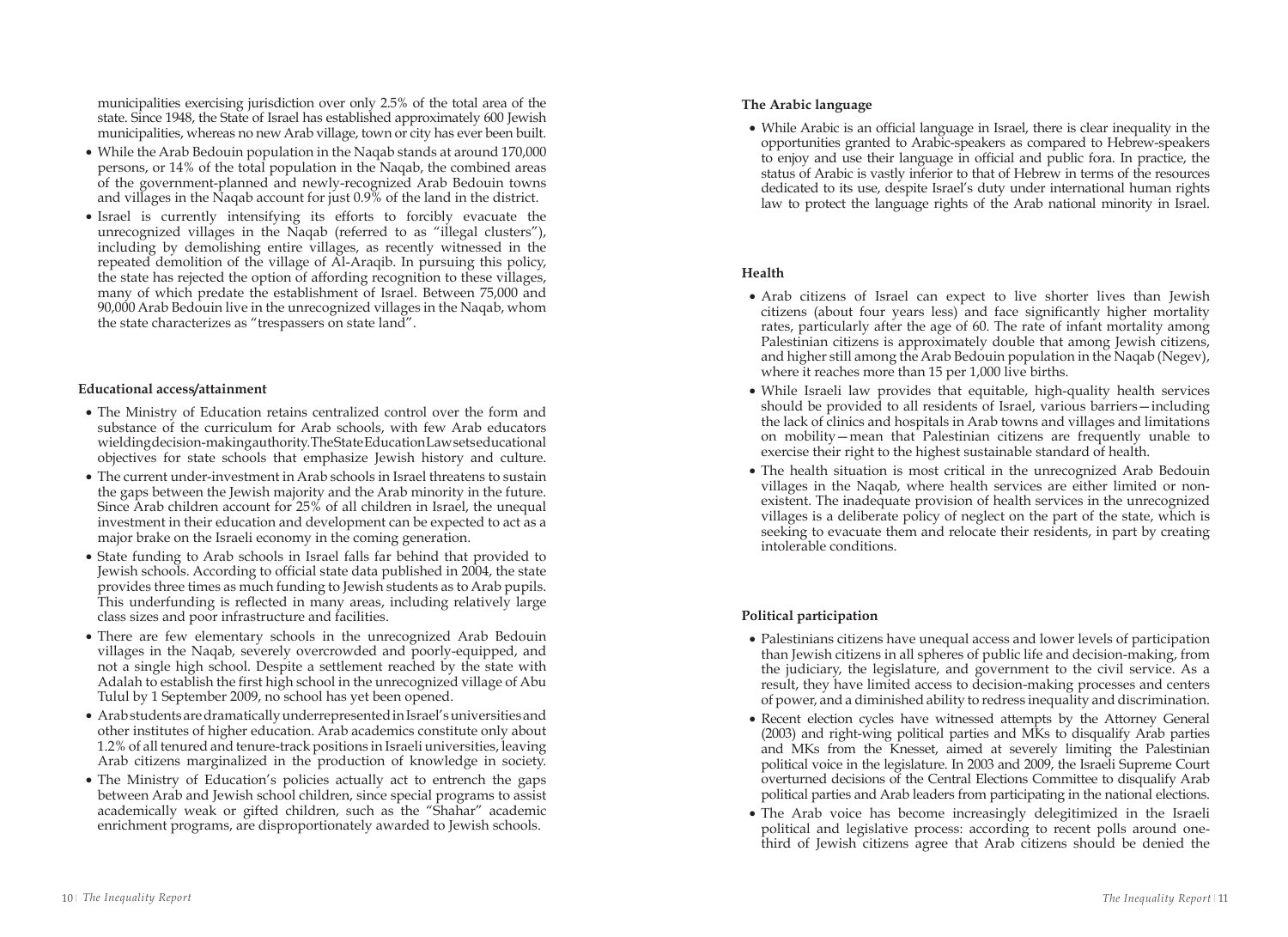rights to vote and to be elected to the Knesset, and more than half of Jewish teenagers would deprive Arabs of the right to be elected to the Knesset.

- The criminal justice system is regularly used as a means of delegitimizing political acts and expression by Palestinian citizens of Israel, including their elected political leadership. Several Arab MKs have been indicted or had parliamentary privileges revoked for legitimate political activities and speech that falls within the scope of their work as elected representatives.
- A series of Israeli laws institute a range of restrictions on freedom of movement, freedom of speech, and access to the political system, including ideological limitations on the platforms of political parties and severe restrictions on travel by MKs to Arab states classified as "enemy states". Such laws are used predominantly to curb the political freedoms of Palestinian citizens and their elected representatives and are steadily shrinking the space for political action available to them.
- The police routinely use force and arrest against Arab demonstrators as a deterrent in order to silence voices of protest. Anti-war protestors against the Israeli military operation "Cast Lead" in Gaza—mainly Arab citizens, including many minors—were subjected to serious police violence. They further encountered disproportionate and systematic mass arrests, primarily on the pretext of their mere presence at the scene.
- Until today, ten years after the fact, no police officer, commander or political leader has been held accountable for the killings of 13 unarmed Palestinian citizens of Israel in October 2000 during demonstrations staged against Israel's brutal policies in the OPT.
- Years of deliberate discrimination, unequal citizenship and a limited voice in the political system have left Palestinian citizens of Israel with a sense of vulnerability, marginalization, insecurity, and distrust of and alienation from the state. Consistently lower voter turn-out rates among Palestinian citizens are one result: in the 2009 elections, the voter turn-out rate was 64.7% overall and 53% among Arab voters.
- By approaching the Arab minority in Israel as a "fifth column" to be controlled and contained, at times employing state violence and draconian legal measures against them, Israel is ultimately undermining the emergence of genuine stability and a culture of respect for democracy, good governance and human rights norms. It also risks relegating issues of human rights to "threats" to security and sovereignty, to be dealt with by the state.

# **1. The Legal Framework of Inequality**

The principles of equality and non-discrimination are a cornerstone of international human rights law. In order to guarantee the principle of equality, human rights instruments enumerate numerous grounds on which discrimination is prohibited, including race, sex, religion, national origin, language and political opinion. States parties to international human rights instruments are required to enact these provisions into their domestic laws. However, in Israel the right to equality and freedom from discrimination is not explicitly enshrined in Israeli law as a constitutional right; nor is it protected by statute.

 The definition of the State of Israel as a Jewish state makes inequality and discrimination against Palestinian citizens of Israel a reality and a political project. The Declaration of the Independence of the State of Israel includes two principles key to understanding the second-class legal status of Palestinian citizens. First, the Declaration refers specifically to Israel as a "Jewish State" committed to the "ingathering of the exiles." At the same time, however, the Declaration makes the contradictory promise that the state will maintain full equality for all its citizens. This contradiction is at the heart of the institutional and systemic discrimination against the Palestinian minority in Israel. The State of Israel's self-definition as a "Jewish and democratic state" has since been declared in two of the Basic Laws: *The Basic Law: Human Dignity and Liberty (1992)* and The Basic Law: Freedom of Occupation (1992) and its subsequent amendments. In addition, under Article 7A of *The Basic Law: The Knesset (1958)* and its subsequent amendments, a party list may be prevented from running for election to the Knesset if its objectives or actions negate the existence of the State of Israel as a "Jewish and democratic" state. This law obstructs the free exercise of political rights, including the rights to political speech and participation. It is often used to try to prevent Arab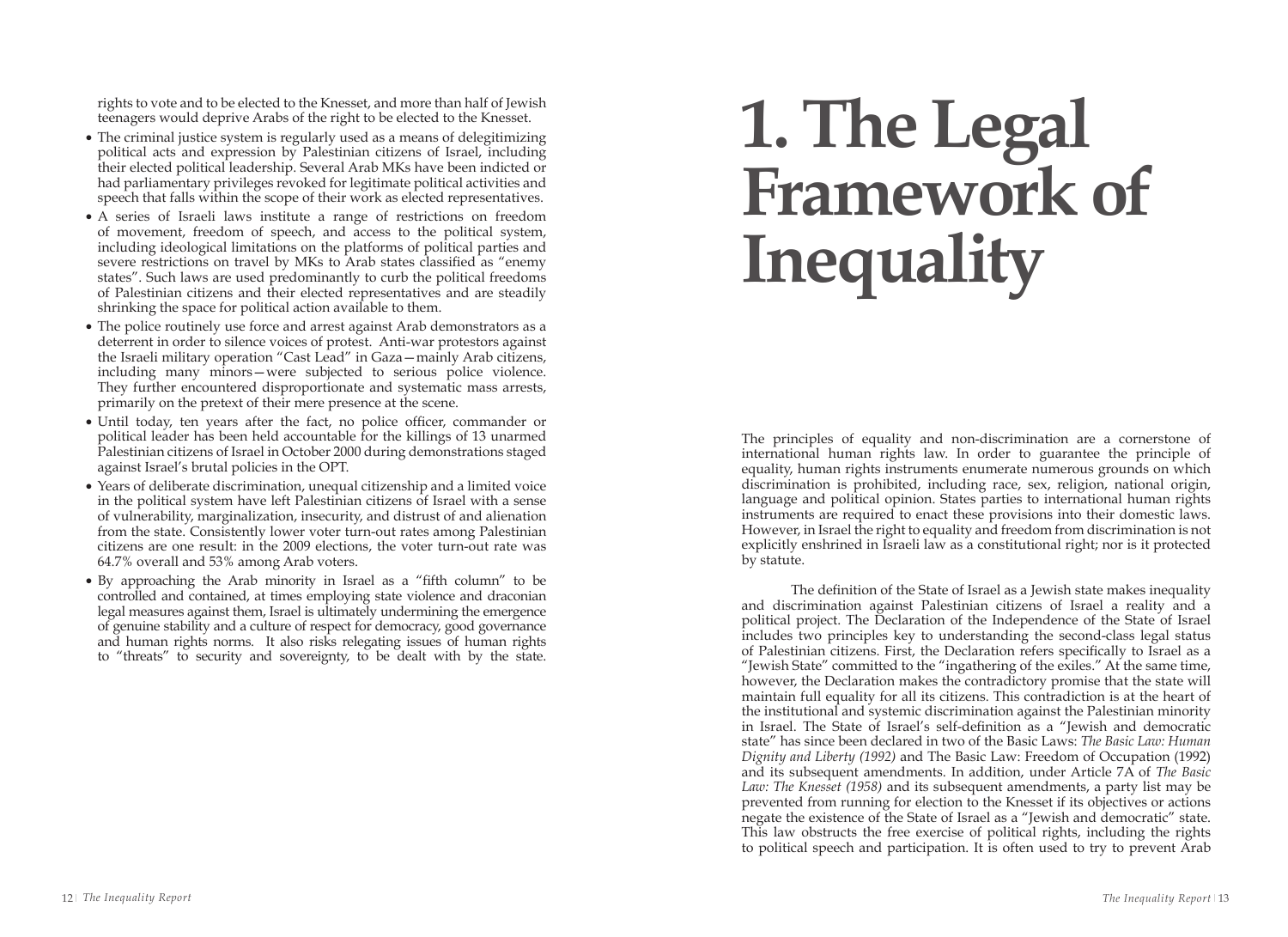political parties and parliamentarians from seeking to alter the character of the state through democratic means, for example, to a state based on full civil and national equality that does not grant preference to one national group over the other, and even to block debate on such proposals. The pairing of "Jewish" and "democratic" both codifies discrimination against non-Jewish citizens and impedes the realization of full equality.10

 Israel lacks a written constitution or a Basic Law that constitutionally guarantees the right to equality and prohibits discrimination, either direct or indirect. While several ordinary statutes provide protection for the right of equality for women and for people with disabilities, $11$  no statute relates to the right to equality for the Arab minority in particular. *The Basic Law: Human Dignity and Liberty*, which is considered a mini-bill of rights by Israeli legal scholars, does not enumerate a right to equality; on the contrary, this Basic Law emphasizes the character of the state as a Jewish state.<sup>12</sup> In July 2010, the United Nations Human Rights Committee (which monitors the International Covenant on Civil and Political Rights, or ICCPR) expressed its concern that Israel's Basic Law: Human Dignity and Liberty, "does not contain a general provision for equality and non-discrimination," and called on Israel to "amend its Basic Laws and other legislation to include the principle of nondiscrimination and ensure that allegations of discrimination brought before its domestic courts are promptly addressed and implemented."13

 While Supreme Court justices have interpreted *The Basic Law: Human Dignity and Liberty* as comprising the principle of equality,<sup>14</sup> this fundamental right is currently protected by judicial interpretation alone. However, the fundamental importance of the principle of equality requires that it be explicitly guaranteed in the Basic Laws or a written constitution. The absence of an explicit guarantee of the right to equality in the Basic Laws or ordinary statutes diminishes the power of this right and leaves the Palestinian minority in Israel vulnerable to direct and indirect discrimination.

 The current constitutional situation has allowed the State of Israel to enact laws that are either discriminatory on their face, in that they relate only to the rights of Jews in Israel or abridge the rights of Arab citizens of the state, or use neutral language and general terminology but have a discriminatory effect on Arab citizens. Adalah has identified more than 30 main laws that discriminate against Palestinian citizens of Israel. This list of laws includes only primary legislation and is not exhaustive; indeed, since the election of the Netanyahu administration in February 2009, members of the government coalition have introduced a raft of discriminatory legislative proposals that are currently at different stages in their passage through the Knesset.15

 These discriminatory laws are found among the Basic Laws and the sources of Israeli law. They limit the full gamut of rights of the Palestinian minority in Israel, from citizenship rights to the right to political participation, land and housing rights, education rights, cultural and language rights, religious rights, and due process rights during detention on security charges. The Jewish character of the state is evident in numerous Israeli laws. The most important immigration laws—*The Law of Return (1950)*, and *The Citizenship* 

*Law (1952)*—allow Jews to immigrate freely to Israel and to gain citizenship, but exclude Arabs who were forced to flee their homes in 1947-1952 and 1967. Israeli law also confers special quasi-governmental standing on the World Zionist Organization, the Jewish Agency, the Jewish National Fund (JNF) and other Zionist bodies, which by their own charters cater only to Jews. Various other laws such as *The Chief Rabbinate of Israel Law (1980)*, *The Flag and Emblem Law (1949)*, and *The State Education Law (1953)* and its 2000 amendment give recognition to Jewish educational, religious, and cultural practices and institutions, and define their aims and objectives strictly in Jewish terms, while no similar laws providing similar legal recognition to the religious and cultural rights of the Palestinian minority in Israel have been legislated.16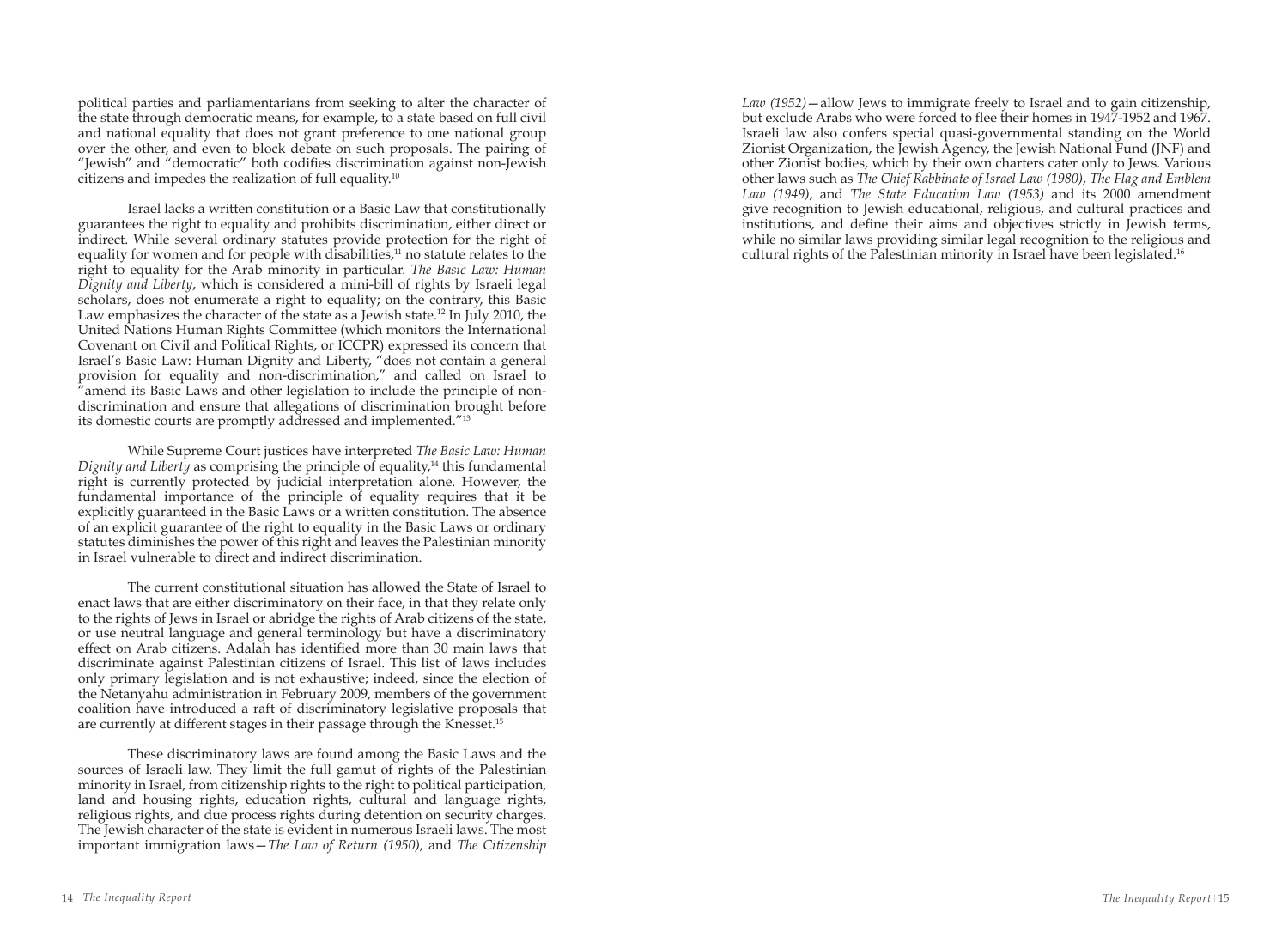# **2. Citizenship Rights**

Palestinian citizens of Israel are afforded differential and unequal treatment under Israeli law in the field of citizenship rights. The most important immigration and nationality laws—*The Law of Return (1950)* and *The Citizenship Law (1952)*—allow every Jew in the world to immigrate freely to Israel and to automatically become an Israeli citizen.17 However, the same laws that privilege Jews exclude Palestinians who were forced to flee their homes in 1947-1952, stripping them of their former status and denying the internationally-recognized Palestinian right of return.<sup>18</sup>

 The non-citizen spouses of Jewish and Arab citizens of Israel are granted status (permanent residency or citizenship) in the case that the spouse is a non-Jew (but not an Arab), under *The Citizenship Law*, in a graduated procedure over a number of years based on a series of individual security and criminal background checks and tests on the authenticity of the marriage. However, if the spouse is a Palestinian resident of the OPT, it has been almost impossible for him or her to gain residency or citizenship status in Israel since May 2002.

#### **The ban on family unification**

In July 2003, the Knesset enacted *The Citizenship and Entry into Israel Law (Temporary Order) (2003)*. The law denies the right to acquire Israeli residency or citizenship status to Palestinians from the OPT, even if they are married to citizens of Israel (Jewish or Arab). The ban is based solely on their nationality, not on individual security-related reasons. Since the overwhelming majority of Israeli citizens who marry residents of the OPT are Palestinian citizens, and since the ban does not apply to Israeli settlers living in the West Bank, the law discriminates against Palestinian citizens and violates their rights to equality, family life, dignity and liberty. It is also totally disproportionate to the alleged security reasons cited by Israel to justify it and is, rather, motivated by the state's desire to maintain a Jewish demographic majority.19

 Thousands of families are forced to live apart, or in a state of constant insecurity under the threat of separation, as a result of the law. Temporary visitor permits have been granted to Palestinian spouses in very restricted circumstances since July 2005,20 and in May 2006 the Israeli Supreme Court upheld the law in a split 6-5 decision.<sup>21</sup> In 2007 the ban was extended to include spouses from "enemy states" Syria, Lebanon, Iraq and Iran, and "anyone living in an area in which operations that constitute a threat to the State of Israel are being carried out, $\overline{a}$  according to the security services.<sup>22</sup> The Gaza Strip was added to this list in June 2008.

 Thus the law creates three tracks of naturalization in the State of Israel. The first, the highest track, is for Jewish persons, who can gain citizenship immediately and automatically under *The Law of Return (1950)*. The second track is for foreigners, to whom the graduated procedure applies, allowing them to obtain Israeli residency or citizenship status over a period of years. The third, the lowest track, is for the spouses of Arabs citizens not from the OPT, Iran, Iraq, Syria or Lebanon. The creation of these tracks, which is based on the nationality of the applicant, constitutes racial discrimination and contradicts the principle of equality and prior decisions of the Supreme Court.

 International organizations, including United Nations human rights treaty bodies, have repeatedly called on Israel to revoke the law. Most recently, in July 2010, the UN Human Rights Committee "reiterate[d] its concern that the Citizenship and Entry into Israel Law… remains in force and has been declared constitutional by the Supreme Court." The committee recommended that Israel revoke the law and "review its policy with a view to facilitating family reunifications of all citizens and permanent residents without discrimination."23

 In July 2010, the Knesset extended the validity of the law for another six months, to 31 January 2011. This is the *tenth* extension of the law, which is officially a temporary order. A petition filed by Adalah and other human rights organizations challenging the law remains pending before the Supreme Court for the last four years.<sup>24</sup>

#### **Revocation of citizenship**

Several attempts have been made in recent years to make it possible to strip Israeli citizenship for various reasons related to alleged "disloyalty" to the state or "breach of trust". All of these attempts have indirectly targeted the citizenship rights of Palestinian citizens. On 28 July 2008, the Knesset approved *The Citizenship Law (Amendment No. 9) (Authority for Revoking Citizenship) (2008)* which allows the citizenship of an Israeli citizen to be revoked on the grounds of "breach of trust or disloyalty to the state." "Breach of trust" is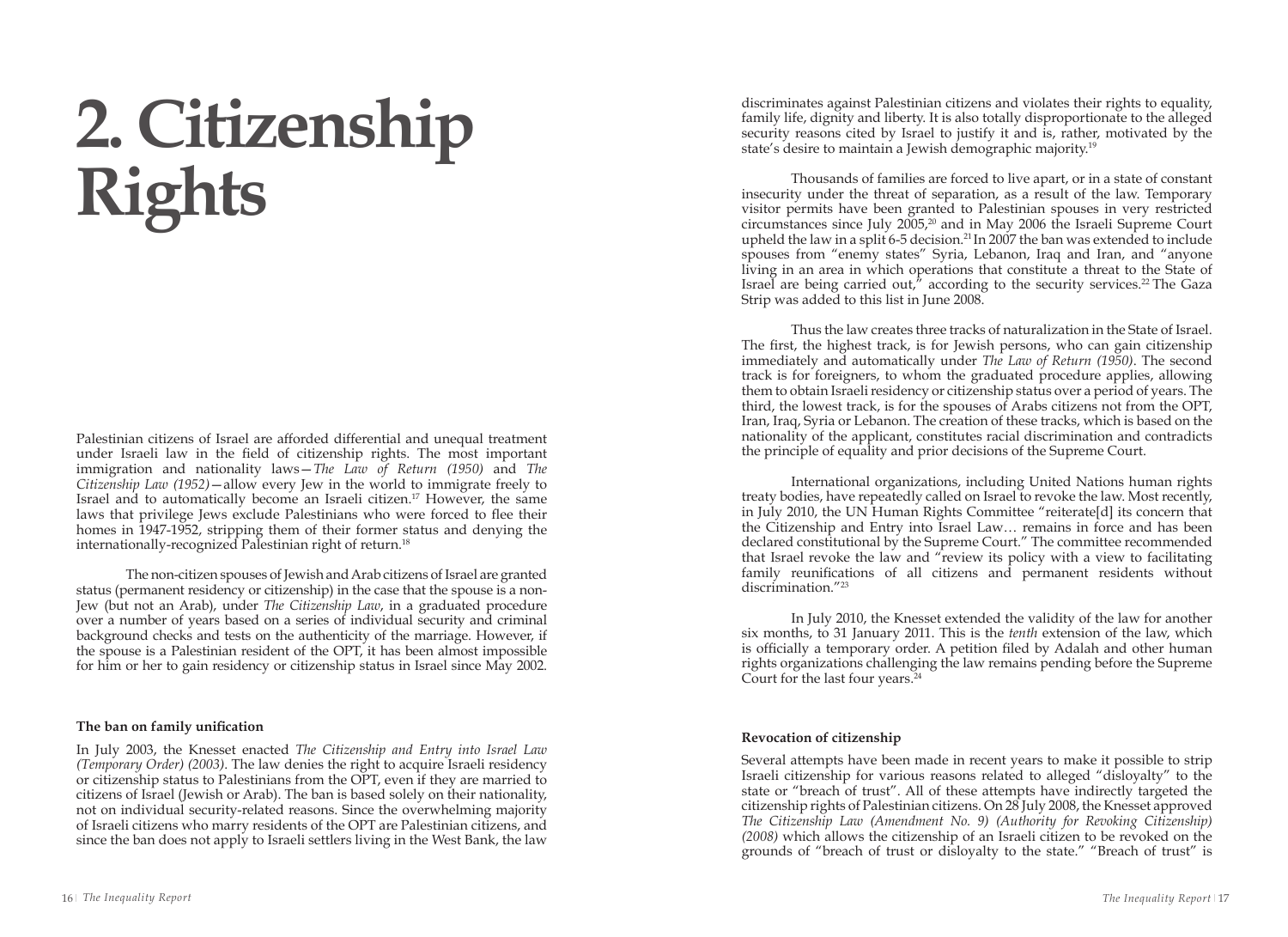broadly defined and even includes the act of residing in one of nine Arab and Muslim states which are listed by the law, alongside the Gaza Strip. The law allows for the revocation of citizenship for breach of trust without requiring a criminal conviction. A new bill currently before the Knesset seeks to permit the revocation of the citizenship of persons convicted of espionage and assisting the enemy in time of war, and acts of terrorism as defined under *The Prohibition on Terrorist Financing Law (2005).*<sup>25</sup>

 The Israeli elections of February 2009 brought a right-wing government coalition to power that immediately began launching a flood of legislative offensives against the Palestinian Arab minority in Israel.26 The proposed legislation includes amendments to *The Citizenship Law (1952)* that seek to impose a pledge of loyalty to Israel as a Jewish and Zionist state on anyone receiving Israeli citizenship (by birth or naturalization) as well as any citizen or resident applying for a national identity card, which it is obligatory to carry.27 By compelling Palestinian citizens of the state to swear loyalty to the values of Zionism, the bills violate the right to equality, dignity and expression and turn the citizenship of Arab citizens from a right into a conditional privilege. On 10 October 2010, the Israeli government approved a further amendment to the Citizenship Law which, if enacted, would require all non-Jews seeking citizenship via naturalization to declare an oath of loyalty to Israel as a "Jewish and democratic state." The loyalty oath bill was formulated to target Palestinian Arab citizens of Israel, whose "non-Jewish" spouses—Palestinians from the OPT and other Arab states—would be forced to swear an oath to Israel as a "Jewish and democratic State."28 The loyalty oath imposes a political ideology based on Jewish and Zionist values, which in turn serves to negate the national and political identity of Palestinians and/ or Arabs.29

# **3. Income/ Poverty**

Economic disparities underlie and exacerbate many of the other inequalities detailed in this report. Taking income as an indicator of socio-economic status, the average gross monthly income among Arab citizens of Israel was NIS 5,419 in 2008 (US \$1,465), NIS 2,530 (US \$685)—or around 32% lower—than the comparative figure among Jewish citizens, at NIS 7,949 (US \$2,150) (see Table 1).<sup>30</sup> The average gross monthly income among Arab male workers was around 42% lower than for Jewish male workers in 2008, and average gross monthly income for Arab female workers was around 28% lower than for Jewish female workers in the same year.31 The net monthly income of Arab households is just 63% of the net monthly income of Jewish households, despite the larger average size of Arab families.<sup>32</sup> Therefore, "it is clear that in terms of economic wellbeing, the Arab-Israeli population is at a net disadvantage compared to the Jewish population."33

> **Table 1**: Gross monthly income per employee by population group and sex in 2008 (in New Israeli Shekels)<sup>34</sup>

|       | Total | Males | Females |
|-------|-------|-------|---------|
| Arabs | 5.419 | 5,764 | 4.350   |
| Jews  | 7.949 | 9,966 | 6,046   |

It is therefore unsurprising that 53.5% of all Arab families in Israel were classified as poor in 2009, compared to an average of 20.5% among all families in Israel.<sup>35</sup> The figure is far higher among Arab Bedouin families, at 67.2%.<sup>36</sup> While Arab citizens constitute around 20% of the total population of Israel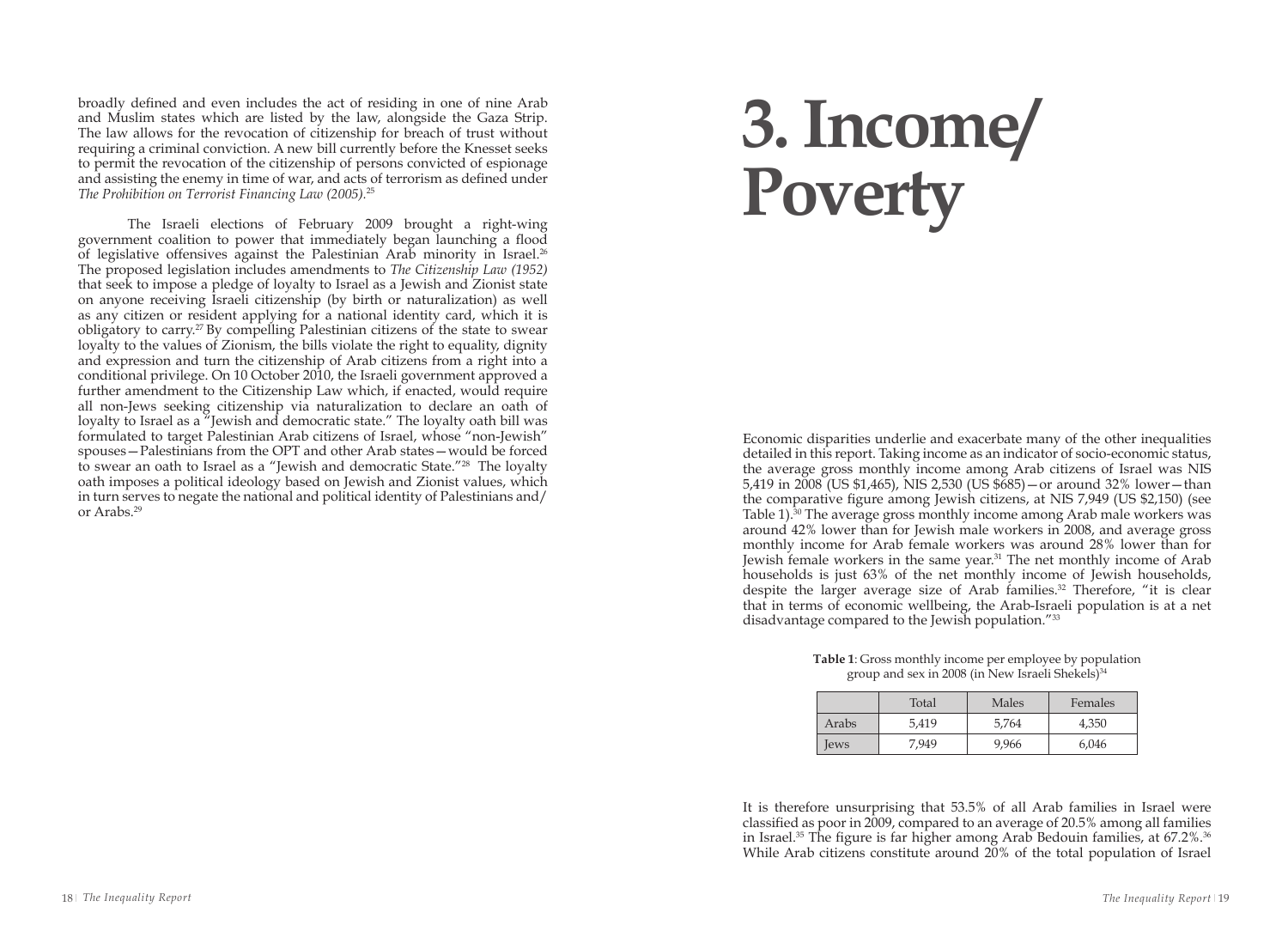they are over-represented in the poor population, accounting for 44.5% of such persons (members of families) in 2008.<sup>37</sup> Thus, according to Israel's National Insurance Institute, "there is a large, almost threefold gap between the Arab families' share of the entire population and their share of the poor population."38

 Gaps in income and poverty rates are directly related to institutional discrimination against Arab citizens in Israel. In 2004, former Supreme Court Justice Theodor Or explicitly acknowledged this reality, stating that, "The Arab citizens of Israel live in a reality in which they experience discrimination as Arabs. This inequality has been documented in a large number of professional surveys and studies, has been confirmed in court judgments and government resolutions, and has also found expression in reports by the state comptroller and in other official documents."<sup>39</sup>

 Israel ranks local councils and municipalities according to a tenpoint socio-economic scale: cluster 10 represents the wealthiest localities, and cluster 1 the poorest towns. The 75 Arab localities in the state are greatly overrepresented in the lowest clusters: they make up around 87% of all localities within clusters 1-3, around 72% of all localities within clusters 1-4, and **0%** of the most prosperous localities in the country, classified in clusters 7-10.40 As a consequence, the services provided by local authorities are generally both scarcer and of poorer quality in Arab localities.

| <b>Table 2</b> : Comparison of neighboring pairs of selected Arab & Jewish |  |
|----------------------------------------------------------------------------|--|
| towns by socio-economic indicators <sup>41</sup>                           |  |

| Town<br>(Jewish towns<br>shown in grey) | Average<br>income per<br>capita (NIS) | Socio-<br>economic<br>cluster<br>ranking | $%$ of sub-<br>minimum<br>wage-earners | % aged 17-18<br>entitled to a<br>matriculation<br>certificate |
|-----------------------------------------|---------------------------------------|------------------------------------------|----------------------------------------|---------------------------------------------------------------|
| Afula                                   | 2,626                                 | 5                                        | 47.13                                  | 51.45                                                         |
| Umm el Fahem                            | 1,321                                 | $\overline{2}$                           | 58.64                                  | 33.29                                                         |
| Dimona                                  | 2,530                                 | $\overline{4}$                           | 48.53                                  | 46.35                                                         |
| Rahat                                   | 1,059                                 | 1                                        | 57.07                                  | 23.92                                                         |
| Zikron Ya'akov                          | 3,823                                 | 7                                        | 37.59                                  | 54.77                                                         |
| Jisr el-Zarqa                           | 1,300                                 | $\overline{2}$                           | 57.67                                  | 15.96                                                         |
| Migdal Haemeq                           | 2,313                                 | 5                                        | 47.70                                  | 49.34                                                         |
| Shafa'amr                               | 1,747                                 | 3                                        | 48.88                                  | 34.94                                                         |
| Karmi'el                                | 2,980                                 | 6                                        | 42.30                                  | 58.57                                                         |
| Arrabeh                                 | 1,417                                 | $\overline{2}$                           | 54.55                                  | 24.47                                                         |

Table 2 illustrates the socio-economic disparities that exist between a sample of Arab and Jewish towns located in close geographic proximity. It indicates how consistent gaps persist across a range of socio-economic indicators. Average income in the listed Arab towns is significantly and consistently lower than average income in the Jewish towns, and the average gap is approximately NIS 1,370 (US \$370). Consequently, all the sampled Arab towns are ranked in socio-economic clusters 1-3, while all the Jewish towns fall in clusters 4-7. Furthermore, in all of the sampled Arab towns, wage-earners earning less than the minimum wage account for more than their proportion in all the Jewish towns in the sample, and in all but one case account for over half of wage-earners. The table also shows the enormous gap that exists in the number of 17-18 year olds with a school matriculation certificate, a minimum requirement for entry to university—26.5% on average in the sampled Arab towns and 52% in the Jewish towns—arguably as a direct result of relative poverty in Arab municipalities.

 Nowhere is inequality between Palestinians and Jews in Israel more obvious than in the unrecognized Arab Bedouin villages, referred to by Israel as "illegally constructed villages". Despite the fact that most of these shockingly neglected villages existed prior to the establishment of Israel in 1948, they became illegal with the enactment of *The National Planning and Building Law (1965)*. The unrecognized villages are afforded no official status. They are home to between  $\frac{75,000}{90,000^{42}}$  Palestinian Bedouin citizens of Israel in the Naqab (Negev) desert in the south, who receive few-to-no basic state services such as electricity, water, telephone lines, and educational or health facilities; have no local councils and do not belong to other local governing bodies; and are excluded from government maps and state planning.

 In part due to the lack of state services, including schools and public transport, poverty rates in the unrecognized villages are the highest in Israel. Of the eight local councils and municipalities ranked within cluster 1 (the poorest of the ten-point scale) seven are Arab Bedouin villages in the Naqab.<sup>43</sup> The unrecognized villages, where levels of poverty and social deprivation are significantly higher, are not even included in the state's statistical calculations and publications. In July 2010, the UN Human Rights Committee called on Israel to "guarantee the Bedouin population's access to health structures, education, water and electricity, irrespective of their whereabouts on the territory of the State party."44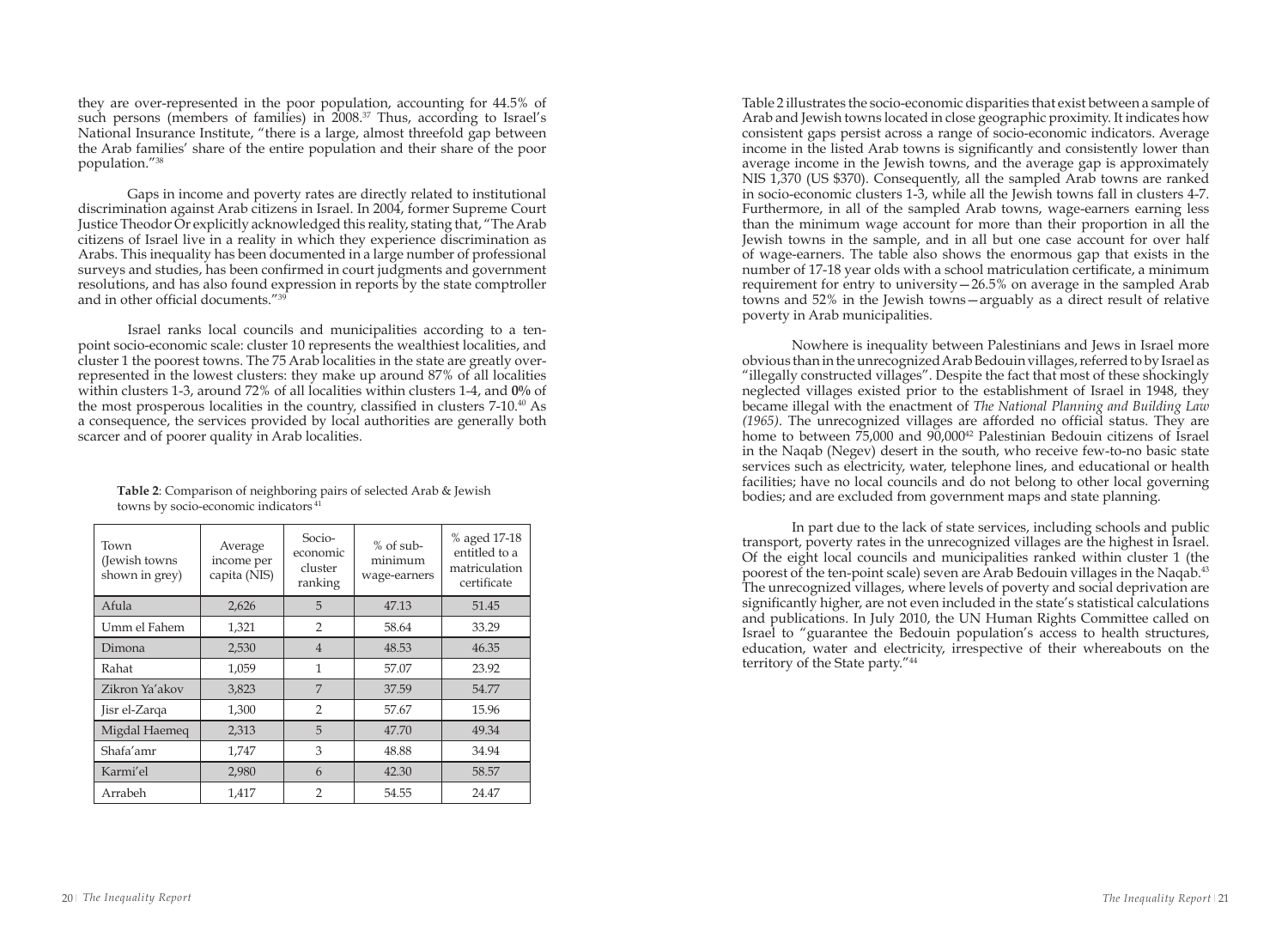### **4. Redistribution of Resources and Social Welfare**

As stated above, the socio-economic status of the 75 Arab local authorities in Israel is far lower than that of Jewish local authorities, and their capacity to provide services is correspondingly lower. They have fewer resources at their disposal, and receive lower per-capita transfer payments from the central government. According to the Ministry of Social Welfare, the total average public expenditure (by government) per capita on social welfare is more than 30% lower for the Arab sector.45 The gap is even wider among children: the budget *per child* in Arab local authorities is 52.1% lower than in Jewish local authorities.46 The underinvestment in Arab local authorities is evident in the poor, inadequately maintained infrastructure—roads, sewage and water connections, and so on—that is characteristic of many Arab towns and villages. The Arab coastal town of Jisr al-Zarqa (population 10,500), for example, is not connected to the Tel Aviv-Haifa coastal highway, despite its location adjacent to the road, which marks its western border. Just al-Zarqa is the only Arab town that lies along the roadway and the only town not connected to it. Its residents are required to take a kilometer-long, winding road to reach an older, less convenient, and less direct coastal road in order to leave the village.<sup>47</sup>

 The State of Israel is well aware of these disparities. In an official government study conducted in 2007, for example, the National Insurance Institute concluded that, "… the poverty incidence index divides the population clearly into two national groups, with the poverty level of the Arab families far higher than that of the Jewish families."48 However, the state has consistently failed to take adequate and effective action to address the phenomenon of absolute and relative poverty among the Arab minority in Israel, through affirmative action programs, targeted economic stimulus programs, etc. When it has initiated such plans, they are often implemented

partially, gradually or not at all, and therefore fail to deliver the required support.<sup>49</sup> Moreover, there is little public pressure on the state to ensure the fair and equal allocation of resources, with 55% of respondents in a recent poll of the Israeli public stating that greater resources should be allocated to Jewish towns and villages than to Arab towns and villages.<sup>50</sup>

 A main channel for allocating additional resources to selected towns and villages and their residents is the government's policy of designating certain areas as "National Priority Areas" (NPAs), a classification that qualifies them for a host of lucrative benefits in a variety of fields. The 553 towns and villages that were previously awarded the status of NPAs by the government included only four small Arab villages, despite the relative poverty of Arab towns and villages. The remaining NPAs were Jewish towns that received a range of benefits, incentives and grants paid for by the public purse. Thus, for example, Migdal HaEmek and Natzerat Illit—two Jewish towns in the north of Israel—received extra resources as a result of their designation as NPAs, while 11 neighboring Arab towns and villages of a lower socio-economic status were excluded.

 In February 2006, the Supreme Court ruled that the government's decision allocating NPA status in the field of education constituted illegal discrimination against Arab citizens and ordered the state to cancel it.<sup>51</sup> However, the state failed to implement the court's decision and to devise clear, objective criteria for the distribution of educational benefits to towns and villages.52 In December 2009 the government approved a new NPAs decision that classifies large areas as NPAs, including the Beer el-Sabe (Be'er Sheva) district in the south and the entire northern region, both areas with high Arab populations. Crucially, however, towns and villages located in these areas are not automatically entitled to additional budgetary allocations; rather, the decision on whether or not they receive NPA benefits is subject to the discretion of government ministers. In the absence of clear standards, the decision is likely to perpetuate inequality and discrimination against Arab citizens. The decision also excludes the entire center of the country on the basis of the average socio-economic level of the area as a whole, thereby denying NPA status to poor Arab towns and villages located there, while awarding such status to Jewish settlements in the West Bank, which are illegal under international law.53 On 20 June 2010, after four years of non-compliance by the state, Adalah filed a petition and motion for contempt of court to the Supreme Court against the Prime Minister because of the government's failure to implement the court's decision and the resulting perpetuation of discrimination against Arab citizens of Israel.<sup>54</sup>

 Despite the court's ruling, the use of NPAs to allocate resources in a discriminatory manner continues. For example, according to *The Economic Efficiency Law (Legislative Amendments for Implementing the Economic Plan for 2009-2010) (2009),* the government enjoys sweeping discretion to classify towns, villages and areas as NPAs and to allocate enormous state resources without clear and fair criteria.

 In March 2010, the government approved a new economic plan for the development of selected Arab towns in Israel, including Nazareth, Sakhnin,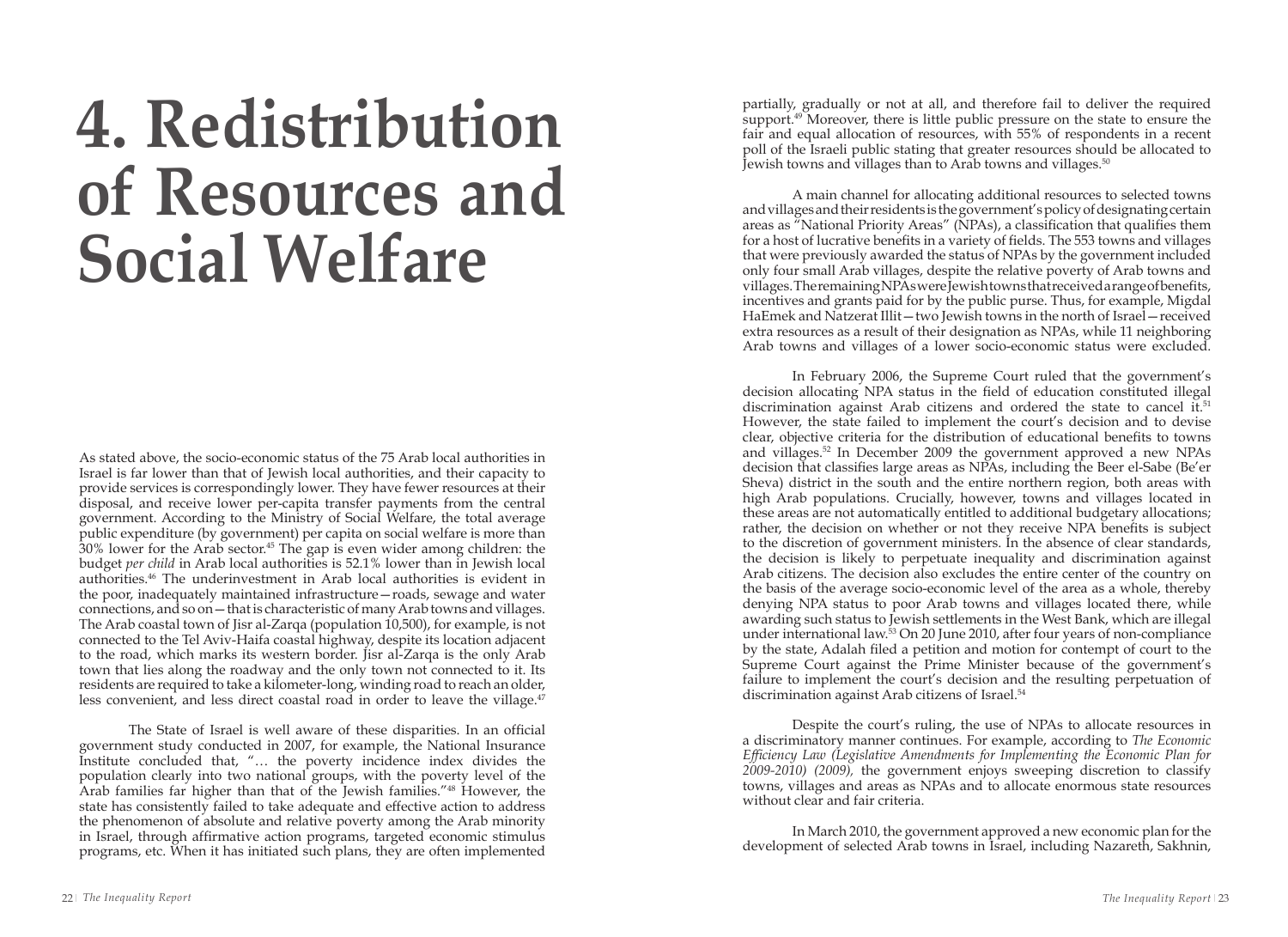Umm el-Fahem, Tira and Daliat al-Carmel. The new plan, worth approximately NIS 800 million (US \$214 million), is designed, inter alia, to improve transportation, employment, housing and security in these localities over a period of five years.55 The sum is modest given the needs in these and other areas, and the implementation of the plan on the ground remains to be seen.

#### **Military and national service as a means of discrimination**

A range of public spending policies initiated by Israel privilege the Jewish majority, compounding the inequitable allocation of state resources. One of the main tools employed by the state to channel public funds towards Jewish citizens is conditioning eligibility for public services and economic benefits on the performance of "military service." The vast majority of Palestinian citizens of Israel are exempted from military service and do not serve in the Israeli army, for political and historical reasons. Thus the use of this criterion as a condition for awarding economic benefits discriminates against them on the basis of their national belonging and violates their right to equal enjoyment of various public services. By employing this criterion, the state is violating its duty to serve as a trustee for the entire public on an equal basis. Significantly, individuals who have served in the Israeli military already receive substantial compensation under *The Absorption of Discharged Soldiers Law (1994),* which enumerates the broad range of social and economic benefits to which discharged soldiers are entitled, including housing and educational grants.<sup>56</sup>

 For instance, a discriminatory Israeli governmental policy provides substantial financial support or "extended support"—in the form of lowinterest governmental loans—for home mortgages to Israeli citizens who have completed military or national service. The majority of Arab citizens are automatically excluded from these state resources. Under this policy, a married couple in a poor socio-economic situation, each of whom has completed full military service, receives NIS 124,500 (around US \$30,000) more towards their home mortgage than a similarly-situated married couple neither of whom served in the military. Since the purpose of supplemental governmental housing support is to help the socio-economically disadvantaged to find housing solutions, the performance of military service is an arbitrary and irrelevant consideration in this instance. Therefore, the effect of this and similar grants and financial support programs that are conditioned on the performance of military service is to widen inequality between the Jewish majority and the Arab minority in the state.<sup>57</sup>

#### **Case Study: Budget-balancing grants allocated to Jewish towns and villages**

"Budget-balancing grants" are provided by the government to municipalities and local councils to reduce budget deficits created when expenditure on essential services exceeds income, with the aim of securing a minimal reasonable level of services. Although the socioeconomic status of Arab towns and villages is generally far below the national average, and while the budget deficits of Arab municipalities account for around 45% of the total deficits of all municipalities,

the equation used to calculate budget-balancing grants provides substantially fewer points, and hence funding, to Arab local councils and municipalities. Under the current system, extra grants are awarded to towns that absorb new Jewish immigrants, to towns classified as "front line" communities (only Jewish towns in the north and Jewish settlements in the OPT have been awarded this classification), and to towns considered "socially diverse" (which rules out Arab towns, since most are homogeneous). Adalah petitioned the Supreme Court in July 2001 to request the determination of equal, clear, transparent and unified criteria for allocating budget-balancing grants.<sup>58</sup> The petition remains pending before the court nine years later.59 In the meantime, these lucrative grants continue to be given almost exclusively to Jewish communities. In July 2010, the Supreme Court issued an order to the state to provide an update on developments, and stressed the fact that although the case has been pending for years, the state has yet to issue clear criteria to govern the distribution of these grants. Adalah submitted a motion to the court requesting a final ruling on the case in November 2010.

#### **Taxation policies**

A further example of the inequitable allocation of public resources is Amendment 146 to the Income Tax Act, a discriminatory clause determining the provision of income tax benefits. The amendment originally afforded tax exemptions to Israeli communities located on the border with the Gaza Strip, but the list quickly expanded to include communities added for political reasons only. Due to the lack of clear criteria to govern the provision of significant tax rebates to communities, not one of the communities selected to enjoy the benefits was Arab. The amendment passed despite the fact that Arab communities suffer from systematic discrimination in state budget allocations and are among the poorest and most neglected communities in Israel. In response to petitions submitted by the Association for Civil Rights in Israel and Adalah against the amendment in  $2005<sup>60</sup>$  the Israeli Supreme Court decided on 15 September 2010 that the granting of tax benefits to several communities without equal, clear and written criteria was unconstitutional and discriminatory.<sup>61</sup>

 Overall, direct state policy measures to reduce poverty (transfer payments/benefits and taxes) target Jewish citizens far more than Arab citizens: the incidence of poverty declined by just 13.5% among Arabs in 2008 as a result of such measures, compared to  $46.2\%$  among Jewish citizens.<sup>62</sup> Thus the redistribution of income by the state serves to preserve and widen, rather than narrow, inequalities between Arab and Jewish citizens. In Israel, government expenditure has a particularly critical role to play in combating poverty and redressing inequality, given the very high percentage it constitutes of the country's total GDP. In 2003, Israel invested as much as 52.4% of GDP on government expenditure, compared with 48.1% in France, 37.2% in Sweden, 36.8% in Finland, 32.8% in Germany, 21.0% in the United States and 18.4% in Canada.<sup>63</sup> However, by not focusing on the poorest and most disadvantaged groups within society, taxes and benefits have the effect of reducing poverty overall in Israel by just 25%, compared with an average of around 60% (compared with household incomes before taxes and benefits are taken into account) among OECD countries.64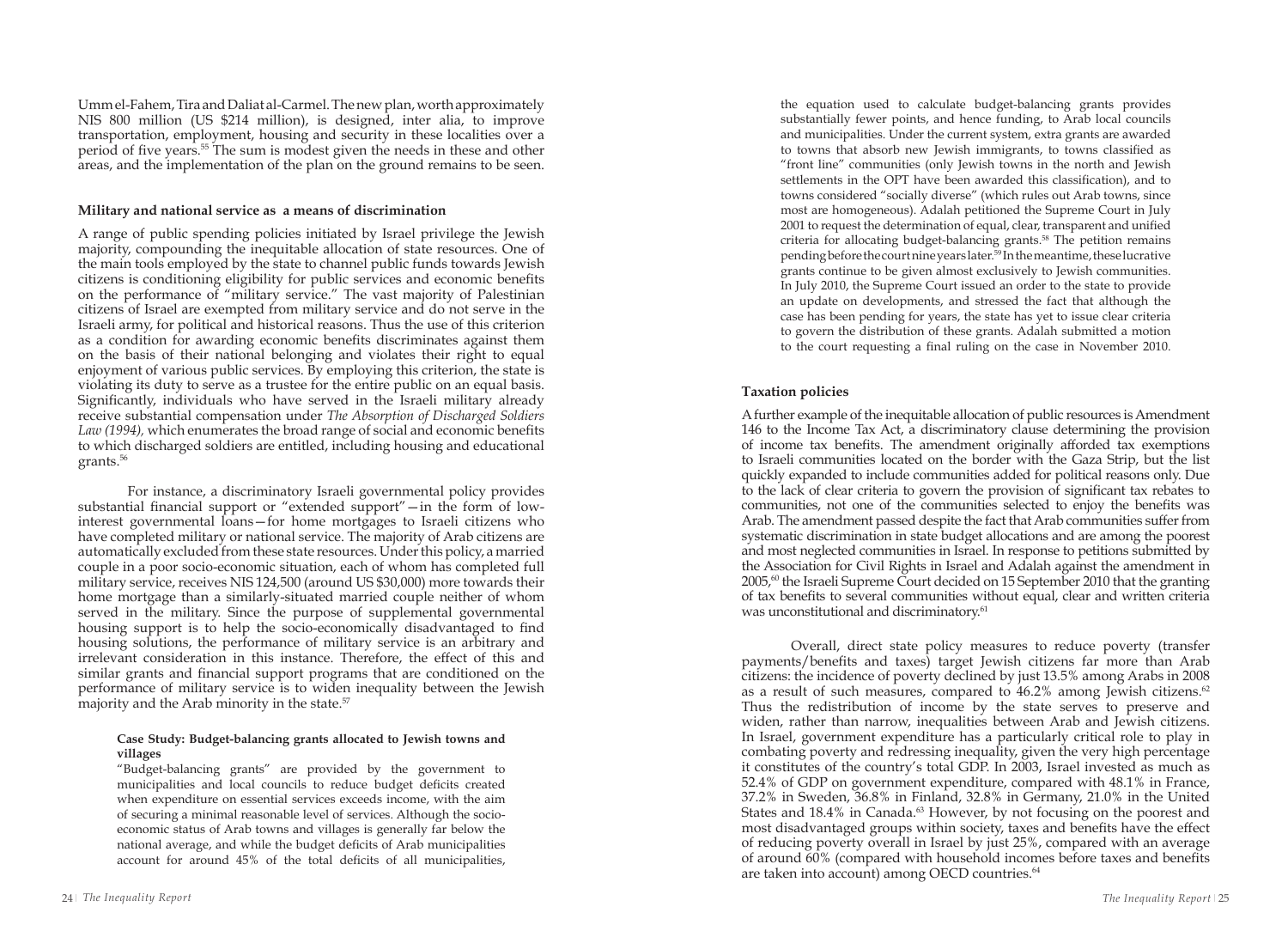# **5. Employment**

*The Equal Opportunities in Employment Law (1988)* prohibits discrimination between job-seekers on the basis of their nationality. Despite this law, however, Palestinian citizens of Israel often face discrimination in work opportunities, pay and conditions, both because of the inadequate implementation of the law and as a result of entrenched structural barriers. Indeed, the state itself, the largest employer in Israel, does not enforce *The Equal Opportunities in Employment Law.* As the majority of the Palestinian community has traditionally relied on agriculture as their main source of income, state expropriation of lands forced Palestinians to seek work as wage-laborers, and thus to become primarily dependent on the Israeli economy. As the following table demonstrates, Arab citizens who are employed are over-represented in unskilled work and construction (males) compared to their Jewish counterparts, and underrepresented in professional sectors such as banking, insurance and finance.

| Table 3: Percentages of employees engaged in selected industries, 2008 <sup>65</sup> |  |
|--------------------------------------------------------------------------------------|--|
|--------------------------------------------------------------------------------------|--|

|                                    | Arab employees (%) | Jewish employees (%) |
|------------------------------------|--------------------|----------------------|
| Construction (males) <sup>66</sup> | 28.4               | 5.4                  |
| Unskilled workers                  | 14.6               | 6.4                  |
| <b>Business activities</b>         | 5.6                | 14.3                 |
| Managerial positions               | 2.3                | 73                   |
| Banking, insurance and finance     | 0.8                |                      |

#### **Labor force participation**

While the overall unemployment rate in Israel stood at  $7.3\%$  in  $2008<sup>67</sup>$  the figure among Arab citizens was even higher, at 10.9%.<sup>68</sup> Further, of the 40 towns in Israel with the highest unemployment rates, 36 are Arab towns.<sup>69</sup> The rate of labor force participation is extremely low among Arab women: in 2008 the percentage of Arab women aged 15+ engaged in the civilian workforce was 21.1%, compared to a parallel figure of 57% among Jewish women.67 These are among the lowest figures in the world, and far below the average in the OECD countries, in which  $62\%$  of women are in paid work.<sup>71</sup> Furthermore, the average search for new jobs takes Arab women 64 weeks, more than double the figure for Jewish women (31 weeks).<sup>72</sup>

#### **Military service**

One way in which Palestinian citizens of Israel are discriminated against and excluded from the labor force is by the use of the military service criterion as a condition for acceptance for employment, often when there is no connection between the nature of the work and military experience. While the inclusion of military service in a job specification may seem neutral on its face, it has a discriminatory effect on Palestinian citizens of the state, as they are exempted as a group73 from performing military service on the basis of their national belonging

#### **Case study: Military service used to exclude Arabs from working as railway inspectors**

In 2009, the Israel Railway Company (IRC) and a company that employs railway guards concluded a new agreement, according to which only those who have served in the Israeli military can be hired for these positions. As the vast majority of Palestinian citizens of Israel are exempted from military service, the decision discriminates against them. More than 130 Arab citizens are currently employed as railway guards, and the decision threatened all of their jobs and would prevent them from being employed as railway inspectors in the future. In April 2009, Adalah, the Tel Aviv University Human Rights Clinic, and Sawt el-Amel filed a lawsuit to the Tel Aviv Regional Labor Court challenging the agreement.74 They represented two workers who have worked for the railway since 2008. Before they began working as inspectors on railway crossings, both men passed all the required theoretical and practical examinations. The lawsuit argued that this work was civilian in nature and that using military service as a criterion for such employment would effectively close the door to Arab citizens of Israel, in violation of the principle of equality. In September 2009, the court issued a temporary injunction preventing the IRC from firing the 130 Arab employees on the grounds that they have not performed military service.75 Following a court hearing in February 2010, the Railway Company withdrew and cancelled the provisions.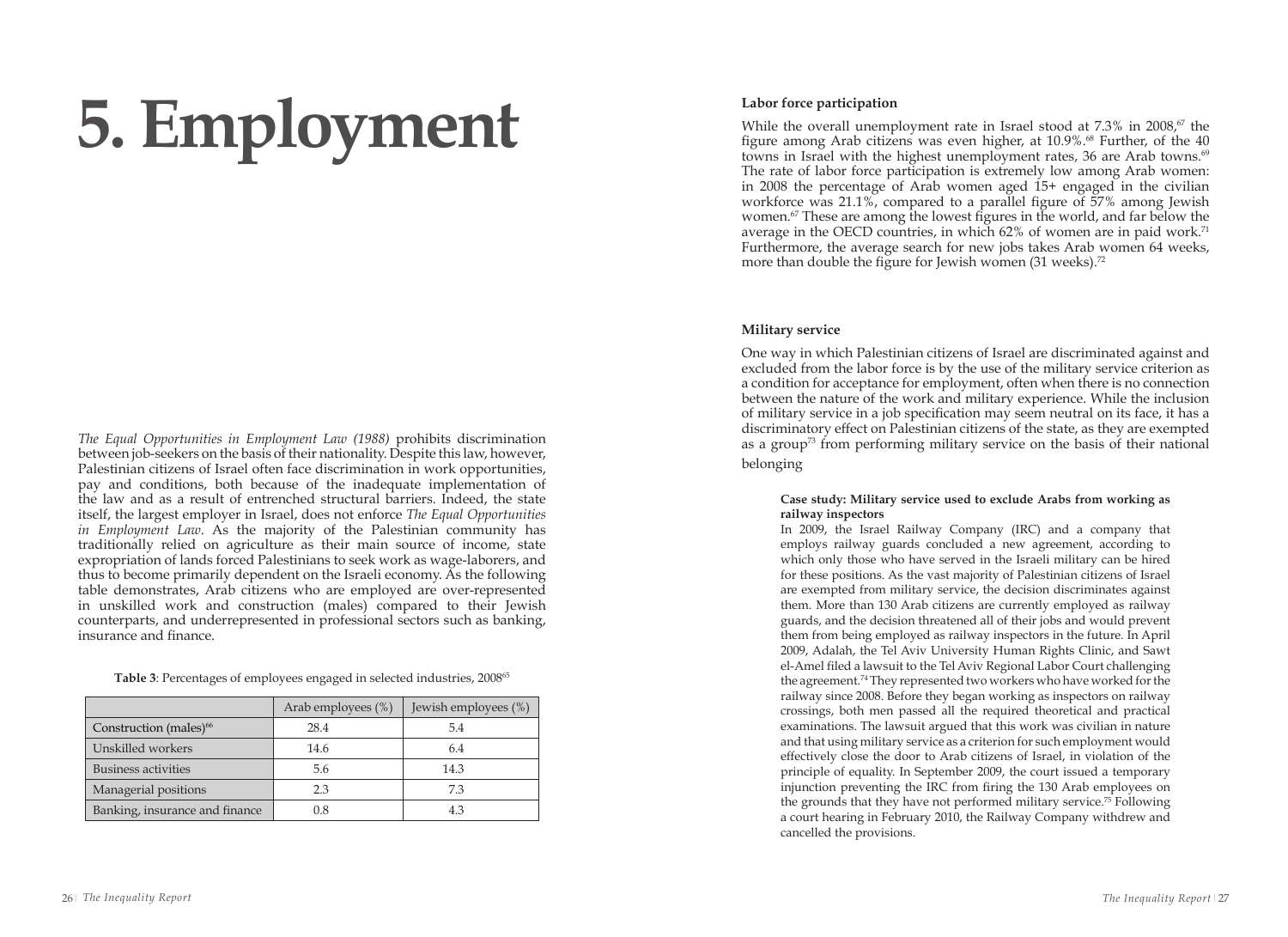#### **Employment in the civil service**

The state is the largest employer in Israel. Despite an amendment made in 2000 to *The Civil Service Law (Appointments) (1959)* that stipulates fair representation throughout the civil service, and all ministries and affiliated institutions, "to both sexes… and… the Arab population including Druze and Circassian," Palestinian citizens of Israel in general remain sorely underrepresented in the civil service. In 2006, Arabs made up just 5.92% of all civil service employees, of whom just 2% were Arab women.<sup>76</sup> Furthermore, over time there has been little improvement in the representation of Arab citizens in the civil service, in particular with respect to women, who also accounted for 2% of all civil service employees in 2001.77 The situation is direr still in the Naqab district, where in 2010 Arab citizens made up less than 1% of civil service employees.<sup>78</sup> These figures seriously call into question the efficacy of the amendment to *The Civil Service Law (Appointments)* and/or the state's efforts to further its implementation.

 In addition, a number of government decisions have been issued over the past decade that order the implementation of the law and stipulate interim quotas for the representation of Arab men and women, including the target of 10% by 2010.79 However, such interim targets have consistently been missed, and the representation of Arab citizens, men and women alike, remains disproportionately low. Table 4 details the representation of Arab citizens in major governmental ministries.

| Ministry                     | Arab<br>employees | Total<br>employees | % Arab<br>employees |
|------------------------------|-------------------|--------------------|---------------------|
| Health                       | 1,935             | 26,753             | 7.2                 |
| Education                    | 126               | 2,031              | 6.2                 |
| <b>Justice</b>               | 99                | 2,497              | 3.9                 |
| Industry, Trade and<br>Labor | 45                | 1,326              | 3.4                 |
| Transport                    | 21                | 881                | 2.3                 |
| Housing                      | 10                | 730                | 1.3                 |
| Finance                      | 12                | 954                | 1.2                 |

Table 4: Arab representation in Israeli government ministries, 2006<sup>80</sup>

In most government ministries, the representation of Arab citizens falls far short of their proportion of the population—20%—and they are underrepresented in all ministries, including those that have a decisive impact on their lives, such as the Ministries of Transport (2.3%), Housing (1.3%) and Finance (1.2%). The two ministries with the most Arab employees are the Ministries of Education and Health; the vast majority of these employees work in Arab towns and villages or mixed cities providing services directly to Arab communities (e.g. as teachers, nurses and doctors). Arab professionals are rarely to be found in decision-making positions in the upper echelons of these ministries.

#### **The boards of directors of government corporations**

An amendment made in 2000 to *The Government Corporations Law (1975)* stipulates fair representation for the Arab population on the boards of directors of government corporations. Despite this legislation, as of July 2009, only 5.2% of sitting board members of governmental corporations were Arab men and just 2.7% Arab women citizens of Israel.81 Further, the representation of Arab citizens has risen little over time. In terms of the representation of women on these boards, while Israeli Jewish women's representation increased from 7% to 37.6% between 1994 and July 2009, the representation of Arab women has remained nearly static, at around  $1-2\%$  of the total.<sup>82</sup> These figures reveal the inadequate nature of the measures taken by Israel to implement this law, in particular with respect to Palestinian women.

#### **Limited employment opportunities**

Arab towns and villages typically offer limited employment opportunities. In addition, the state is systematically failing to locate employment-generating industrial zones in Arab communities, preferring to concentrate them in Jewish towns and villages. Thus, for example, the state budget for 2008 allocated a total sum of NIS 215 million for developing industrial zones, of which just NIS 10 million was earmarked for Arab towns and villages, far less than the amount that the Ministry of Industry, Trade and Labor committed to allocate in previous years, at NIS 25 million.<sup>83</sup> Only 2.4% of all industrial zones in Israel are located in Arab towns and villages, and the Tzipporit Industrial Zone alone, which covers approximately 6,000 dunams of land, is larger than all the developed industrial zones in all the Arab towns and villages in Israel combined. $84$  Similarly, governmental incentives for new businesses and entrepreneurs have been sorely lacking in Arab towns and villages.<sup>85</sup>

 There is also a shortage of state-run daycare centers for Arab children in Israel: only 30 daycare centers in the country cater to Arab children in the country, and as a result just 3.7% of Arab children under the age of four are enrolled in state-run daycare centers, compared to 16.3% of Jewish children in the same age group. $86$  Despite the relative shortage of daycare centers for Arab children, the state continues to channel state funds to Jewish localities. The government recently announced the establishment of 150 new designated daycare centers, only 17 of which, or 11%, are in Arab localities, while Arab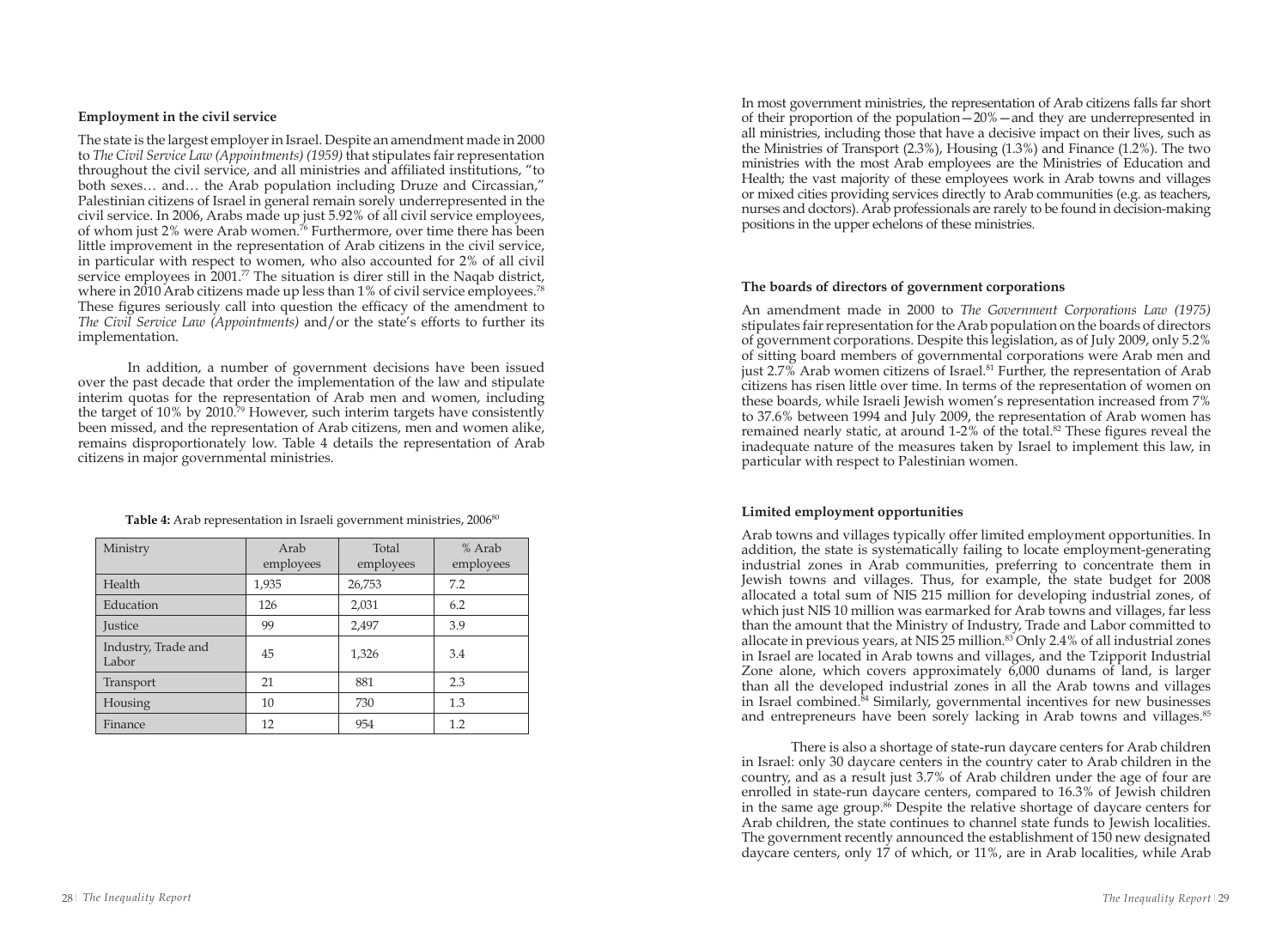children account for  $25\%$  of all children in Israel.<sup>87</sup> More poor Arab families are required to pay for private daycare and early education for young children, despite the fact that Arab families have a lower average income than Jewish families, and many are forced to forgo such services. The lack of suitable daycare facilities acts as a brake on the participation of Arab women in particular in the labor force: a rough indicator of this effect is that according to state statistics, the participation rate of married Arab women in the civil labor force stands at 14%, while the participation rate of single Arab women is 46.8%.88

 In addition, Arab citizens of Israel often have to travel long distances to reach employment offices, few of which are located in Arab towns and villages. $\frac{89}{9}$  Aggravating the problem is the absence of frequent public transportation from many Arab towns and villages to central cities, which makes it more difficult, particularly for women and young people who do not own cars, to work elsewhere. Most bus lines do not enter Arab villages at all, or enter them very infrequently. The lack of adequate public transportation is in part the responsibility of the state, as the major public transportation system (Egged) is majority-owned by the government. "Since the establishment of the state the Arab sector has suffered from a low level of public transport services. The reasons for this are many and varied, but probably indicate a double-standard toward the Arab sector in general, which is probably also the main reason for discrimination in transportation."90 State-funded vocational training programs are often inaccessible to the Arab population as a result.<sup>91</sup>

 As stated by the Organisation for Economic Co-operation and Development (OECD), "There is no doubt that the Arab-Israeli population faces many unique challenges in successfully integrating into Israeli society and realizing its full potential."92 Clearly, the barriers that exist to the participation of Arab citizens of Israel, and women in particular, in the labor force have a dampening effect on the performance of the Israeli economy as a whole. Israeli society in general is poorer as a result of inequalities in employment opportunities. The lost potential to Israel's economy as a result of the underemployment of the Arab labor force amounts, in monetary terms, to a total of around NIS 31 billion (approximately US\$ 8 billion) per year, based on data for 2006.<sup>93</sup>

### **6. Economic Assets: Land**

Land is the most valuable economic asset in the State of Israel, and also one of the most significant indicators and sources of inequality. Jewish and Palestinian citizens of Israel have unequal access to land resources, land rights, and the ability to use the resource of land to develop their communities. Since 1948, the State of Israel has enacted a series of laws that have allowed it to systematically confiscate and transfer Palestinian-owned land to the state and Zionist institutions, including the World Zionist Organization (WZO), the Jewish Agency, and the Jewish National Fund (JNF). Land controlled by the JNF, for example, constitutes around 13% of land in the state and is reserved for the exclusive use of Jews. Today, while Arab citizens constitute around 20% of the population of the state, only  $3-3.5\%$ <sup>94</sup> of the land in Israel is now owned by them, as compared to 48% in 1948. As much as **93%** of the land in Israel is now under the direct control of the state and of the JNF, a quasi-state entity. This land is officially referred to as "Israel lands." The remainder is owned by private Jewish and Arab individuals. A new land reform law, passed in August 2009, allows for the privatization of state-held land, including land in destroyed and evacuated Palestinian villages belonging to internallydisplaced persons (IDPs) as well as to Palestinian refugees living abroad.<sup>95</sup>

 A massive transfer of land to the state and to Zionist entities was executed through two laws enacted by the Knesset. Israel expropriated 1.2- 1.3 million dunams of land (1 dunam = 1,000m2) from the Arab population under *The Land Acquisition (Validation of Acts and Compensations) Law (1953)* for alleged "essential settlement and development needs." This land was confiscated from a total of 349 towns and villages, in addition to the "builtup areas" of approximately 68 villages, the precise area of which was not included in the expropriation orders.<sup>96</sup> All the property owned, possessed or used by the Palestinians who became refugees was transferred to the State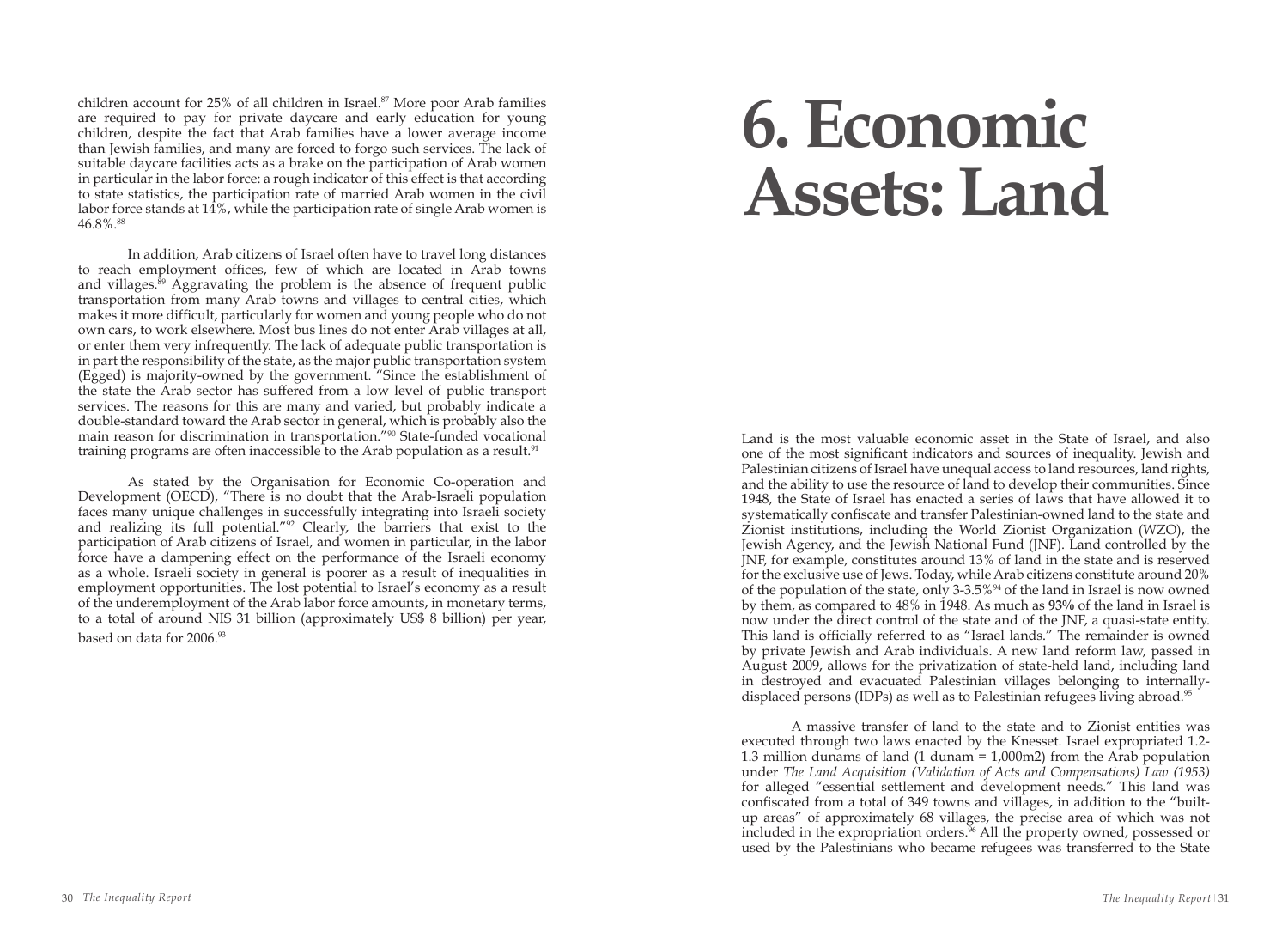of Israel under *The Absentees' Property Law (1950).97* The State of Israel, UN agencies, and private Palestinian individuals have given various estimates of the total amount of land confiscated pursuant to *The Absentees' Property Law*, ranging from around 2 million dunams to 16 million dunams.<sup>98</sup>

 However, the process of legalizing the confiscation of Palestinian land continues today. A new amendment to *The Land Ordinance (Acquisition for Public Purposes) (1943)*, enacted in February 2010, is primarily aimed at confirming state ownership of land confiscated from Palestinians in perpetuity. The ordinance is a Mandate-era law that was passed into Israeli law following the establishment of the state in 1948, and used to sanction the confiscation of large tracts of Palestinian-owned land for "public purposes." Much of the confiscated land was used to establish new Jewish towns and villages. The amendment blocks Palestinian claims to restore land confiscated under the ordinance, $99$  even where it was never used for the alleged public purpose for which it was originally confiscated, if ownership of the land has been transferred to a third party, or if more than 25 years have passed since its confiscation.100

 Today Palestinian citizens of Israel are, in practice, blocked from purchasing or leasing land on around 80% of the land in Israel on the basis of their national belonging.101 As a result, the vast majority of state land consists of segregated, Jewish-only areas. Two of the main mechanisms used to exclude Palestinian citizens from ownership and use of the land are "admissions committees" and the discriminatory policies pursued by the JNF and state authorities.

#### **Admissions committees**

Admissions committees are bodies that select applicants for housing units and plots of land in "agricultural and community towns" in Israel. They are used in part to filter out Arab applicants from future residency in these locations, as well as to exclude other marginalized groups in Israel, such as Mizrahi (Eastern) Jews and gays.102 These committees operate in 695 agricultural and community towns, which together account for 68.5% of all towns in Israel and around 85% of all villages.<sup>103</sup> Each committee includes "a senior official from the settlement agency (The Jewish Agency or The World Zionist Organization)."104 Among the criteria these committees employ in assessing applicants is whether the candidate is "suited to social life in a small community or agricultural settlement," a criterion that lacks any transparency and is open to wide interpretation and arbitrary considerations. The rejection of candidates' applications on the basis of personal characteristics such as national belonging or religious background constitutes a violation of their right to equality. Moreover, the operation of admissions committees contributes to the institutionalization of racially-segregated towns and villages throughout the state and unequal access to the land. The Israel Land Administration (ILA) instituted admissions committees to bypass the landmark 2000 Supreme Court decision in *Qa'dan*<sup>105</sup> in which the court ruled that the Jewish Agency's policy of excluding Arabs from state land constituted discrimination on the basis of nationality.

#### **Case Study: The Zubeidat family—"socially unsuitable" to live in Rakefet**

Ms. Fatina and Mr. Ahmed Zubeidat are a married Arab couple. They graduated from the College of Architecture at the Bezalel Academy of Arts and Design in Jerusalem with distinction, and they are both pursuing careers as architects. After marrying in 2006, the couple applied to live in the community town of Rakefet, located in Misgav in northern Israel. The Zubeidats were looking for a small town with a high level of services in which to raise their future children. An admissions committee operates in Misgav, which required the couple to take an acceptance test. The committee included a representative from the Jewish Agency. Following an interview with the couple, the committee rejected their application on the humiliating grounds of their "social unsuitability". After being approached by the Zubeidats, Adalah filed a petition on their behalf to the Supreme Court in September 2007 demanding the cancellation of admissions committees.106 Adalah argued that the actions of these committees contradict the right of citizens to choose their place of residence. Adalah further argued that the criterion of "social suitability" is arbitrary and open to wide interpretation. In October 2007, the court issued an injunction ordering Rakefet to set aside plot of land for the Zubeidat family pending a final decision on the petition. The petition remains pending.

In response to legal challenges against the operation of admissions committees, in March 2010 the ILA announced changes to the arrangements that govern their operation. However, the new ILA arrangement is not substantially different from the previous one. Both are based on the same discriminatory mechanism of admission committees, and both stipulate the same criteria for accepting candidates, including the arbitrary criterion of "suitability." Adalah submitted an amended petition to the Supreme Court demanding the cancellation of regional "admissions committees" in May 2010.107 In parallel, in November 2009 a new bill was tabled that proposes to establish the operation of admissions committees in law, in accordance with the internal bylaws of individual community towns.108 While this bill seemed likely to pass in November 2010, it was hurriedly taken off the agenda as a result of heavy pressure from various interested parties in Israel and abroad. Various community towns have approved new bylaws that stress the Jewish and Zionist character of the towns<sup>109</sup> and set, for example, Zionist values and "loyalty to the Zionist vision"110 as conditions for admission

#### **Discriminatory land policies: The state and the JNF**

Since 1948, enormous tracts of Arab-owned land have been confiscated or otherwise appropriated by law and taken into the possession of the state or Zionist institutions, including the JNF, for exclusive use by Jewish people. This land, known as "Israel lands," includes JNF-owned land. Under Israeli law the Land Authority Council, a state agency, manages "Israel lands." This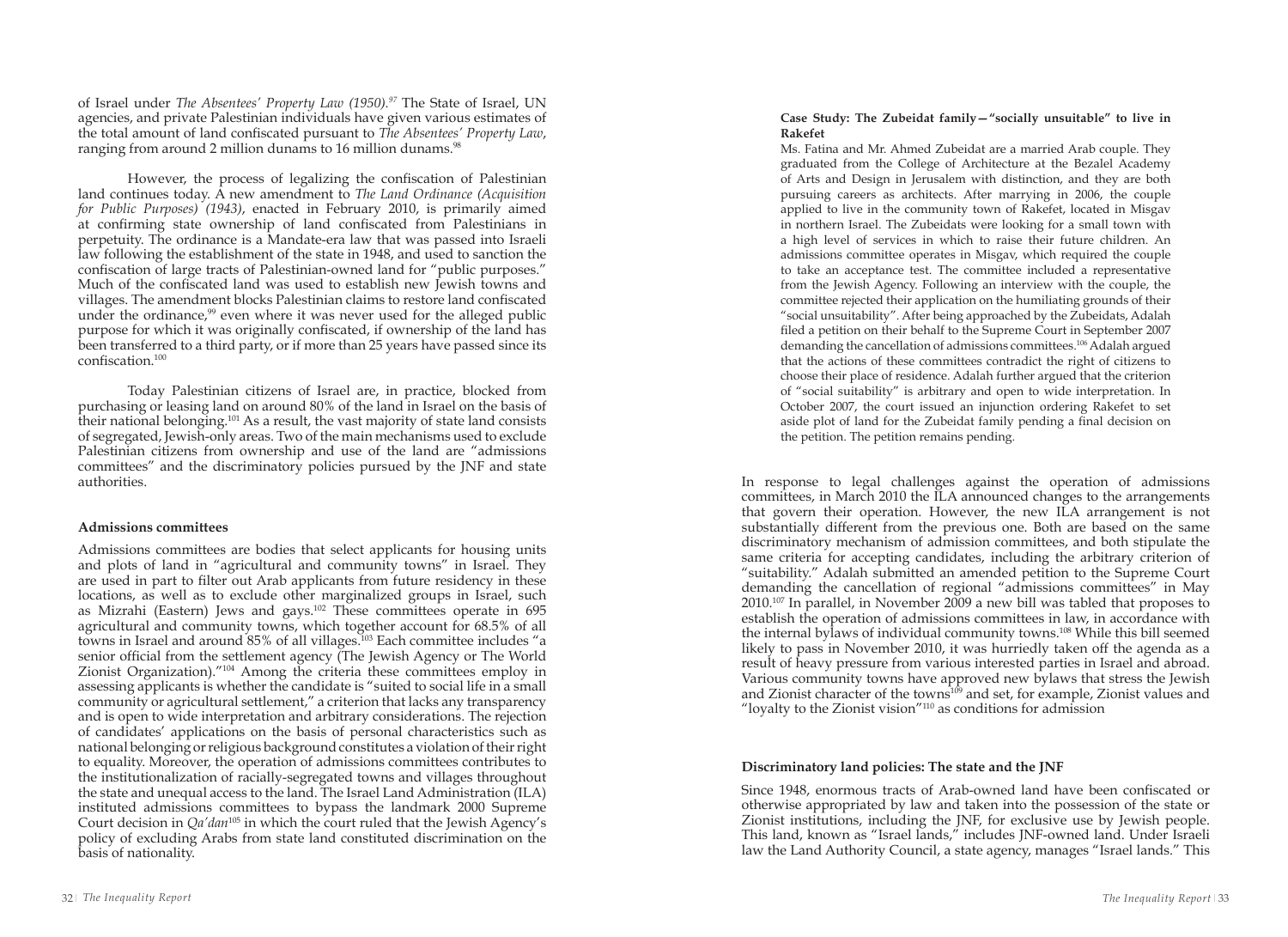body replaced the Israel Land Administration (ILA) in mid-November 2009111 and performs essentially the same functions.

 Of the 2.5 million dunams of land currently owned by the JNF (approximately 13% of the total land in Israel), close to 2 million dunams were transferred to it by the state in 1949 and 1953, giving the JNF special status under Israeli law.112 Furthermore, for decades the JNF has enjoyed a substantial role in formulating Israel's land policies over state land—93% of land in the state—since, in accordance with *The ILA Law (1960)*, around 50% of seats in the ILA Council have been allocated to the JNF representatives.113 Similarly, the final membership of the newly-established Land Authority Council will include six representative of the JNF among its 13 members.<sup>114</sup>

 The majority of JNF-controlled land previously belonged to Palestinian refugees and IDPs (around 25% of all Palestinian citizens of Israel are IDPs). According to ILA policy, JNF-controlled land is marketed and allocated through bids open only to Jews, completely excluding Palestinian citizens. The JNF's principles prohibit the allocation of rights to lands under its ownership to someone who is not a Jew. In response to a Supreme Court petition filed by Adalah to challenge the ILA's policy, the JNF argued that,  $A^*$ As the owner of JNF land, the JNF does not have to act with equality towards all citizens of the state."115 However, Adalah argued that the ILA, as a public agency established under law, is not authorized to pursue goals contrary to the principles of equality, just distribution and fairness and cannot be a subcontractor for discrimination on the basis of nationality. In 2005, the Attorney General decided that the ILA cannot discriminate against Arab citizens in marketing and allocating JNF-owned land. However, he also decided that when a non-Jewish citizen wins a tender for a plot of JNF land, the ILA will compensate the JNF with an equal amount of land, an arrangement that clearly fails to end discrimination against Arab citizens.116 The case challenging this arrangement remains pending before the Israeli Supreme Court.

#### **Population density and overcrowding in Arab towns and villages**

Arab towns and villages in Israel suffer from severe overcrowding, with Arab municipalities exercising jurisdiction over only 2.5% of the total area of the state. For example, the state-regulated jurisdiction of Nazareth (the largest Arab town in Israel), which has a population of around 70,000, is 16,000 dunams.117 A comparison with the neighboring Jewish town of Natzerat Illit brings the existing inequality into sharp relief: Natzerat Illit, with a population of 50,000, has jurisdiction over 40,000 dunams of land.118 Since 1948, the State of Israel has established approximately 600 Jewish municipalities, whereas no new Arab village, town or city has been built.<sup>119</sup>

 At the level of the individual household, Arab citizens live in far more cramped conditions than Jewish citizens of the state. In 2008, the average housing density among Arabs was 1.43 persons per room, compared to  $0.\overline{84}$ among Jews.<sup>120</sup> While over half  $(58.7%)$  of Jewish citizens live in the most non-crowded conditions—in dwellings with less than one person per roomless than one-fifth (18.1%) of Arabs live in similar conditions.121 Moreover, the percentage of Arabs living in dwellings with less than one person per room remained virtually unchanged between 2001 and 2008, at 18.3% and 18.1% respectively; during the same period, the percentage of Jewish citizens living in such dwellings increased significantly from 53.8% to 58.7%.122 26.6% of Arab citizens live in cramped conditions in dwellings with two or more persons per room, compared to just 3.6% of Jewish citizens, and 4.9% of Arab citizens live in dwellings with three or more persons per room, compared to just 0.4% of Jewish citizens.123 Furthermore, these figures exclude the Arab Bedouin who live in the unrecognized villages in the Naqab, where levels of overcrowding are typically very high.

#### **The Naqab**

Palestinian Arab Bedouin in the Naqab currently number at least 170,000 people,124 or **14%** of the total population of the Naqab, projected to rise to 320,000 by 2020.125 Of the 14,245,000 dunams of land in the Southern District, the total number currently under the jurisdiction of the seven governmentplanned Arab Bedouin townships in the Naqab is around  $76,800$  dunams,<sup>126</sup> and a further ten newly-recognized towns and villages have jurisdiction over a further 58,600 dunams,127 which combined account for a mere **0.9%** of land in the district.128 The vast majority of Arab Bedouin citizens of Israel living in the Naqab have been expelled from their ancestral lands, some repeatedly.

 Between 75,000 and 90,000 Arab Bedouin in the Naqab live in around 40 unrecognized Arab villages throughout the Naqab, referred to by the state as "illegal clusters."129 With no official status, these villages are excluded from state planning and government maps, have no local councils, and receive few-to-no basic services, including electricity, water, telephone lines, or education or health facilities. The Israeli government views the inhabitants of these villages as "trespassers on state land,"130 although many have been living on these lands—the ancestral lands of the Arab Bedouin—since before the establishment of the state in 1948, and although state attempts to assert ownership claims on the land are vehemently disputed. Others, expelled from their ancestral lands by the state, were forced to move to their current locations by the military government imposed on the Palestinians in Israel between 1948 and 1966, and thus face the threat of expulsion for a second or even a third or fourth time.

 There has been no official registration of most land ownership in the Naqab. In the early 1970s, the Israeli authorities began to allow citizens of Israel in the Naqab to submit land registration applications in accordance with *The Land Registration Ordinance (1969)*. In response, some Arab Bedouin citizens submitted applications for hundreds of thousands of dunams of land. Under this process, the state claimed ownership of lands that were not registered in the Land Registry (Tabu). Simultaneously, those holding or residing on land were given an opportunity to claim and prove ownership of the land. However, many landowners did not know about the new process or the right to claim land ownership. Moreover, the authorities have not examined the applications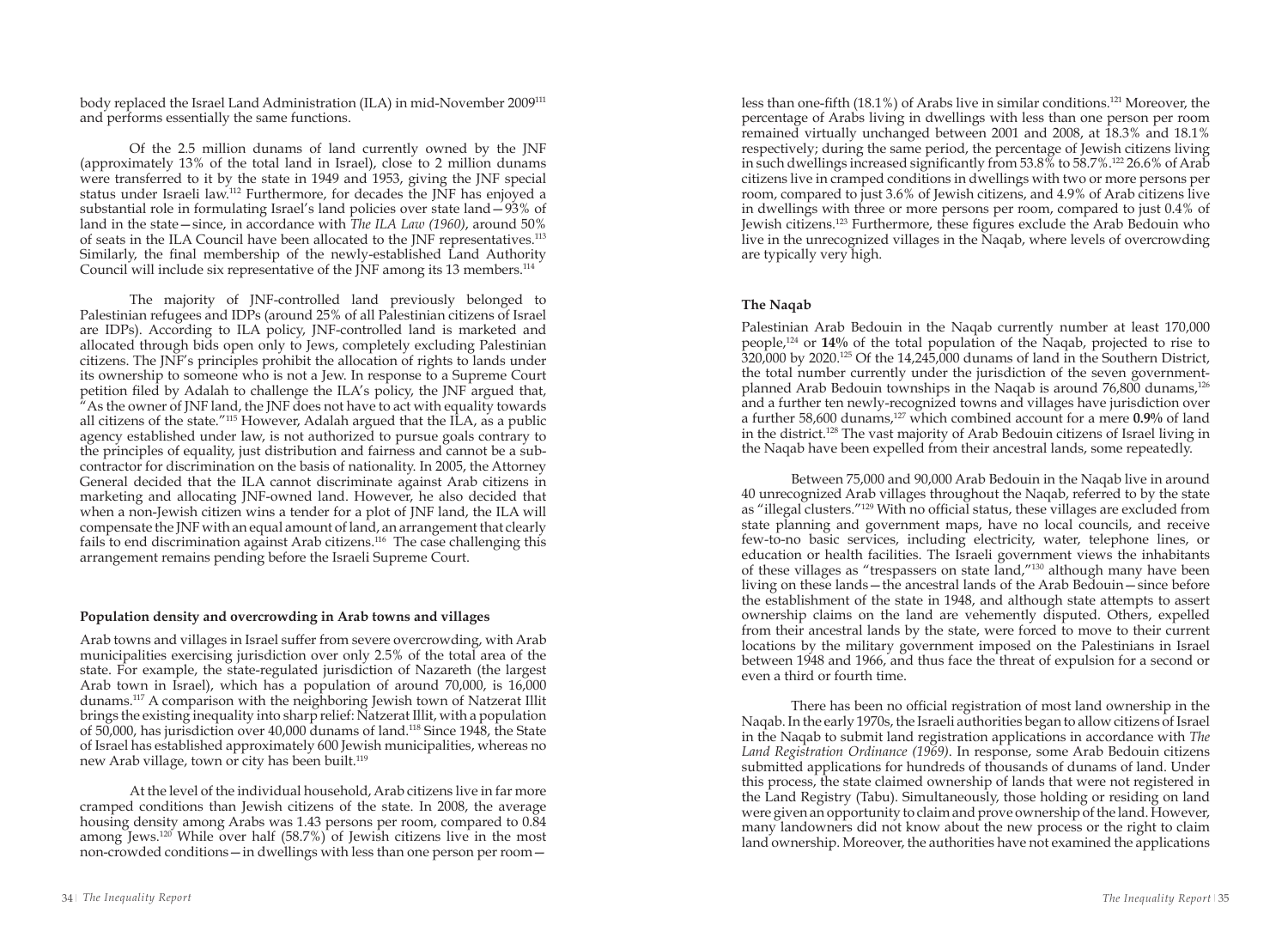that were submitted. According to Bedouin custom, land ownership was governed by social and traditional rules, which developed over hundreds of years and which the state does not recognize. Despite the lack of a legal resolution to the issue of land ownership, the state is making use of the land, sometimes in cooperation with the JNF, for example, in order to plant forests. In 2008, Adalah represented Mr. Nouri Al-Uqbi after Israeli police attempted to expel him from his land in the area of al-Araqib after the JNF repeatedly attempted to plant a forest on it, and thus, in practice, confiscate the land to state ownership.131 On 8 September 2008, the Magistrates' Court in Beer el-Sabe (Be'er Sheva) rejected a request by the Israeli police to expel Mr. Al-Uqbi from his land. The Israeli authorities destroyed the entire village of al-Araqib in July 2010. Residents have attempted to rebuild their village several times; the state has demolished the new structures after each attempt.132

 Israel is now making intensified efforts to forcibly evacuate the unrecognized villages and concentrate the Arab Bedouin in the Naqab into the over-crowded and impoverished townships. One of the most extreme means employed by Israel to empty the unrecognized villages is demolishing Arab Bedouin homes on the pretext of violations of land and planning laws. Although accurate figures are difficult to obtain and official state documentation is not published, between 2000 and 2007 at least 3,084 Arab homes were demolished in Israel, the majority in the unrecognized villages in the Naqab.133 Villages that have been fully or partially demolished in recent years include Umm el-Heiran, al-Surra, Tweiyyah and al-Araqib.

#### **Case study: The destruction of the unrecognized village of Al-Araqib in the Naqab**

On 27 July 2010, residents of the Arab Bedouin unrecognized village al-Araqib were awoken at dawn to find themselves surrounded by police officers, some on horseback. The police, carrying guns, tear gas, truncheons and other arms, declared the village a "closed area" and ordered its 250 residents—including women, children and the elderly to leave their homes in two minutes, warning that any attempt to resist their orders would lead to their forced evacuation. Some 1,300 police officers immediately began to demolish the homes while the residents were trying to salvage their belongings. All 45 houses were razed to the ground and the villagers were left without a roof over their heads, with all their belongings confiscated. The police also uprooted approximately 4,500 olive trees. Representatives of the Tax Authority accompanied the police and seized property of indebted residents. This confiscation was undertaken without prior warning or any demand that the residents pay their debt, and was therefore illegal. The village was destroyed for the second time a week later, with police again using violent means and excessive force, including pushing, stomping, dragging, assaulting and cursing the people who were present in the village at the time. Adalah immediately demanded a criminal investigation into the police officers involved in the demolition operation, and into the presence of Tax Authority officials and the illegal debt collection operation.<sup>134</sup>

The evacuation and demolition of the unrecognized villages is contrary to the recommendations of the Goldberg Commission, formally known as "The Advisory Committee on the Policy regarding Bedouin towns," as presented to the government in December 2008 (see the State's Report, paras. 477-482). The Goldberg Commission recommended, inter alia, the official recognition of the unrecognized villages, according to limitations, and their incorporation within the existing array of towns and villages.135 Despite this conclusion, the state has rejected the option of granting recognition to the unrecognized villages and is now stepping up its efforts to dispossess the Bedouin and displace them from their land. The extraordinary direct and illegal intervention of the Prime Minister's Office (PMO) recently resulted in the reversal of a decision to grant recognition to all or part the villages of Atir – Umm al-Hieran and Tel Arad.136

#### **Case study: The attempted evacuation of the unrecognized village of Atir–Umm al-Hieran**

On 30 July 2009, the Beer el-Sabe Magistrates' Court ordered the eviction of a number of residents from their homes in the unrecognized village of Atir – Umm al-Hieran in the Naqab. The order is the latest in a series of eviction proceedings aimed at uprooting the village in preparation for the establishment of a new town named "Hiran," planned exclusively for Jewish residents. The land designated for Hiran includes the land on which Atir – Umm al-Hieran is located. A report by the Israel Land Administration (ILA) identifies the Arab Bedouin inhabitants of the area as a "special problem" that may affect the establishment of Hiran.<sup>137</sup> Atir – Umm al-Hieran was established by order issued by the Israeli military governor in 1948, after the military forces had forcefully evicted its residents from their homes and land in Wadi Zuballa. The tribe was prevented from returning to live or work on the land. This transfer was not the first time that the villagers were evicted from their homes: they were displaced in 1948 to Hirbat al-Hanzail and then to Kokheh and Abu Kaff. In 1956, the villagers were displaced for the third time to Wadi Atir, where they live today, having received assurances from the military governor that they would be permitted to remain on the land permanently. The people established the village and built permanent brick and cement homes, and worked to rebuild their familial and social lives, which had been disrupted by each expulsion. Today, 150 families made up of around 1,000 people live in the village, all members of the Abu al-Qia'an tribe. Adalah has been defending residents of Umm al-Hieran against attempts to expel and dispossess them since 2004. On 21 October 2009, Adalah submitted an appeal against the Beer el-Sabe Magistrates' Court to the Beer el-Sabe District Court.138 In the appeal, Adalah demanded the cancellation of the eviction orders and a halt to the evacuation of the entire village.<sup>139</sup>

Another tool that the State of Israel has begun to employ for the purpose of "Judaizing" the land in the Naqab and "protecting state lands" is the establishment of what are known as "individual settlements." These settlements are inhabited, in general, by single Jewish families, which are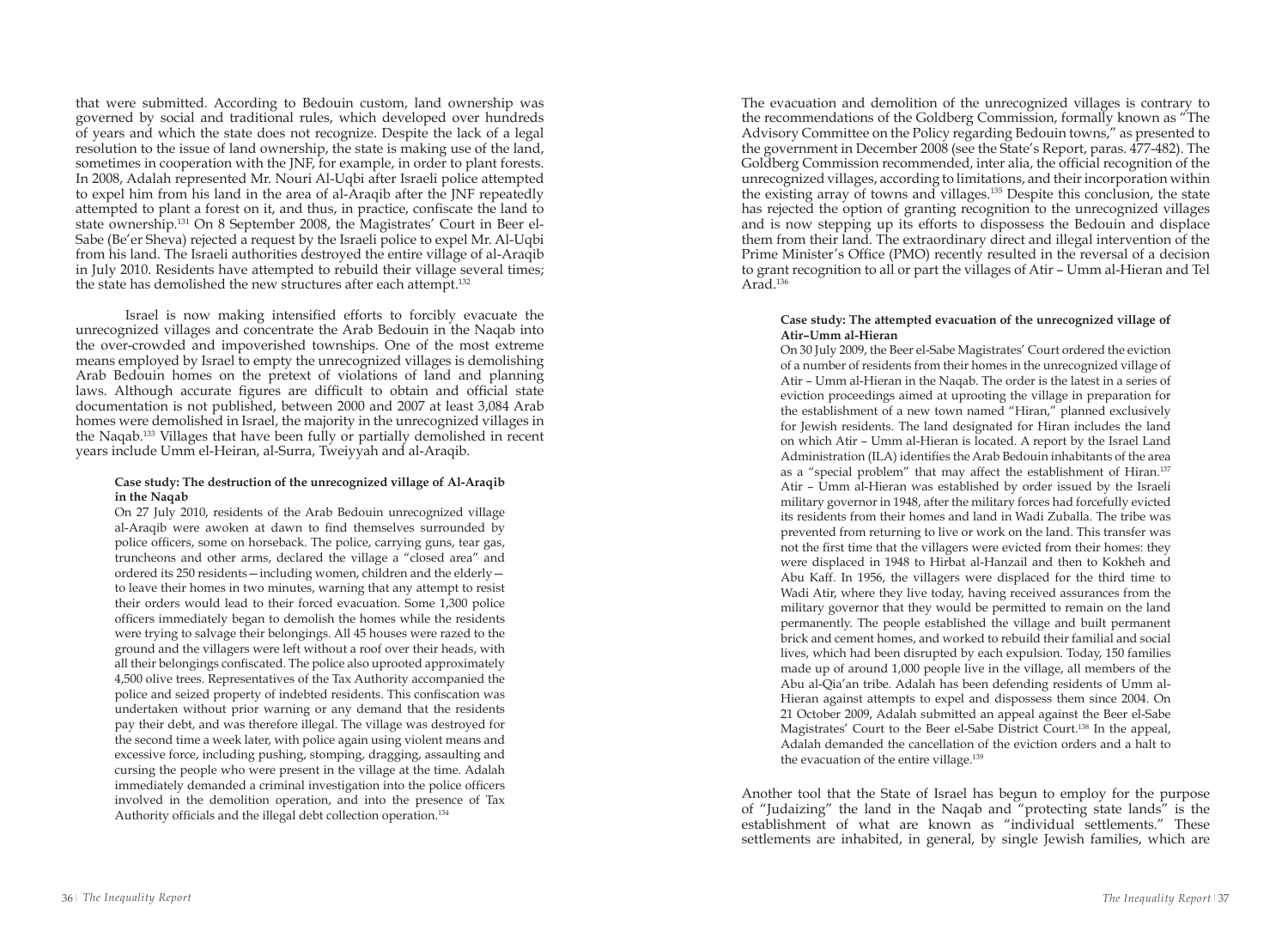provided with hundreds and sometimes thousands of dunams of land for their exclusive use. There are around 60 individual settlements in the Naqab, stretching over 81,000 dunams of land.<sup>140</sup> The government's "Wine Path Plan" seeks to establish individual settlements by retroactively legalizing these existing settlements and allowing for the construction of a number of new ones, thereby distributing vast and lucrative portions of land in the Naqab exclusively to Jewish citizens.141 This policy prevents equal access to the land for the entire population of the Naqab. On 30 March 2006, Adalah submitted a petition to the Supreme Court demanding the cancellation of the "Wine Path Plan".142 The court ruled on 15 June 2010 to uphold the planning authorities' decision to establish individual settlements, finding that the decision to approve the plan fell within planning policies and that the court had no authority to intervene. The court did not address the petitioners' arguments concerning the disparate impact of the plan, and specifically the unequal distribution of land and the discrimination against the Arab Bedouin unrecognized villages entailed by the plan. Meanwhile, on 12 July 2010, the Knesset approved a new law to legalize individual settlements retroactively, including those that lie outside the Wine Path Plan.<sup>143</sup>

 Following its recent review of Israel, the UN Human Rights Committee recommended that Israel "respect the Bedouin population's right to their ancestral land and their traditional livelihood based on agriculture."144

### **7. Educational Access / Attainment**

Palestinian Arab school children in Israel make up approximately 25% of the country's school students, at around 480,000 pupils.<sup>145</sup> From elementary to high school, Arab and Jewish students learn in separate schools. Systematic, institutionalized discrimination in the education system in Israel impedes the ability of Arab students to develop the skills and awareness to participate on an equal basis, as individuals and as a community, in a free society. The state education system ignores the rights, the needs, and the priorities of Arab students, and thus denies them the opportunity to develop a positive cultural and national identity. The three primary sources of inequality are the denial of the right to determine educational goals and objectives, the discriminatory allocation of state resources to Arab schools and students, and the inadequate representation of Arab citizens in decision-making positions in the Ministry of Education (MOE).

#### **Denial of the right to determine educational goals and objectives**

The MOE retains centralized control over the form and substance of the curriculum for Arab schools. *The State Education Law (1953),* as amended in February 2000, sets educational objectives for state schools that emphasize Jewish history and culture. Article 2 of the law specifies that the primary objective of education is to preserve the Jewish nature of the state by teaching its history, culture, language, and so on. Article 2(11) stipulates that one objective of education is to acknowledge the needs, culture and language of the Arab population in Israel. However, this rather weakly-worded article is not being implemented, and this objective has not been realized. In reality, students in Arab state-run schools receive very little instruction in Palestinian or Arab history, geography, literature and culture, and spend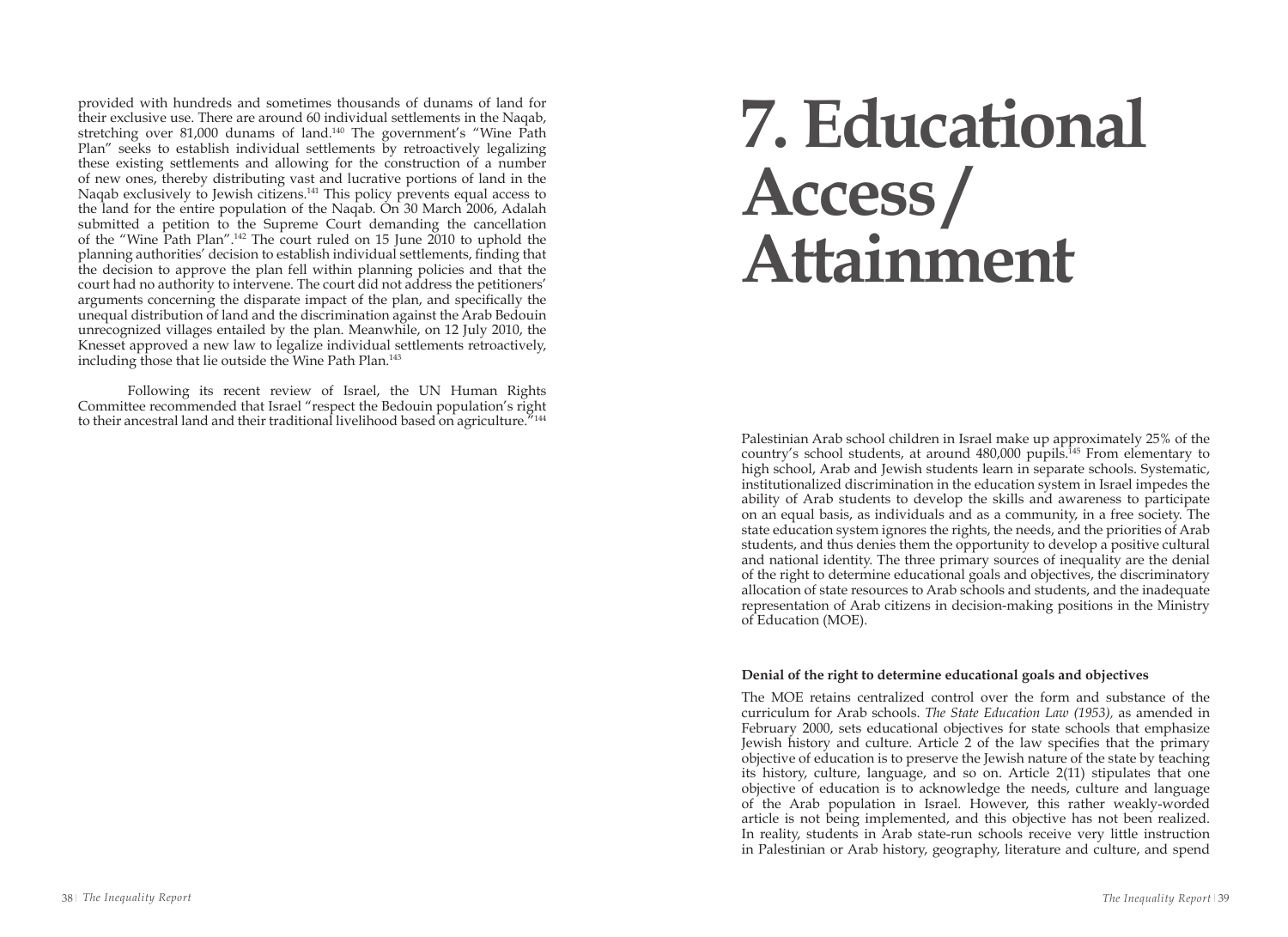more time learning the Torah than the Qur'an or the New Testament. While state religious schools established only for religious Jewish students maintain autonomous control over their curricula, the curriculum for Arab state schools is entirely determined by the state. While Arab schools do have a separate curriculum taught in Arabic, it is designed and supervised by the MOE, where Arab educators and administrators have little-to-no decision-making powers. Arabs account for only 6.2% of the total number of employees in the MOE,146 and the vast majority work in Arab towns and villages or mixed cities, providing services directly to Arab communities. Arab professionals are rarely found in decision-making positions in the upper echelons of the ministry.

 The MOE issued a report titled "The Government of Israel Believes in Education" in 2009, which instructs that references to the word "*Nakba*" be removed from new Arabic textbooks.<sup>147</sup> The term Nakba ("catastrophe" in Arabic) is used to refer to the mass expulsion of Palestinians and the destruction and confiscation of the majority of Palestinian land and property that accompanied the establishment of the State of Israel in 1948, a seminal event in Palestinian history.

 In parallel, a new bill commonly referred to as the "Nakba Law", an amendment to *The State Budget Law (1985)*, proposes to ban all bodies that receive state funding from spending money on any activity that, inter alia, "commemorates Independence Day or the day of the establishment of the state as a day of mourning."148 Palestinians traditionally mark Israel's official Independence Day as a national day of mourning and organize commemorative events. According to the current draft of the legislation, any state-funded body found to have commemorated the Nakba on Israel's Independence Day faces a fine of up to ten times the sum expended on the commemoration. The ban affects not only public institutions, such as schools, but also NGOs and other civil society and political organizations that receive even a small amount of state funding.

#### **Discriminatory allocation of state resources to Arab schools and students**

The MOE severely underfunds Arab schools in Israel. Israel does not regularly release official data detailing how much it spends in total on each Arab and Jewish student, and there are no separate lines in the state budget for Arab education, a major gap in transparency.149 However, state statistics published in 2004 reveal that for the academic year 2000-2001, public investment in Arab schools equaled an average of NIS 534 per Arab student, compared to NIS 1,779 per Jewish student, or three times more.150 This under-funding is manifested in many areas, including the poor infrastructure and facilities characteristic of Arab schools and the more crowded classrooms: the average class size in Jewish schools is 26 pupils, compared with 30 pupils in Arab schools.151 In terms of long-term investment in the education, only four teacher training institutes operate in the Arab education system, compared to 55 in the Hebrew education system. 152 The report issued by Minister of Education Gideon Saar in August 2009 proposes that schools with high rates of army drafting among their pupils receive higher budgetary allowances.153 This

provision clearly discriminates against Arab schools, since the vast majority of Palestinian citizens of Israel are exempted from military service. The report also proposes the allocation of more compulsory hours to the teaching of Jewish history and heritage per week. While Arab schools were exempted from these classes, no alternative lessons for the teaching of Palestinian history and heritage are proposed in their place, and Palestinian children will therefore not benefit from the extra teaching hours. The plan therefore stands to widen the huge gaps in investment that exist between schools in the Arab and Jewish education systems, and to entrench existing inequalities in educational achievement.154

#### **Early childhood education**

Educational disadvantage for Arab children in Israel begins from the earliest stages of the educational process. While *The Compulsory Education Law (1949)*, as amended in 1984, lowered the age of compulsory education from five to three years old, few state-funded preschools operate in Arab towns or villages in Israel. As a result, in 2007/2008 around 67.4% of Arab two- to five-yearolds were enrolled in kindergartens, compared to 84.9% of Jewish children in the same age group, a gap that is larger in the youngest age groups.155 Furthermore, fewer Arab families can afford to send their children to private institutions, with only 2.4% Arab children aged two-to-five years enrolled in private kindergartens, compared with 13.2% of Jewish children of the same age.156

#### **Primary and secondary school education**

Largely because of the state's underfunding of Arab schools, Jewish school children outperform Arab children from early on in their education. By grade 5, Jewish children gain an average score of around 79% in the Hebrew examination, while Arab children score on average 61% in the examination of Arabic, their native tongue.<sup>157</sup>

 Arab children attend school for fewer years than Jewish children, and in recent years the gap between the two groups has not closed: from 2003 to 2006, Arab children aged 15 and over received an average of 11.1 years of schooling, while during the same period Jewish children received an average of 12.7 years of schooling, that is, *over one and a half additional years.*<sup>158</sup> Accordingly, drop-out rates are higher among Arab citizens: the average rate at which pupils dropped out of the education system in 2006-2008 was 7.2% among Arab pupils in grades 9-12, almost double the figure among Jews (3.7%); a similar pattern of dropping out applies to grades 9-11: 8.7% among Arab compared to 4.4% among Jewish pupils.159 The drop-out rate is particularly alarming among the Arab Bedouin in the Naqab, at approximately **70%** overall.160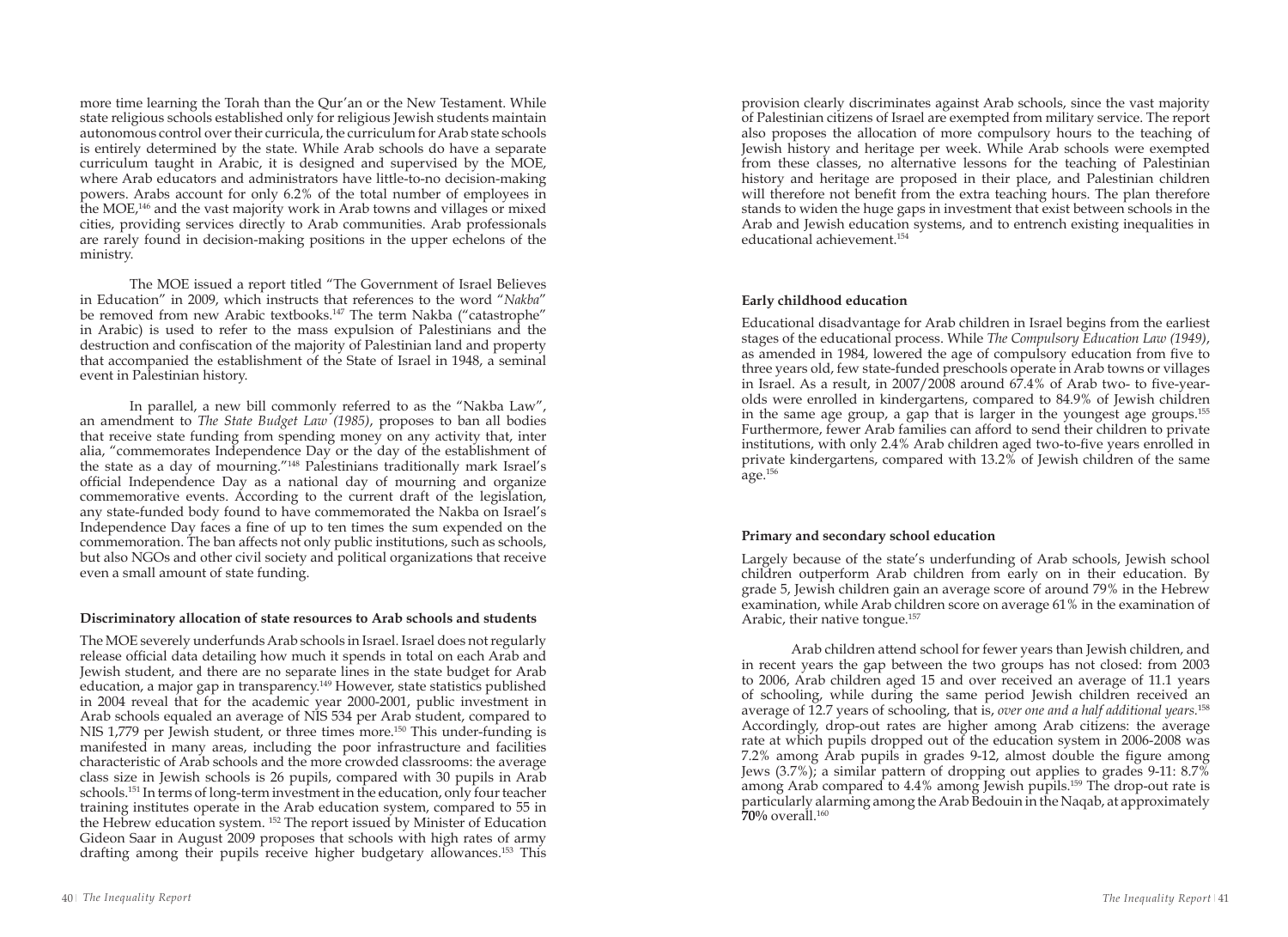#### **Case Study: The first high school in the "unrecognized" Bedouin villages in the Naqab**

No high schools currently exist in any of the Arab Bedouin unrecognized villages in the Naqab. The region of Abu Tulul – El-Shihabi is home to approximately 12,000 Arab Bedouin citizens, and contains seven unrecognized villages. Around 750 female and male students are of high school age; however, only approximately 170 attend high school. The rest—around 77% of the total—drop out of school permanently as a direct consequence of the lack of a local high school. The nearest high school is located 12-15 km away; no public transport is provided for the students and many parents will not allow their daughters to travel unaccompanied outside the vicinity of the village. In 2005, Adalah filed a petition to the Supreme Court on behalf of 35 Arab Bedouin girls and six local NGOs to demand that an accessible high school be built in Abu Tulul – El-Shihabi.161 In January 2007, the Supreme Court approved a settlement between the MOE and Adalah, according to which the MOE would establish a high school in Abu Tulul – El-Shihabi, the first in any unrecognized village, and operate it from 1 September 2009. Despite this agreement, the MOE has yet to open a school. On 22 September 2009, Adalah filed a new petition to the Supreme Court demanding that the state open the school and that the non-implementation of the decision to date be considered contempt of court.<sup>162</sup>

#### **Higher education**

Arab students are dramatically underrepresented in Israel's institutes of higher education. In 2006/2007, 9.1% of Jewish citizens in Israel aged 20-29 were students at universities, compared to 3.8% of Arab citizens.<sup>163</sup> A major obstacle to the admission of Arab students into universities is their relatively poor performance on the matriculation exams (the *Baghrut*). In 2007, 54.1% of Arab women and 39.5% of Arab men received matriculation certificates, compared to 70.5% of Jewish women and 61.1% of Jewish men.164 Furthermore, the gap between Arab and Jewish students widens further when it comes to meeting the requirements for entering university, as Table 5, below, illustrates.

**Table 5**: Pupils in Grade 12 with matriculation certificates who met university entrance requirements in 2006<sup>165</sup>

|                                         | Jewish % | Arab % |
|-----------------------------------------|----------|--------|
| Entitled to a matriculation certificate | 54.9%    | 46.3%  |
| Met university entrance requirements    | 48.3%    | 34.4%  |

In fact, Arab students account for just 11.2% of all first degree (BA/BSc) students. This proportion has an inverse relationship to educational level: at the level of second degrees, Arabs account for 6.1% of all students, and by third degree level, the percentage of Arab students falls to an average of 3.5% of all students.166 Table 6 shows the falling percentages of Arab students at first, second and third degree level in four key subjects

| Table 6: University students by degree, field of study, and population group <sup>167</sup> |  |  |  |
|---------------------------------------------------------------------------------------------|--|--|--|
|                                                                                             |  |  |  |

| Degree              |                  | Engineering<br>and architecture |              | Sciences and<br>mathematics |              | Medicine      |                     | Law           |
|---------------------|------------------|---------------------------------|--------------|-----------------------------|--------------|---------------|---------------------|---------------|
| Population<br>group | <b>Jews</b><br>% | Arabs<br>$\%$                   | Jews<br>$\%$ | Arabs<br>$\%$               | Jews<br>$\%$ | Arabs<br>$\%$ | <b>Jews</b><br>$\%$ | Arabs<br>$\%$ |
| First degree        | 90.0%            | $6.0\%$                         | 85.3%        | 9.5%                        | 79.3%        | 19.7%         | 92.4%               | 6.7%          |
| Second<br>degree    | 91.6%            | 3.1%                            | 92.9%        | 3.3%                        | 86.6%        | 12.3%         | 94.8%               | 4.7%          |
| Third<br>degree     | 91.7%            | 2.5%                            | 95.1%        | $2.1\%$                     | 93.1%        | 4.1%          | 96.9%               | 3.1%          |

#### **Arab citizens of Israel in acade Arab citizens of Israel in academia**

Arab academics are sorely underrepresented in the faculties of Israel's institutions of higher education, and are consequently marginalized in the production of knowledge in society. In 2007, Arabs accounted for as few as 1.2% of all academics employed by Israeli universities and colleges in tenured or tenure-track positions, and received on average salaries worth 50% less than those of their Jewish counterparts.168 Arab women are particularly underrepresented in higher education: it was not until 2008 that the first Arab woman was appointed to the position of professor by the Israeli Appointments Committee of the Higher Education Council.169

#### **Illiteracy rates**

The average rate of illiteracy in Israel, at 4.6%, is considered relatively low.170 In the UN's Human Development Report for 2007/2008,171 Israel was ranked 23rd among 177 countries in which the level of literacy was measured. However, a closer analysis of illiteracy in Israel by gender and ethnicity indicates that certain population groups have higher percentages of illiteracy than the national average. Illiteracy is particularly prevalent among Arab women in Israel: in 2008, 13.4% of Arab women were considered illiterate, compared to 3.4% of Jewish women, 5.5% of Arab men and only 1.9% of Jewish men.<sup>172</sup> Among Arab Bedouin women in the Naqab the rates are particularly high, standing at 13.2% among the 35- to 39-year-old age group, 31.7% among the 40- to 44-year-old age group, 61.4% among the 45- to 49-year-old age group, 53.5% among the 50- to 59-year-old age group, and 92.3% among the 60+ age group in 2007.173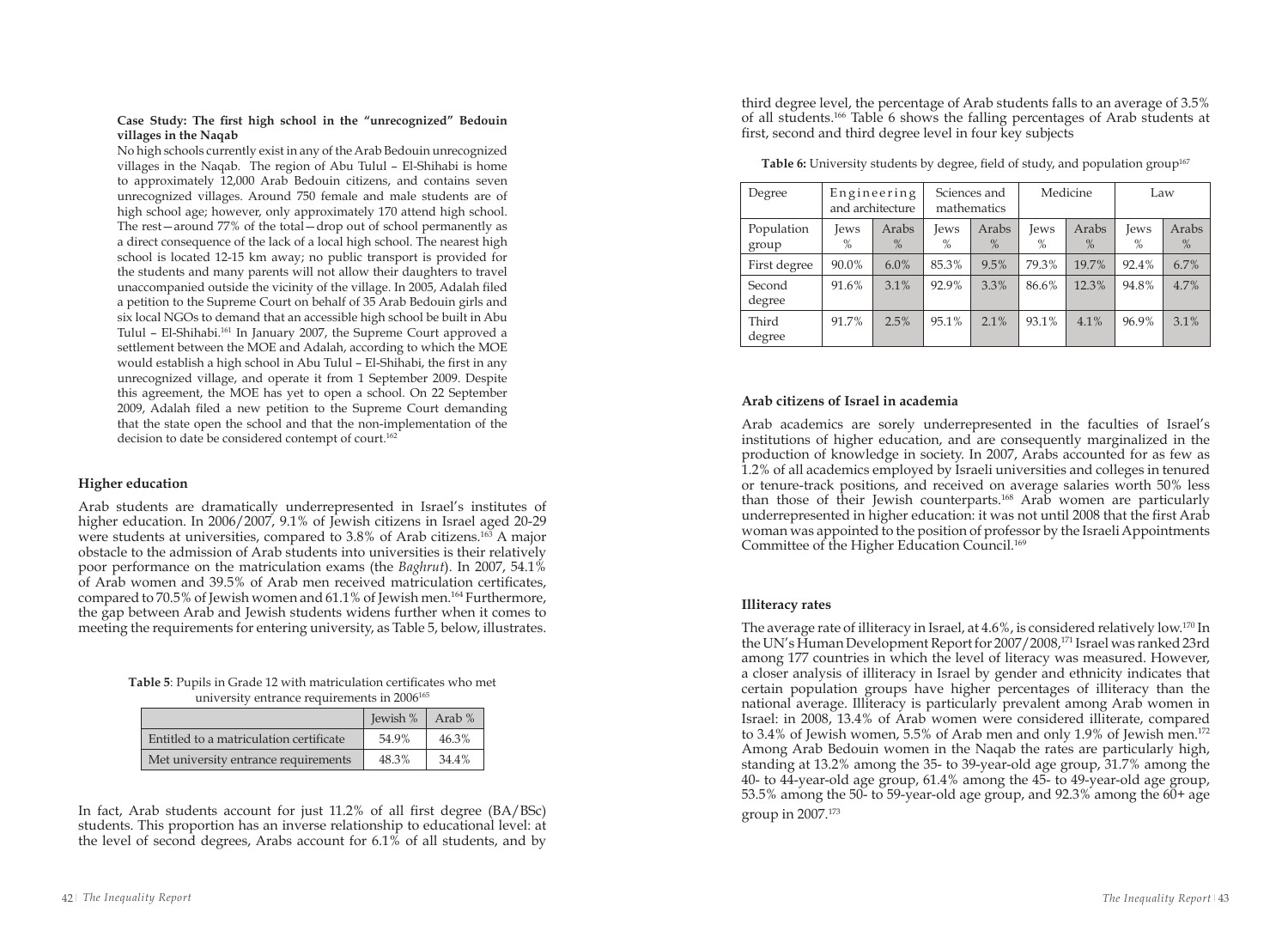#### **Measures to raise educational standards**

The MOE's policies actually act to entrench the gaps between Arab and Jewish school children, as special programs to assist academically weak or gifted children are disproportionately awarded to Jewish schools. One of the main channels for the allocation of additional grants and benefits to towns, villages and their residents is the government's policy of designating certain areas as National Priority Areas, a classification that qualifies them for a host of lucrative benefits in several fields, including education (see *Redistribution of Resources and Social Welfare*, above).

 Another example is provided by the "Shahar" academic enrichment programs. The MOE has admitted before the Supreme Court that its Shahar programs have privileged Jewish schools to the detriment of Arab schools.174 Shahar programs, instituted in the 1970s, were intended to assist academically weak school pupils from socio-economically disadvantaged backgrounds to reach a par with other pupils. In 2000, the Supreme Court confirmed a state commitment to allocate 20% of Shahar funds to Arab schools. Prior to this commitment, the MOE had not implemented the Shahar programs in any Arab schools, although their pupils were often in greatest need of extra educational assistance. The Supreme Court accepted the state's request that it increase implementation of the program in Arab schools on a gradual basis, thereby prolonging discrimination against them. As of 2010, the program has still not been implemented in any Arab schools.

 Underinvestment in Arab education is most blatant in the Naqab, where Arab Bedouin schools often lack basic services and facilities, including toilets, electricity, telephone and internet connections, and safe access roads, particularly in the unrecognized villages that have schools.175 A further example is the funding for psychological counselors to Arab Bedouin and Jewish schools. Psychological counselors are appointed by the MOE and are primarily responsible for diagnosing and treating students with learning and developmental disabilities, providing suitable educational frameworks for students with special needs, and providing consultation to educators. Table 7, below, details the number of psychological counselors allocated to schools in selected (recognized) Bedouin and Jewish towns in the Naqab, compared to the number of required positions according to the MOE's own criteria. In June 2005, in response to a petition filed by Adalah that challenged the lack of psychological counselors in seven recognized Bedouin villages in the Naqab, the state acknowledged before the Supreme Court that the MOE had discriminated against schools in these villages in the appointment of psychological counselors.176 No psychological counselors work in schools in the unrecognized villages.<sup>177</sup>

**Table 7:** Allocation of psychological counselors in Jewish and Bedouin towns in the Naqab<sup>178</sup>

| Town (Jewish<br>towns shown in<br>grey) | Positions needed<br>according to MOE<br>criteria | Positions<br>allocated | % Required<br>positions<br>allocated |
|-----------------------------------------|--------------------------------------------------|------------------------|--------------------------------------|
| Rahat                                   | 18.8                                             | 6.0                    | 31.9                                 |
| Ofakim                                  | 8.9                                              | 7.4                    | 83.1                                 |
| Houra                                   | 4.4                                              | 1.3                    | 29.5                                 |
| Dimona                                  | 12                                               | 9.2                    | 76.6                                 |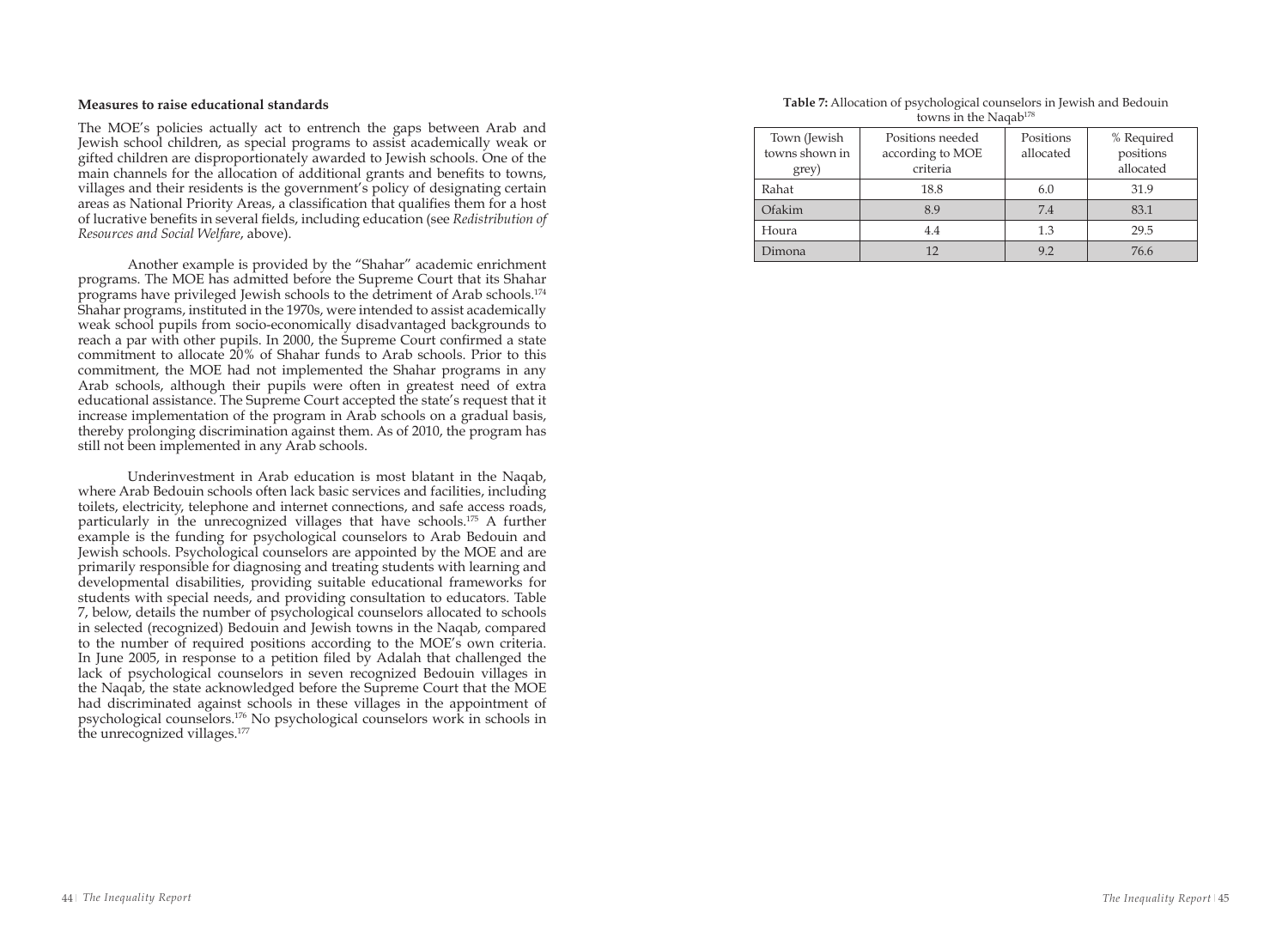# **8. The Arabic Language**

Arabic and Hebrew are official languages in Israel. This status was established by Article 82 of *The Palestine Order-in-Council (1922)*, which was subsequently adopted into Israeli law and remains valid today.179 It was further reinforced by the Knesset and the Israeli government in several statutes and regulations.<sup>180</sup> Arabic's official-language status is also evident in the Declaration of Independence. Furthermore, Arabs in Israel are a national minority, and the state is therefore obliged to protect the rights of members of this minority, together with their fellow members, to culture, religion and language, in line with article 27 of the International Covenant on Civil and Political Rights.

 In practice, however, Arabic speakers in Israel have little opportunity to enjoy and use their language after completing their primary and secondary schooling, except in the private sphere and within their own community. As a result of government policy, the status of Arabic is vastly inferior to that of Hebrew in terms of the resources dedicated to its use, and there is clear inequality in the opportunities granted to Arabic speakers to enjoy and use their language in official and public fora. The minimal use of Arabic in the public sphere and by public institutions stands in stark contrast to its official status.

 For example, more than 200 major principle decisions issued by the Supreme Court have been translated into English and have been published on the court's website along with the original Hebrew decisions. Although the majority of these decisions are relevant to Palestinian citizens of Israel and to Palestinians in the OPT, none of them has been translated into Arabic. In addition, many official forms are not available in Arabic. Ministries routinely refuse to accept official documents in Arabic, even for issues of personal status that are dealt with by the religious courts; many of the relevant forms are provided by the *Shari'a* (Islamic) court system in Arabic only. Individuals are often required to provide notarized Hebrew translations of the documents, incurring significant expenses.

 In July 2009, the Transport Minister made a decision to Hebraize all road signs in Israel, removing the Arabic names of towns and villages from the signs and replacing them with the Hebrew names of the places using Arabic letters. For example, "Jerusalem" would become "Yerushalaim" in Hebrew, Arabic and English, and "Al-Quds" (the Arabic name for Jerusalem) would be erased from road signs.181 The decision is contrary to an Israeli Supreme Court judgment delivered in 2002 that obliges municipalities in mixed Arab-Jewish cities to add Arabic to the traffic, warning and other informational signs in areas under their jurisdiction.<sup>182</sup> For Palestinian citizens of Israel, the Arabic name of the town is an integral part of their culture. Furthermore, since Arabic is an official language, Israel has a duty to maintain and develop the language.<sup>183</sup> Adalah recently received reports that new or replaced road signs, signs denoting street names, signs for public institutions, and so on in the mixed city of Natzerat Illit had been erected that display Hebrew and English only, in violation of the Supreme Court's decision.184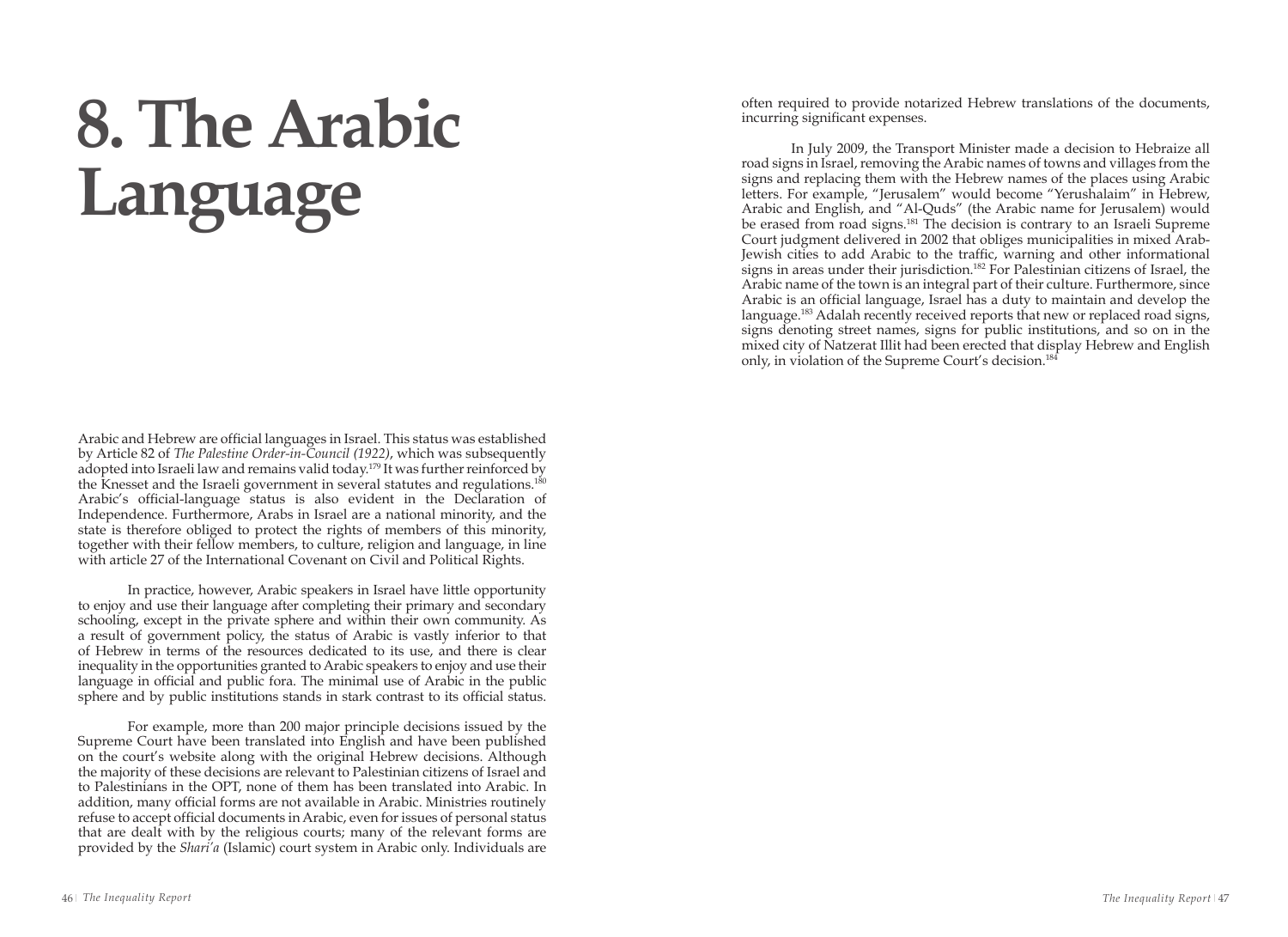# **9. Health**

*The National Health Insurance Law (1995)* requires the healthcare system to provide equitable, high-quality health services to all residents of Israel. However, Palestinian citizens of Israel face numerous barriers that prevent them from exercising their right to the highest sustainable standard of health. An important measure of the provision of health care is the lack of available clinics and hospitals in Arab towns and villages. Nazareth is the only Arab town with hospitals; the three hospitals that operate in the town are church run and church affiliated, and are not state hospitals. Palestinian citizens of Israel living in all other towns and villages in the state must go to hospitals located in Jewish or mixed cities. The limited provision of public transportation to and from Arab towns and villages exacerbates the problem. The problem of access to healthcare and mobility is particularly acute in the Naqab, where unrecognized villages lacking on-site health facilities are often located at a great distance from main roads, and where most women do not drive.185 Once they have traveled to medical service provision sites, Palestinian citizens of Israel may face a language barrier, since most health service providers speak only Hebrew. The young, the elderly and patients with communicationrelated medical problems are particularly affected, since appropriate medical care depends on clear communication between doctor and patient.

#### **Life expectancy/mortality rates**

Arab citizens of Israel can expect to live shorter lives than Jewish citizens. According to government statistics, in 2008 the average life expectancy of Arab men in Israel was 75.9 years, four years less than the figure for Jewish men (79.9 years). Similarly, in 2008 Arab women in Israel had an average

life expectancy of 79.7 years, 3.6 years less than the figure for Jewish women  $(83.3 \text{ years})$ .<sup>186</sup> Accordingly, mortality rates among the Arab minority outstrip those among Jews in Israel: in 2007, the standardized rate of mortality among Arab men in Israel was 5.6 deaths per 1,000 persons, and 4.1 deaths per 1,000 Arab women; the corresponding figure for Jewish men during the same year was significantly lower, at 3.9 deaths per 1,000 persons, and 2.8 per 1,000 Jewish women.<sup>187</sup> These gaps become particularly wide after the age of 60. For example, in 2006 the mortality rate among Arab men aged 60-64 was almost twice the figure among Jewish men (16.1 versus 8.7 deaths per 1,000 persons).188

#### **Infant mortality rates**

According to official data, in 2008 infant mortality rates among the Jewish majority in Israel stood at 2.9 per 1,000 live births. While infant mortality rates are falling in Israel as a whole over time, in the same year the average infant mortality rate among the Arab minority was more than double that among the Jewish majority, at 6.5 per 1,000 live births.<sup>189</sup> In the Naqab, the rate is even higher, at 15.0 per 1,000 live births in 2005.190 The data also indicates an *upward trend* in infant mortality rates among the Arab Bedouin population in the Naqab, which stood at 13.3 deaths per 1,000 live births in 2003.191

#### **Health services in the unrecognized villages in the Naqab**

The health situation is most critical in the unrecognized villages in the Naqab, where the provision of health services is either limited or non-existent. There are only 12 clinics in the unrecognized villages. These clinics lack specialized medical professionals as well as pharmacies. Furthermore, the staff often does not speak Arabic.192 Together, these services provide health care to just 20% of the residents of the unrecognized villages.193 Eleven of these health clinics are affiliated to Kupat Holim Clalit (one of the four major health funds in Israel), on which thousands of people rely for health care. However, not one of these clinics employs pediatricians or gynecologists. In response to inquiries made by Adalah and Physicians for Human Rights—Israel, the Ministry of Health stated in May 2009 that the family doctors who currently work in the clinics are sufficient and that the villagers can travel to clinics in neighboring Jewish towns to receive pediatric or gynecological care.<sup>194</sup>

#### **Case Study: Closure of "mother and child" clinics**

In October 2009, the Ministry of Health (MOH) closed down three "mother and child" clinics that operate in the unrecognized villages of Qasr el-Ser, Abu Tlul and Wadi el-Naim in the Naqab. The clinics specialize in post-natal care and are part of a group of six clinics established in the unrecognized villages following a Supreme Court petition submitted by Adalah in 1997.195 The ministry claimed it had closed the clinics because of a lack of nurses and doctors willing to work in them and suggested that the women and children receive post-natal services in Beer el-Sabe (Be'er Sheva) and elsewhere in the Naqab. However, the lack of public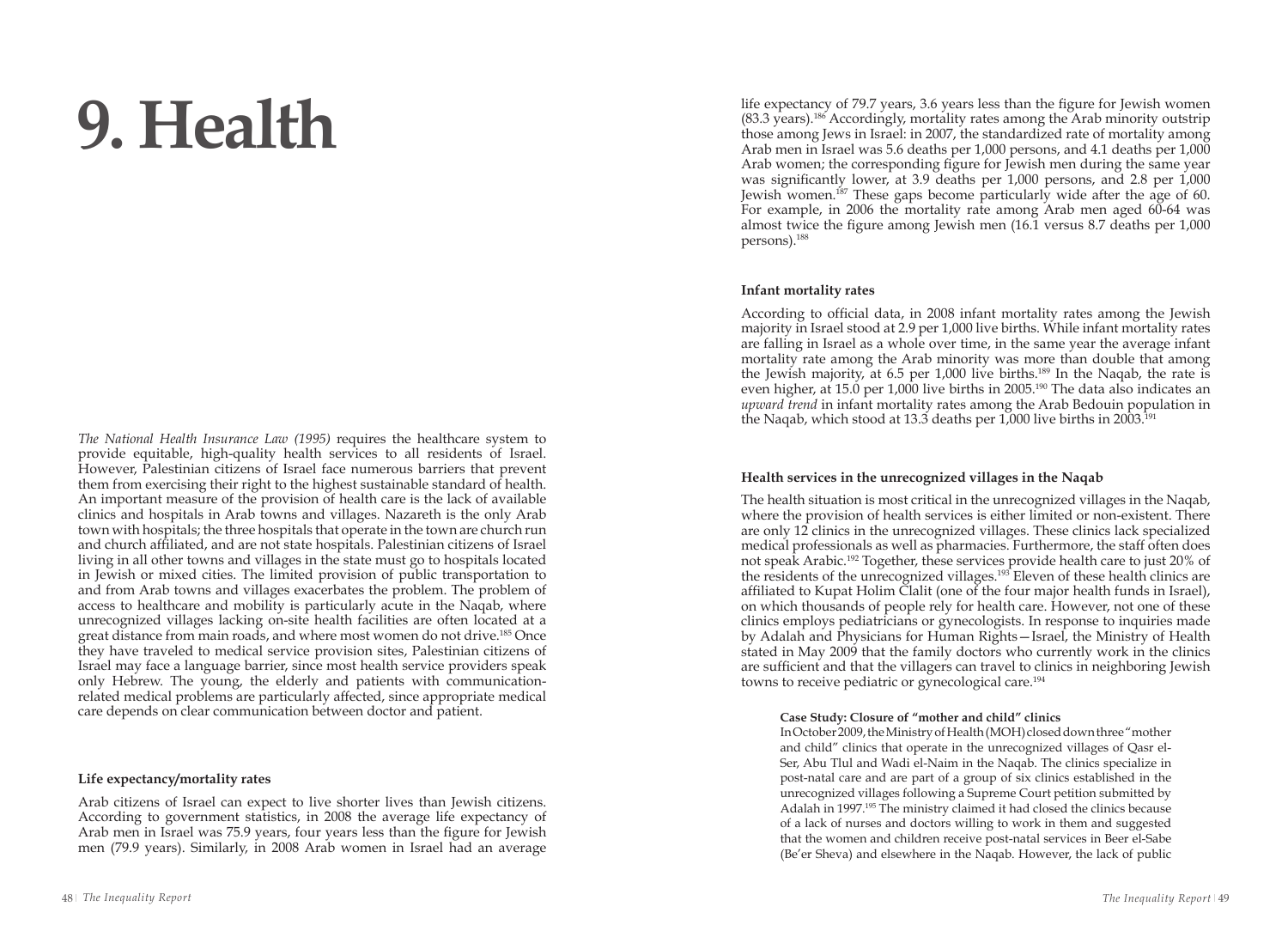transportation linking the unrecognized villages, the lack of private car transport, and other factors prevent many women from accessing clinics outside their villages. The closure of the clinics therefore poses a danger the lives of thousands of pregnant women, mothers and children living in these villages. On 16 December 2009, Adalah filed a petition to the Supreme Court against the MOH to demand the cancellation of its decision to close the clinics. One of the petitioners is a woman from Qasr el-Ser, the mother of eight children, the youngest of whom is one year and three months old; her husband died five months after the birth of their youngest child. She has been living in an extremely difficult economic situation following the death of her husband. She does not own a car and is not able to pay for a car to travel to the town of Dimona for her child to receive the necessary immunizations, which has exposed him to danger. Adalah argued that the high infant mortality rates among the Arab Bedouin increased the importance of accessible mother and child clinics, and that the closures violates *The National Health Insurance Law (1995)*, which obliges the provision of health services on an equal basis to all.196 As a result of Adalah's petition, the MOH announced on 11 August 2010 that two of the clinics—in Qasr el-Ser and Abu Tlul—will be reopened. The Wadi al-Naim clinic remains closed.

The inadequate provision of health services in the unrecognized and newlyrecognized villages is a deliberate policy of neglect on the part of the state, which ultimately seeks to evacuate the unrecognized villages and relocate their residents, in part by creating intolerable conditions. Hence it is precisely in the unrecognized and newly-recognized villages, where the need for health services is greatest, that provision is most inadequate.

## **10. Political Participation**

Palestinians citizens have lower levels of access and participation than Jewish citizens in all spheres of public life and decision-making, from the judiciary, the legislature, and government to the civil service. As a result, they have limited access to decision-making processes and centers of power and, consequently, a diminished ability to redress the inequality and discrimination they face in all spheres of life. A recent poll revealed that as much as 86% of the Jewish Israeli public believes that decisions critical to the state should be taken by a Jewish majority.197 In addition, the state often works to remove political acts and expression by Palestinians citizens from the sphere of legitimate action by preventing the full and equal exercise of freedom of expression and speech, by means including force, arrest and prosecution.

#### **The judiciary**

In the history of the Supreme Court, there have been only two Arab male justices. One Arab justice, Abd-er-Rahman Zoabi, served on the Israeli Supreme Court as a temporary justice for nine months in 1999, making him the first Arab citizen of Israel to serve on the country's highest court. Justice Salim Joubran has served on the Supreme Court since 2003, and was appointed as a permanent member in May 2004. He is currently the only Arab justice out of a total of 15 Supreme Court justices. No Arab woman has ever served on the Israeli Supreme Court, although Arab women are relatively well-represented in the legal profession. At the district court level, Arab judges make up just 4.9% of all district court judges (7 out of a total of 143) 7.7% of magistrates' court judges (29 of a total of 373) and 3.6% of all labor court judges (2 of a total of 55).198.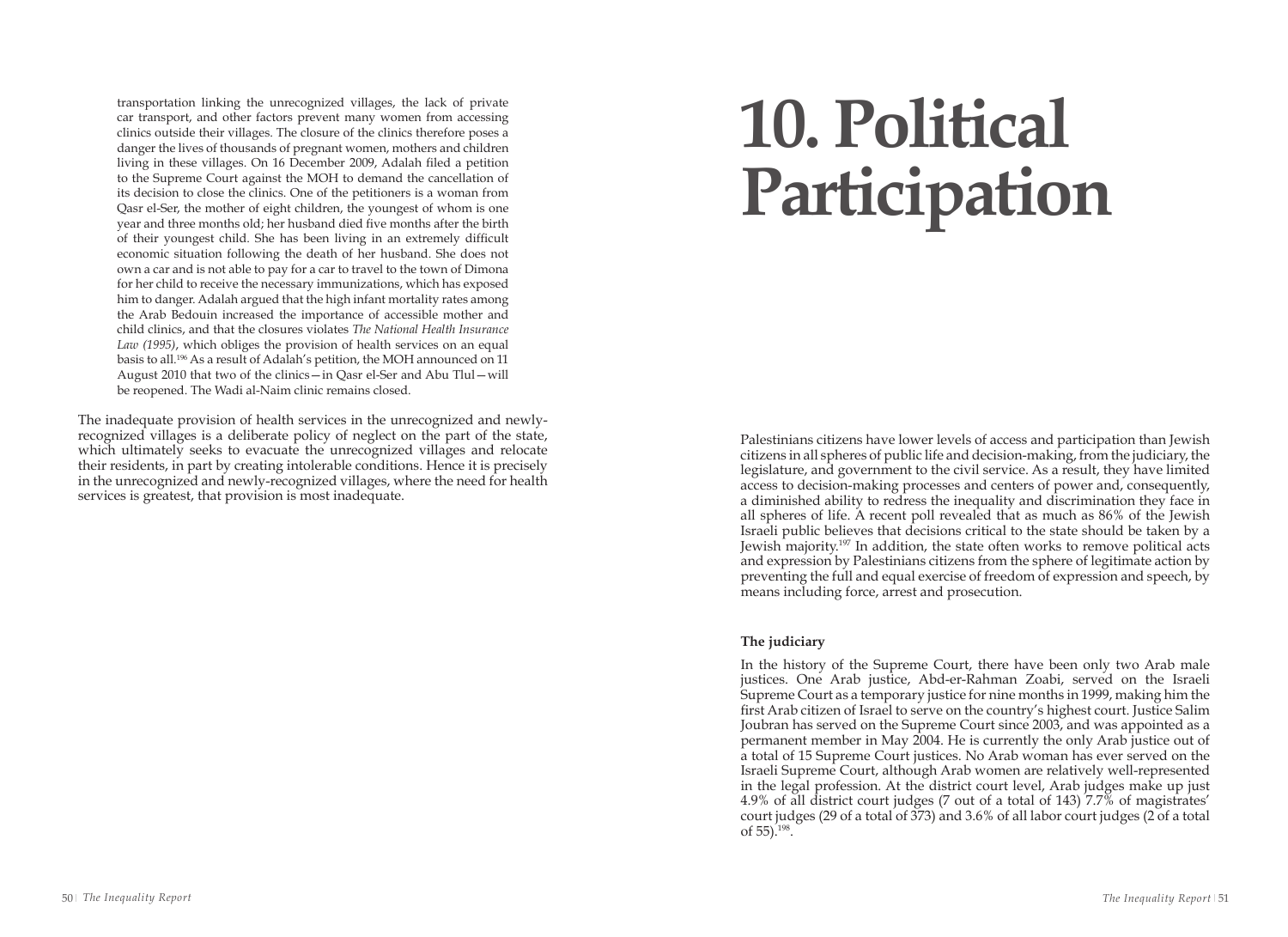#### **The Knesset**

Arab parties currently hold 9% (11 seats) of the 120 seats available in the Knesset, the Israeli parliament.<sup>199</sup> There is just one Arab woman MK, Haneen Zoabi, who is the first Arab woman ever to have served in the Knesset on behalf of an Arab political party.200 In the history of the Knesset, there have been only two other Arab women MKs.<sup>201</sup>

#### **The government**

Since 1948, no Arab party has been included in a ruling government coalition. Their exclusion from ruling coalitions is due in part to the unwillingness of other coalition members to invite Arab parties to join them on the basis of their electoral platforms, but also to objections on the part of the Arab parties to the policies of these coalitions. Only a handful of Arab citizens have been appointed to ministerial positions in the history of the state: in August 1999, Nawaf Massalha was appointed Deputy Minister of Foreign Affairs; Salah Tarif was appointed minister without portfolio in 2001; and Raleb Majadele Minister for Science and Technology in January 2007.

#### **The rights to elect and be elected**

Section 7A of *The Basic Law: The Knesset*, titled "Prevention of participation in the elections," states that the Central Elections Committee (CEC) may disqualify a candidate or a political party list from running in the Knesset elections if the goals or actions of the candidate or party (i) deny the existence of the State of Israel as a Jewish and democratic state; (ii) incite to racism; or (iii) [offer] support of armed struggle, of an enemy state or of a terrorist organization against the State of Israel.202 This latter provision—support of armed struggle—was added by a 2002 amendment to the law.

 Recent election cycles have witnessed attempts by the Attorney General (AG) (in 2003) and by right-wing political parties and MKs to disqualify Arab parties and individual MKs from the Knesset, aimed at severely limiting their political voice in the legislature and entrenching their political marginalization. In the 2003 round of Knesset elections, the AG and several right-wing MKs launched attempts to disqualify some or all of the Arab MKs and political parties from running pursuant to Section 7A of *The Basic Law: The Knesset.* The majority of CEC members in 2003 voted to ban the National Democratic Assembly (NDA)-Balad list, former MK Dr. Azmi Bishara and Dr. Ahmed Tibi from running in the elections, based on their political or ideological positions.

 Adalah represented all of the Arab political leaders and political party lists before the CEC in 2003, and subsequently represented the NDA, Dr. Bishara and MK Tibi before the Supreme Court. An expanded 11-justice panel of the Supreme Court overturned the decisions of the CEC on 9 January 2003.203

 During the 2006 Knesset elections, right-wing MKs and the Likud Party submitted motions for disqualification against MK Sheikh Sarsour and the United Arab List (UAL) to the CEC. The motions, filed pursuant to Section 7A of *The Basic Law: The Knesset*, alleged that both had denied that Israel is a "Jewish and democratic state" and had made statements in "support of armed struggle of an enemy state or of a terrorist organization against the State of Israel." Adalah represented MK Sarsour and the UAL before the CEC. At a CEC hearing in February 2006, Adalah argued that the motions should be rejected, as they lack a factual basis and rely on inaccurate media reports. Later in February, the CEC voted 18 to 16 against the disqualification motions and thus Sheikh Sarsour and the UAL were permitted to run in the elections.204

 Similar motions were submitted in the run-up to the February 2009 elections. Once again, the CEC voted to ban Arab parties from running in the 2009 Knesset elections, namely the NDA-Balad and the United Arab List and Arab Movement for Change (UALAMC). The disqualification motions centered on the parties' political platforms and statements by their leaders demanding, for example, the establishment of a "state for all its citizens", or on allegations of supporting terrorism by assisting travel to "enemy states" and "enemy entities". In response to the CEC's decision to ban the two parties, which was supported by the Likud, Labor and Kadima, Adalah filed an appeal to the Supreme Court arguing that banning the parties from standing for election would effectively deny the Arab minority an effective vote and harm their constitutional rights to elect their own representatives and run for elected political office. In January 2009, an expanded nine-justice panel of the Supreme Court overturned the CEC's decisions to ban the parties.<sup>205</sup>

 A series of other laws institute a range of restrictions on freedom of movement, freedom of speech, and access to the political system, which are used predominantly to curb the political freedoms of Palestinian citizens and their elected representatives. These include *The Law of Political Parties (1992) (Amendment 12) (2002)* which sets forth various ideological limitations on the registration rights of political parties, similar to Section 7(A) of *The Basic Law: The Knesset*. These limitations include the provision that a political party that wishes to run for the Knesset elections will not be registered if its goals or actions deny the existence of the State of Israel as a Jewish and democratic state and directly or indirectly "support armed struggle of an enemy state or of a terror organization, against the State of Israel."<sup>206</sup>

 On 30 June 2008, the Knesset approved an amendment of *The Basic Law: The Knesset (Candidate who Visited a Hostile State Illegally).* The amendment denies the right to be a candidate for election to the Knesset to any citizen who has visited "enemy" states—such as Syria, Lebanon, Iraq and Iran—without permission from the Interior Minister, during the seven years preceding the date of submitting the list of candidates. The explanatory notes to the amendment emphasize that it was formulated in response to recent visits by Arab MKs to Arab states.<sup>207</sup> The amendment constitutes a flagrant violation of the constitutional right to be elected and, in practice, applies almost exclusively to Arab MKs. The amendment was preceded by an *Order for the Extension of the Validity of Emergency Regulations (Foreign Travel) (1948) (Amendment 7)*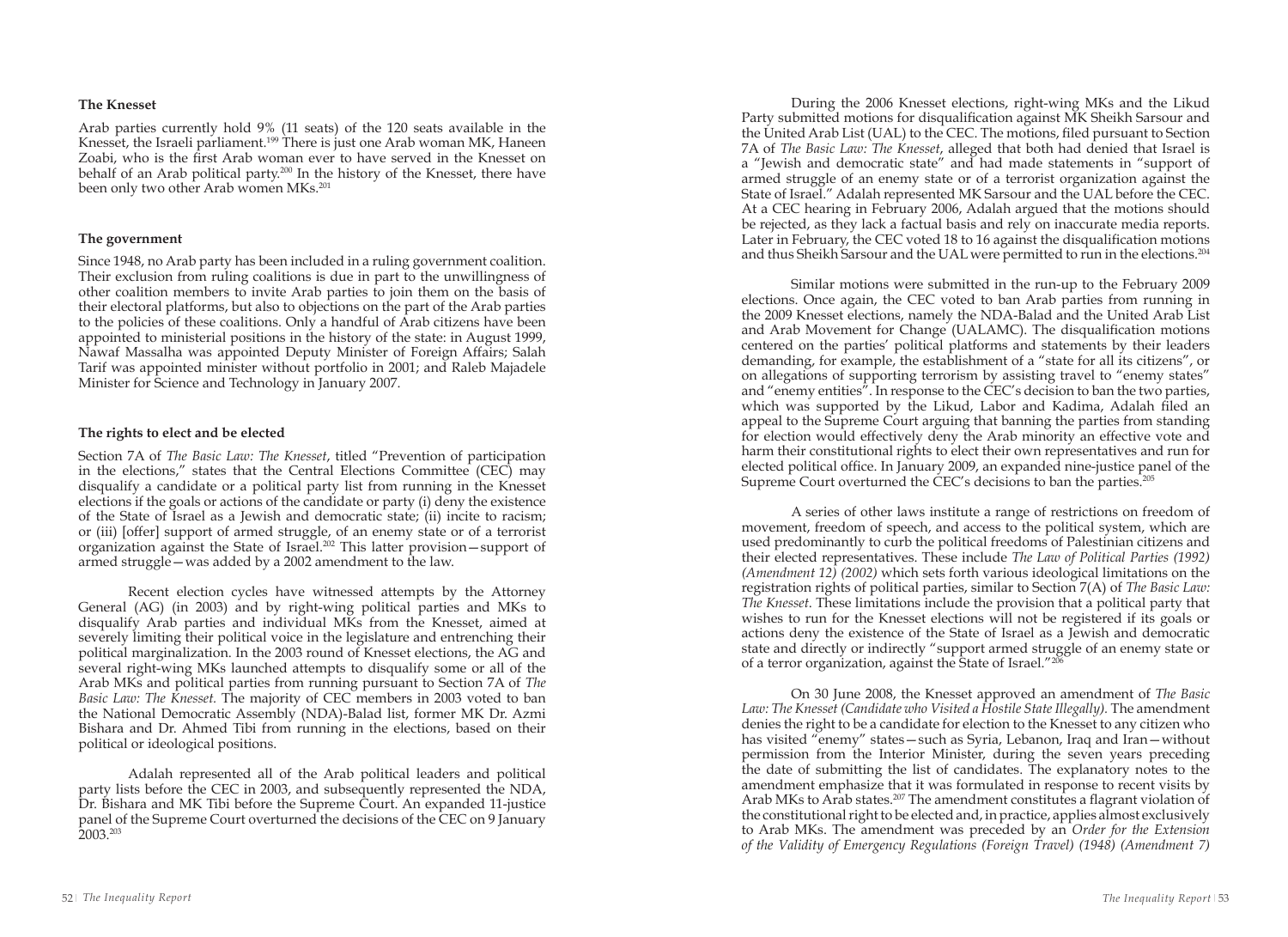*(2002)*, which removed the exemption for MKs to lawfully travel to "enemy states," as defined by Israeli law.

 A currently proposed amendment to *The Basic Law: The Government – Loyalty Oath*208 stipulates that upon taking up the office of minister, all ministers must make an oath to the state as a "Jewish, Zionist and democratic state" and to the values and symbols of the state. Ministers are currently required to make an oath only to the state. Two similar recently-proposed bills seek to impose loyalty oaths on MKs. Both bills seek to amend *The Basic Law: The Knesset.* The first requires all MKs to make an oath to the state as a "Jewish, Zionist and democratic state" and to the values and symbols of the state 209. The second requires MKs to swear allegiance to the State of Israel as a "Jewish and democratic state."210 The law seeks to consolidate the provisions of *The Law of Election (1969) (Amendment 46) (2002)*, which states that a candidate who wishes to run for election to the Knesset must declare as follows: "I commit myself to uphold the loyalty for the State of Israel and to avoid acting in contradiction with Section 7(A) of *The Basic Law: The Knesset.*"211

 These and other laws are steadily shrinking the space for political action available to Palestinian citizens, and further alienating them from the institutions of the state, and the political process in general. One of the consequences and indicators of this alienation has been growing disillusionment among Arab voters with the electoral process. According to the Israel Democracy Institute, Arab citizens are the group most detached from Israeli politics, with just 39% attesting to an interest in politics.212 During the first fifty years of the state, Arab voter participation remained relatively high, consistently reaching rates of over 70%. Since the 1999 general elections, however, there has been a marked drop in voter turnout rates among Arab citizens. A low point was reached in the 2001 prime ministerial elections, when Arab voters staged a mass boycott in protest against the events of October 2000 (see below), resulting in a voter participation rate of just 18%.213 In the 2006 elections, the rate of Arab voter turn-out remained low, at just over 50% of eligible Arab voters,214 compared to 63.5% among all voters in 2006.215 In 2009, the voter turnout rate was 64.7% overall<sup>216</sup> and around 53% among Arab voters.217

 In addition, these laws and the repeated attempts to disqualify Arab parties and candidates from running in successive rounds of Knesset elections have the effect of delegitimizing the Arab voice in the Israeli political process, with around one-third (31%) of Jewish citizens expressing their agreement with the statement that Arab citizens should be denied the right to vote and to be elected to the Knesset.<sup>218</sup> A poll conducted in 2010 found that Jewish Israeli youth are even more opposed to the participation of Arab citizens in the Knesset: according to the poll, more than half of Jewish teenagers would deny Arabs the right to be elected to the Knesset.219 Only a minority of the Jewish public thinks that Arab ministers should join the government (33% of Israel-born Israelis and 23% of immigrants) or that Arab citizens should participate in "decisions fateful to the country".220

 The fair and proportionate participation of Palestinians citizens of Israel in the political processes of the state is a prerequisite for the overall stability and cohesion of Israeli society and for the proper functioning and governance of the state. However, Israeli laws and government policies restrict the scope of political participation by the Palestinians minority, thereby cementing their vulnerable and marginalized status and leaving them outside the power structures of the state. Declining voter turnout rates among the Arab population in Israel indicate that Arab citizens are not fully exercising their civic rights and citizenship, and are not playing an active, constructive role in shaping the political life of the country through the electoral process.

#### **The right to demonstrate**

The police routinely use force and arrest against Arab citizens of Israel as a deterrent against demonstrating, in order to silence voices of protest, instead of fulfilling the duty of the police to maintain order and ensure freedom of political expression, even in times of war and social, political and national upheaval, when the views of many Arab citizens differ substantially from those of the Jewish majority. Detained protestors are initially held in custody and often denied bail or release under *The Criminal Procedure (Powers of Enforcement, Detentions) Law (1996)*. The reason usually cited by the authorities is that, if released, they could endanger state security or public safety, disrupt the investigation or influence witnesses. If the case proceeds to prosecution, suspects are generally charged under the Penal Code on charges such as taking part in a prohibited assembly (Article 151) or rioting (Article 152). Adalah has received many complaints over the years from protestors who were beaten by police officers and then themselves charged with the crime of assaulting a police officer (Articles 273 and 274), and/or with interrupting police officers in the course of carrying out their duties (Article 275).

#### **Case Study: The October 2000 protest killings**

In October 2000, Israeli police officers killed 13 unarmed Palestinian citizens of Israel during demonstrations staged to protest against Israel's brutal policies in the OPT. During the demonstrations, Israeli police used live ammunition, rubber-coated steel bullets and tear gas against the protestors. Many protestors who were killed were shot in the head or chest by snipers. As a result of the lethal force employed by the police to quash the demonstrations, hundreds of Arab citizens were also injured and more than 1,000 were arrested and detained. Contrary to the recommendations of the official Or Commission of Inquiry in 2003, in January 2008, the Attorney General decided to close the files and not to issue a single indictment against anyone responsible for the killings.221 Until today, ten years after the killings, no police officer, commander or political leader has been held accountable for the deaths.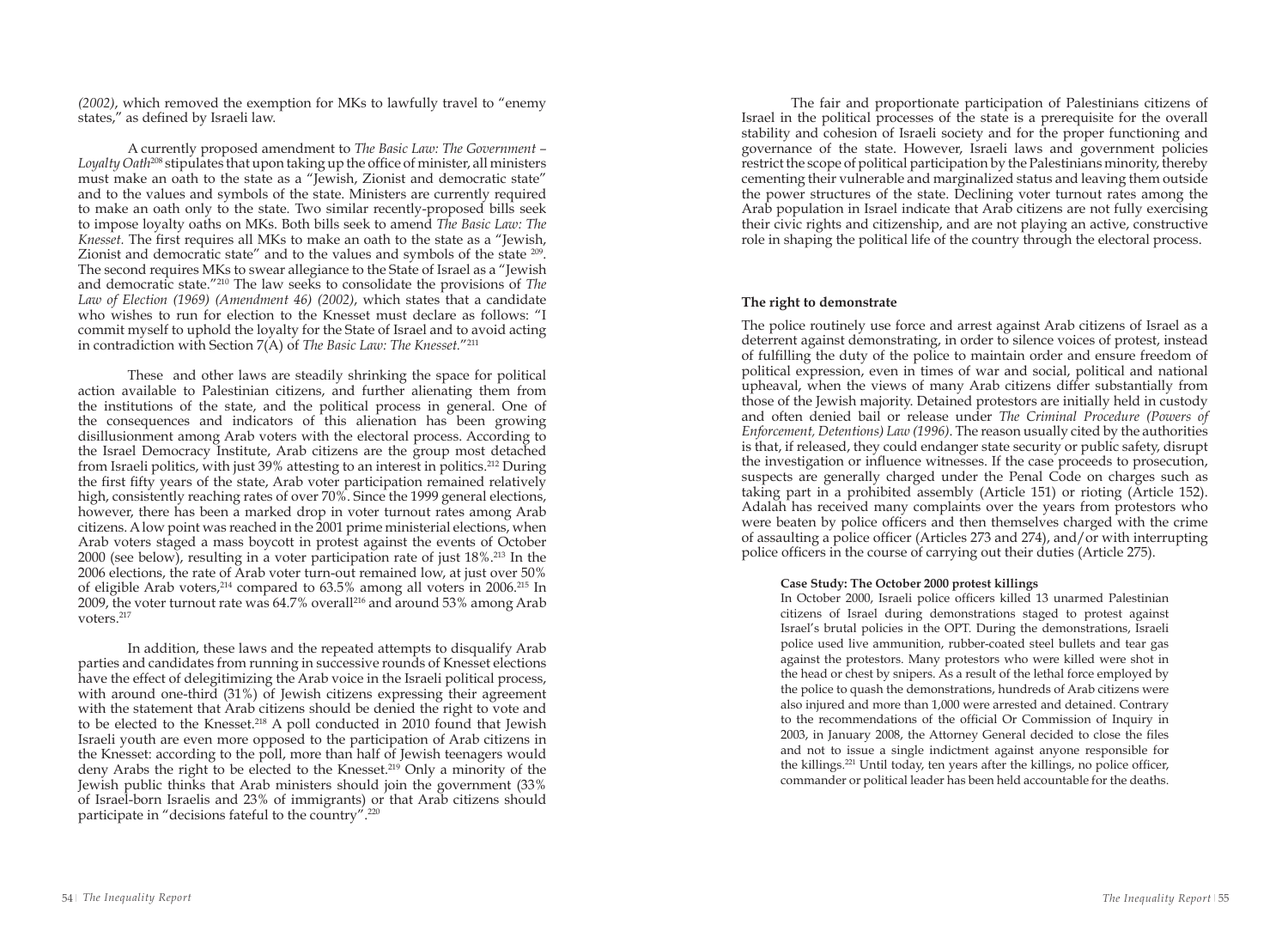The most recent large-scale protests by Palestinian citizens of Israel were mounted around the country against the Israeli military operation "Cast Lead" in Gaza (27 December 2008 to 18 January 2009).<sup>222</sup> The demonstrations, staged mainly by Palestinian citizens, were cracked down on by the police, who used arrest as means of deterring protesters, with the support of the State Prosecutor's Office and the courts. Anti-war protestors were subjected to disproportionate and systematic mass arrests, primarily because of their mere presence at the scene. Minors were highly represented among the detainees: of the 832 demonstrators detained during Operation Cast Lead, 34% were minors.223 80% of all detainees were held in custody without bond until the end of proceedings against them, an extreme measure from which minors were not spared:  $\frac{54}{9}$  of such detainees were minors.<sup>224</sup>

 Significantly, *not one* detainee from the Tel Aviv District, where the majority of Jewish protestors against the war were detained, was remanded until the end of proceedings against them. By contrast, *all* detainees in the Northern District were detained until the end of proceedings against them, and 94% in the Jerusalem District, where almost all protestors were Arabs.225 The State Prosecutor's Office and police appealed every decision to release an Arab detainee from detention and won every appeal they submitted.226 In issuing indictments against the detainees, the State Prosecutor's Office and police presented all protest events, regardless of their character, as a threat to the existence or security of the state. The majority of indictments were issued for participating in prohibited gatherings, disturbing the peace and attacking a police officer. In addition, new grounds for arrests, such as "the protests are detrimental to the public morale," were used unhesitatingly by the police.227 The courts, in considering the charges before them, abandoned the basic principle of individual examination in criminal cases, as it did during the October 2000 demonstrations, preferring the wholesale arrest of suspects, claiming "offenses specific to the times" and that "no change has yet occurred in respect thereof".228

 According to testimonies, unarmed demonstrators who participated in peaceful protests against the War on Gaza encountered serious police violence. In many areas where demonstrations were held, the police dispersed demonstrators by force on the pretext that they were participating in a forbidden gathering, often inflicting severe injuries on demonstrators, some of whom were subsequently hospitalized.229 There is little accountability for such victims of police violence: according to official statistics, of a total of 5,613 complaints of unlawful use of force by police officers investigated between 2001 and 2004, only 230 (4%) resulted in criminal proceedings.230 The information does not detail how many of these proceedings resulted in convictions or any criminal penalties imposed.231

 A further attempt to reduce the space allowed for protest by Palestinians citizens of Israel was mounted by the General Security Services (GSS), which interrogated dozens of Palestinian political leaders and activists in Israel during the 2008/2009 war on Gaza regarding their political activities and threatened to prosecute them if they did not halt these activities. Political leaders were threatened with being held criminally accountable for any legal violation by any member of their party or movement.232 The harassment of Palestinian political leaders and activists in Israel by the GSS was backed by the Attorney General, who argued that its method of questioning and the threats issued had been necessary to calm the situation.<sup>233</sup>

#### **The criminalization of political activity**

- The criminal justice system is regularly used as a means of delegitimizing political acts and expression by Palestinian citizens. Along with ordinary citizens and political activists, Arab political leaders have been indicted for activities and speech critical of state policy that falls within the scope of their work as elected political representatives.234 Recent cases include the following:
- In November 2009, the Attorney General indicted Arab MK Mohammed Barakeh, the leader of the Democratic Front for Peace and Equality (al-Jabha/Hadash) in relation to four separate incidents that occurred at demonstrations over the course of the previous three years. The demonstrations in question were peaceful protests against the Israeli Separation Wall being constructed in the West Bank, the Second Lebanon War of 2006, and the lack of accountability for the October 2000 killings. Mr. Barakeh's participation in these demonstrations fell within his role as an MK and political leader of the Arab minority in Israel. MK Barakeh, who has attended hundreds of demonstrations at which he mediated between protesters and the police, took a leading role in mediating with the police or the military on behalf of protestors and in some instances was attacked by the police and the military. Police officers later submitted false complaints against him for assault, which form the basis of the charges against him. The evidence on which the indictment is based has been completely refuted by MK Barakeh and is insufficient to convict him; the indictment simply seeks to criminalize his legitimate political activities as an MK and undermine the political participation of the Arab minority in Israel as a whole.235
- The Knesset House Committee voted to strip the parliamentary immunity of Arab MK Sa'id Naffaa of the Tajammoa/Balad political party (National Democratic Assembly) on 26 January 2010. The move paved the way for the Attorney General to indict him criminally for various political offenses surrounding a visit he made to Syria in September 2007 as part of a delegation of Druze making a pilgrimage to Druze holy sites in Syria, considered an "enemy state" under Israeli law. MK Naffaa arranged for a group of 280 Druze religious clerics to make a pilgrimage to holy sites in Syria after they were repeatedly refused a permit by the Interior Minister. MK Naffaa argues that the clerics were unfairly and arbitrarily denied their religious freedom. He is also accused of contact with a foreign agent. According to one of his assistants, who was interrogated by the GSS, MK Naffaa discussed the feud between Fatah and Hamas with Talal Naji, a Syrian leader of the Popular Front for the Liberation of Palestine, and attempted to meet with Hamas leader Khaled Meshal in Damascus. MK Naffaa denies meeting either man. MK Naffaa maintains that his visit was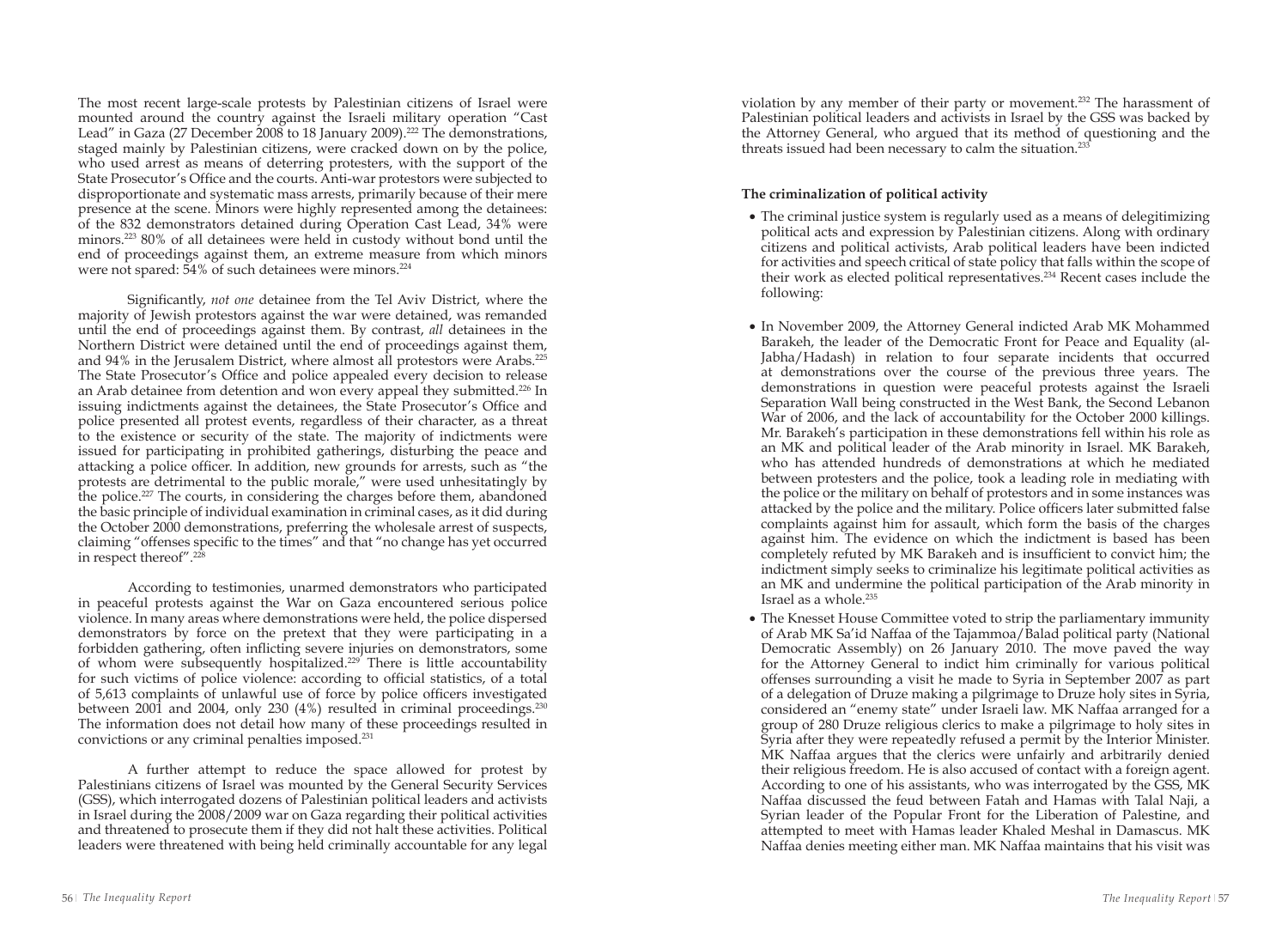entirely political in nature and that the Knesset's actions seek to prevent him from fulfilling his role as an MK.<sup>236</sup> Adalah has learned that MK Naffaa has been indicted.<sup>237</sup>

- The first case in which an indictment was filed against an MK for political speech was that of former MK Dr. Azmi Bishara, then head of the NDA-Balad party. Dr. Bishara was charged under *The Prevention of Terrorism Ordinance (1948)* with two counts of allegedly "supporting a terrorist organization," namely Hezbollah. In two speeches, Dr. Bishara analyzed the factors that led to the end of the Israeli occupation of South Lebanon and spoke about the realities of the Israeli occupation of the OPT and the right to resist it. He was also charged under *The Emergency Regulations (Foreign Travel) (1948)* for organizing a series of visits for elderly Palestinian citizens of Israel who wished to travel to Syria to visit refugee relatives. The indictments followed a vote to strip MK Bishara of his parliamentary immunity, which protected him from indictment, by the Knesset in November 2001, a move hitherto unprecedented in Israeli politics. Adalah represented MK Bishara in the criminal indictments filed against him. The Magistrates' Court in Natzerat Illit decided unanimously to dismiss the criminal charges against him for the Syria visits case in April 2003. In November 2003, however, the Nazareth Magistrates' Court decided not to dismiss the indictments for political speech. In February 2006, following a petition filed by Adalah,<sup>238</sup> the Supreme Court unanimously ruled the decision to remove Dr. Bishara's immunity illegal and dismissed all charges against him for his political speeches.
- In addition to these indictments, on 7 June 2010 the Knesset House Committee voted to revoke the parliamentary privileges of MK Haneen Zoabi (NDA-Balad). The decision was approved by the Knesset plenum later in July 2010. MK Zoabi participated in the Gaza Freedom Flotilla and was a passenger on the *Mavi Marmara*. As MK Zoabi enjoys parliamentary immunity, she was not detained, but she was subjected to an extensive interrogation. Her description of the attacks contradicts the Israeli government's official version of the events,<sup>239</sup> and she has called for an international, independent inquiry into the attacks. As a result, MK Zoabi has lost her diplomatic passport, any privileges in overseas travel enjoyed by MKs, and the right to have the Knesset cover her legal fees should her immunity be revoked for the purposes of criminal prosecution. The vote followed several stormy sessions in the Knesset during which MK Zoabi was branded a "terrorist" and "traitor" by fellow parliamentarians and subjected to racist and sexist remarks and physical threats.240 Various Israeli ministers and MKs have called for the revocation of her Knesset membership, for her to be criminally prosecuted, and even for her Israeli citizenship to be revoked, as proposed by the Interior Minister, Eli Yishai.241;242

*This report was produced with the support of Christian Aid. The contents of the report are the sole responsibility of Adalah and can in no way be taken to reflect the views of Christian Aid.*

### **Footnotes**

- 1 The report will not discuss gaps between the various religious subgroups that exist within the Palestinian minority (Muslim, Christian and Druze) except where the Israeli official data are broken down according to these groups. Where the relevant data are available, however, they do include a gender breakdown.
- 2 Israeli Central Bureau of Statistics (CBS), Statistical Abstract of Israel 2009, No. 60, Tables 2.2, 2.8, 2.10. This figure does not include the Arab population of occupied East Jerusalem or the occupied Golan Heights.
- 3 Ibid.
- 4 Although not specifically defined as "enemy states" in legislation, they are treated as such by a number of laws that restrict relations and contacts between Israel and a number of countries, all of which are Arab and/or Muslim states. For example, *The Citizenship and Entry into Israel Law (2003)* prohibits family unification in Israel between Israeli citizens and non-Jewish spouses from Syria, Lebanon, Iraq and Iran. The law imposes a similar ban on spouses from the Gaza Strip, in addition to harsh restrictions on family unification between Israeli citizens and Palestinian West Bank residents. A 2008 amendment to *The Citizenship Law (1952)* allows the revocation of the citizenship of Israeli citizens who acquire citizenship or permanent residency in Iran, Afghanistan, Lebanon, Libya, Sudan, Syria, Iraq, Pakistan, Yemen or Gaza. *The Prevention of Infiltration (Offences and Jurisdiction) Law (1954)* makes it a criminal offence to leave Israel and knowingly and illegally enter Lebanon, Syria, Egypt, Jordan, Saudi Arabia, Iraq, Yemen Iran or the OPT, and for nationals of Lebanon, Egypt, Syria, Saudi Arabia, Jordan, Iraq and Yemen, as well as a resident or visitor to these countries or to the OPT, to enter Israel knowingly and illegally.
- 5 Israel Democracy Institute, *Auditing Israeli Democracy—2010*, (English), v, available at: http:// www.idi.org.il/PublicationsCatalog/Documents/Book\_7114/madad\_2010\_eng\_abstract. pdf
- 6 *The Women's Equal Rights Law (1951)* and *The Equal Rights for People with Disabilities Law (1998).*
- 7 Israel Democracy Institute, *Auditing Israeli Democracy—2010*, (English), viii.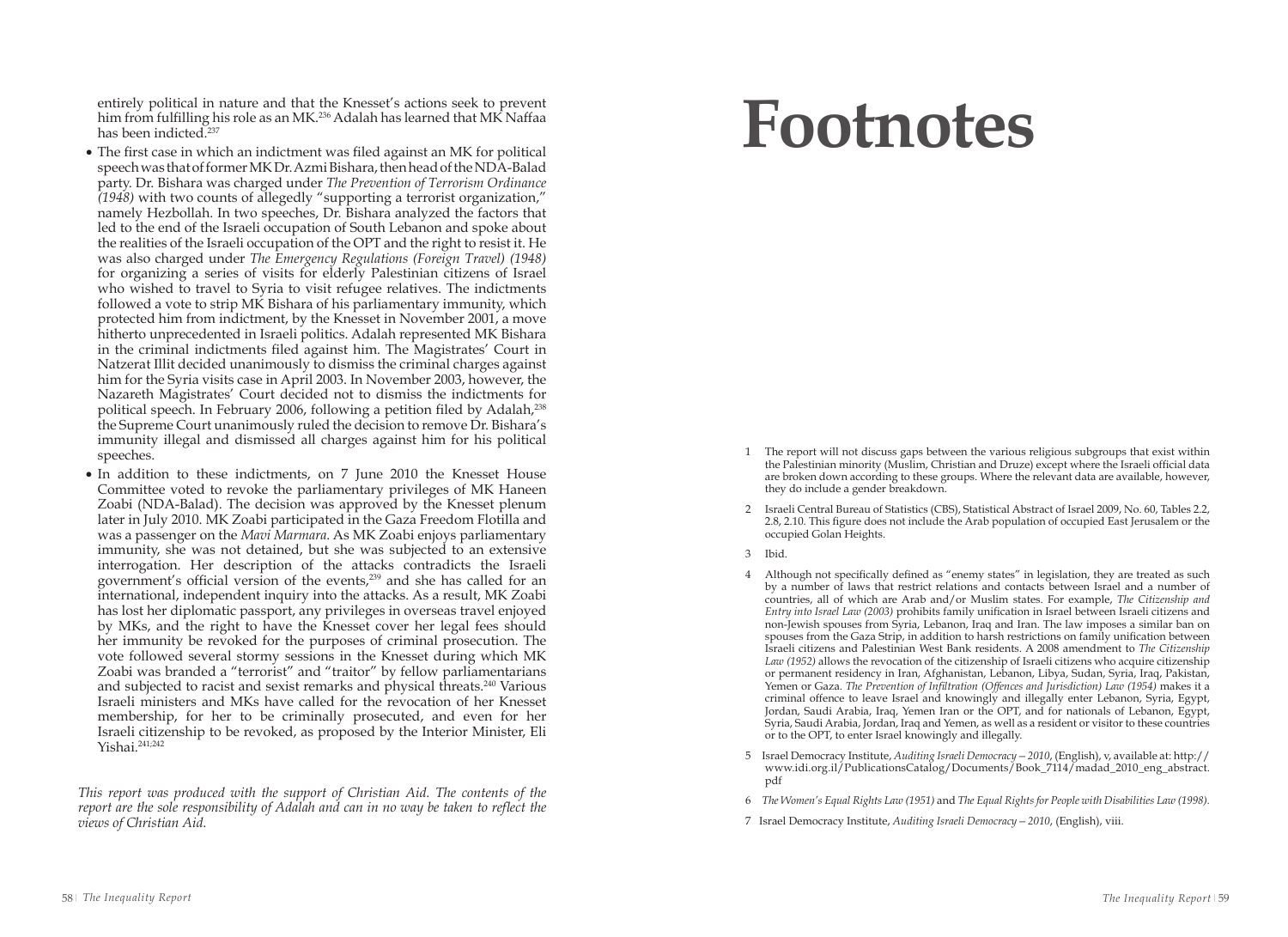- 8 Poll commissioned by the Maagar Mochot research institute, reported in Or Kashti, "Poll: Half of Israeli high schoolers oppose equal rights for Arabs," *Haaretz* (English edition), 11 March 2010.
- 9 Documentary filmmaker Rachel Leah Jones directed the three videos for Adalah. To view the videos, please visit: http://www.adalah.org/eng/video.php
- 10 In addition, the flag and official state emblem are Zionist-Jewish symbols. Therefore, they exclude Palestinian citizens, as non-Jews, who lack recognized national symbols with which they can identify.
- 11 There are four key equality statutes: *The Women's Equal Rights Law (1951)*, *The Prevention of Sexual Harassment Law (1998)*, *The Equal Rights for People with Disabilities Law (1998)*, and *The Anti-Discrimination Act in Products, Services and in the Entrance to Places of Entertainment and Public Places (2000).*
- 12 Section 1(a) of *The Basic Law: Human Dignity and Liberty* states that, "The purpose of this Basic Law is to protect human dignity and liberty, in order to establish in a Basic Law the values of the State of Israel as *a Jewish and democratic state*" (emphasis added). Even the Basic Law: Freedom of Occupation, which provides "every Israeli national or resident" constitutional protection "to engage in any occupation, profession or trade," includes the term "Jewish and democratic" in its statement of purpose.
- 13 Concluding Observations of the Human Rights Committee—Israel, CCPR/C/ISR/CO/3, 29 July 2010, para. 2, available at: http://www2.ohchr.org/english/bodies/hrc/docs/ CCPR.C.ISR.CO.3.doc
- 14 See, e.g., Chief Justice Aharon Barak's ruling in (High Court of Justice) HCJ [High Court of Justice] 7052/03, *Adalah v. The Minister of the Interior*, decision delivered on 14 May 2006: "The right to equality is an integral part of the right to human dignity. Recognition of the constitutional aspect of equality derives from the constitutional interpretation of the right to human dignity. This right to human dignity is expressly recognized in the Basic Law. Notwithstanding, not all aspects of equality that would have been included, had it been recognized as an independent right that stands on its own, are included within the framework of human dignity. Only those aspects of equality that are closely and objectively connected to human dignity are included within the framework of the right to human dignity." The first time the Supreme Court issued a ruling in which it declared that the right to equality was part of the constitutional right to dignity was in HCJ 6427/02, *The Movement for Quality Government in Israel, et al. v. The Knesset* (decision delivered 11 May 2006).
- 15 For more information, see Adalah, *Briefing Paper: New Discriminatory Laws and Bills in Israel*, 29 November 2010, available at: http://www.adalah.org/newsletter/eng/nov10/docs/ndl. doc. See also Adalah and the Arab Association for Human Rights, *New Legal Developments: The New Israeli Government Launches a Flood of Legislation in Violation of the Rights of Palestinian Arab Citizens of Israel*, 4 June 2009, available at: http://www.adalah.org/newsletter/eng/ jun09/Adalah\_HRA\_Briefing\_note\_FINAL\_4.6.09.pdf. See also Adalah, *Legal Violations of Arab Minority Rights in Israel*, March 1998.
- 16 See Adalah, *Legal Violations of Arab Minority Rights in Israel*, March 1998; Adalah, *10 New Discriminatory Laws*, June 2010; and Adalah, *Briefing Paper: New Discriminatory Laws and Bills in Israel*, 29 November 2010, noted above.
- 17 Article 1 of *The Law of Return* states that, "Every Jew has the right to immigrate to Israel." Article 4A(a): "The rights of a Jew under this law… shall apply to the child and grandchild of a Jew, to the spouse of a Jew, the spouse of the child and grandchild of a Jew, except for a person who has been a Jew and converted his religion voluntarily." Under Section 2 of *The Citizenship Law*, "Every person who immigrated according to the Law of Return will be a citizen of Israel."
- 18 In accordance with UN General Assembly Resolution 194 (III), Article 11, issued December 1948, which stipulates that, "[The General Assembly] Resolves that the refugees wishing to return to their homes and live at peace with their neighbours should be permitted to do so at the earliest practicable date, and that compensation should be paid for the property of those choosing not to return and for loss of or damage to property which, under principles

of international law or in equity, should be made good by the Governments or authorities responsible."

- 19 The numbers of status-seekers involved in "terror activities", according to the state, has fluctuated over the years. On 13 April 2010, the state submitted data to the Supreme Court alleging that between 2001 and April 2010, 54 persons who had received status in Israel through family unification procedures were either "directly involved in terrorist attacks" or prevented from carrying out such attacks at the last minute. However, the state did not provide any details about the nature of the involvement of these 54 persons in the reported attacks or attempted attacks. Nor did it provide any information on how many of them had been arrested, detained, released, indicted, convicted or sentenced for these activities or detail the gravity of their alleged actions. Although the information was demanded by Adalah, the state did not provide the court with any data about applications or involvement of persons from "enemy states," strongly suggesting that there is no factual basis for the sweeping ban on family unification with non-Jewish nationals from these states. Furthermore, previous information supplied by the state casts serious doubts on these general claims. Following a request for detailed information submitted by Adalah in December 2008, the state responded that just **seven** persons who had received status in Israel through family unification procedures had been indicted for security-related offenses, that only **two** of these had then been convicted, and that these two persons had already completed their sentences, which suggests that the offenses were relatively minor. Even if reliable, the numbers constitute a minute number of people, and thus the law is completely disproportionate.
- 20 Amendments to the law from 2005 allow Palestinian men over 35 years of age and Palestinian women over 25 to apply for temporary residency permits at most. These permits do not qualify them for work permits, social benefits, driving licenses, etc. The amendments deny status to Palestinians from the OPT who are related to individuals whom *security officials suggest might constitute a security threat to Israel.* Such presumptuous conclusions cannot be challenged, and would hold even where an applicant has no personal contact with such a relative.
- 21 HCJ 7052/03, *Adalah, et al., v. The Minister of Interior, et al.* (decision delivered 14 May 2006). The petition was filed by Adalah against the law on 3 August 2003. For more information, see Adalah, *Special Web-Report: Ban on Family Unification*, available at: http://www.oldadalah.org/eng/famunif.php
- 22 Petitions filed to the Supreme Court of Israel challenging the constitutionality of the law, including a petition submitted by Adalah, remain pending. HCJ 830/07, *Adalah v. The Minister of the Interior, et al.*
- 23 Concluding Observations of the Human Rights Committee—Israel, CCPR/C/ISR/ CO/3, 29 July 2010, para. 15. See also Concluding Observations of the Committee on the Elimination of Racial Discrimination (CERD)—Israel, 14 June 2007, CERD/C/ISR/CO/13, para. 20, and CERD's special decisions of 2003 (Decision 2/63) and 2004 (Decision 2/65); Concluding Comments of the Committee on the Elimination of Discrimination against Women (CEDAW)—Israel, 22 July 2005, CEDAW/C/ISR/CO/3, para. 33.
- 24 HCJ 830/07, *Adalah v. The Minister of the Interior, et al.* (case pending).
- 25 Legislative bill no. 2366/18, introduced on 3 May 2010. The bill appeared following the arrest and indictment of Arab civil society leader Ameer Makhoul on charges of espionage.
- 26 The coalition is composed of the Likud, Labor, Yisrael Beiteinu, Shas, United Torah Judaism, and the Jewish Home parties. The main campaign slogan used by Yisrael Beiteinu was "No loyalty, no citizenship," and with this clearly racist message the party won 15 Knesset seats, making it the third largest party in the Knesset.
- 27 See, e.g., legislative bill no. 102/18, introduced on 1 April 2009. A further proposed amendment, to *The Population Registration Law (1965*) seeks to impose an oath of loyalty to the state, the flag and the national anthem on anyone seeking to obtain his or her first national identity card. Administrative bill no. 811/18, introduced on 4 May 2009.
- 28 In the run-up to the Cabinet's debate on the bill, on 7 October 2010, Adalah sent an urgent letter to the Prime Minister, the Attorney General, and the Justice Minister demanding that they rescind the amendment on the grounds that mandating an oath of loyalty unfairly infringes upon on the right of freedom of expression.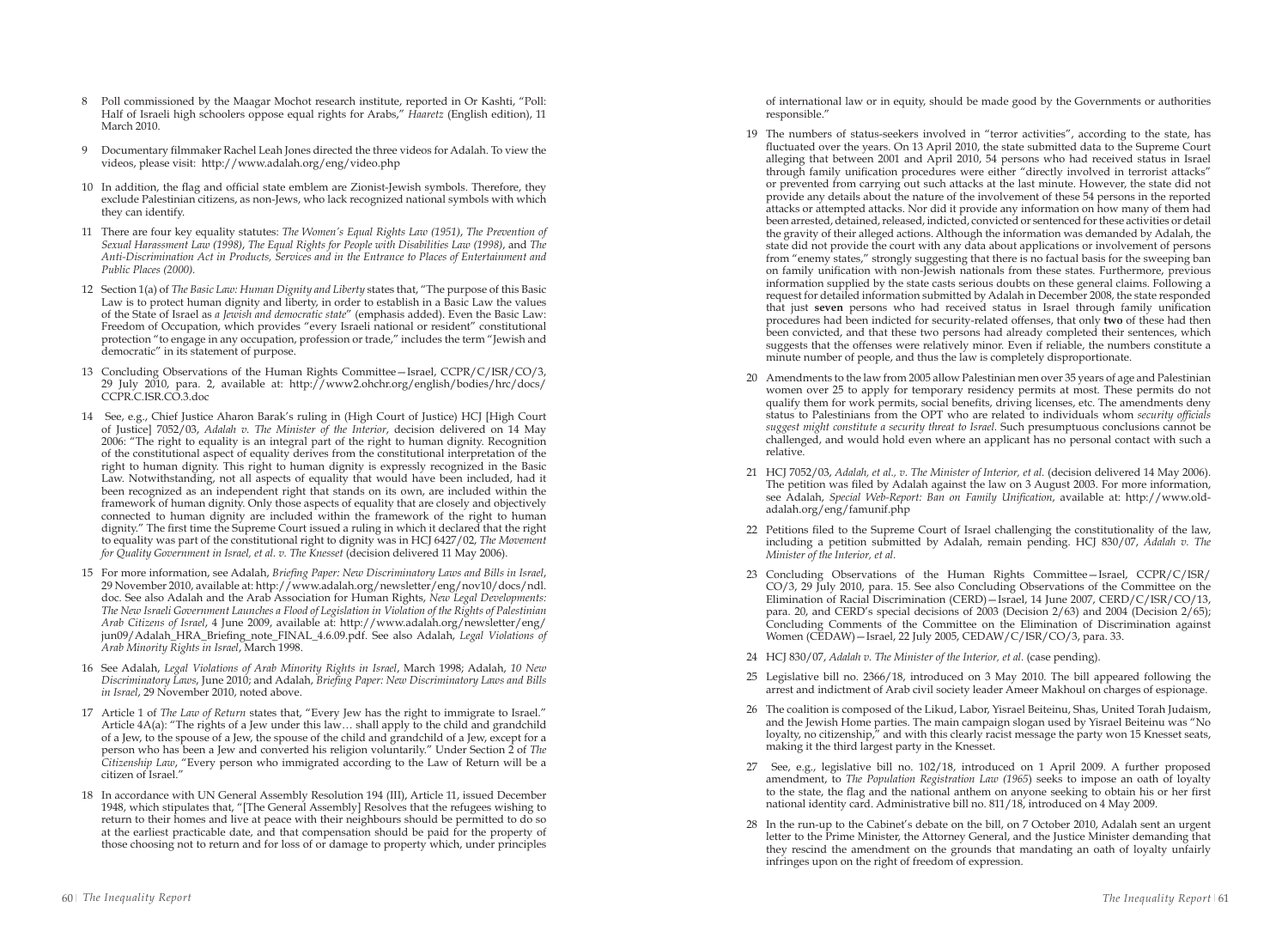- 29 The bill received governmental approval on 10 October 2010. Two weeks later, Prime Minister Benyamin Netanyahu reportedly ordered Justice Minister Yaakov Neeman to redraft the bill so as to also apply it to persons who naturalize in Israel under *The Law of Return*—i.e. to new Jewish immigrants—an amendment that does not remove the discriminatory effect of the bill for non-Jews. For more information, see Adalah News Update, "The New Loyalty Oath Bill Aims to Force Arab Citizens of Israel to Accept their Inferiority, Inequality and Exclusion," 11 October 2010, available at: http://www.adalah.org/eng/pressreleases/ pr.php?file=11\_10\_10; the Association for Civil Rights in Israel, *ACRI in Urgent Appeal: Cancel Undemocratic Loyalty Oath*, 7 October 2010, available at: http://www.acri.org.il/eng/story. aspx?id=780
- 30 CBS, *Income of Individuals (Income Survey) 2008*, Table 25.
- 31 Ibid.
- 32 OECD, *Labour Market and Socio-Economic Outcomes of the Arab-Israeli Population*, March 2010, p. 33, available at: http://www.oecd.org/officialdocuments/displaydocumentpdf?cote=DELSA/ ELSA/WD/SEM%282010%292&doclanguage=en
- 33 Ibid., p. 34.
- 34 CBS, *Income of Individuals (Income Survey) 2008*, Table 25.
- 35 National Insurance Institute, P*overty and Social Gaps, Annual Report 2009*, pp. 5, 11 (Hebrew).
- 36 OECD, *Labour Market and Socio-Economic Outcomes of the Arab-Israeli Population*, March 2010, p. 31.
- 37 The National Insurance Institute, *Annual Survey 2009*, p. 83 (Hebrew).
- 38 The National Insurance Institute, *Annual Survey 2008*, p. 80 (English).
- 39 Supreme Court Justice Theodore Or, "Report of the State Commission of Inquiry into the Events of October 2000," 2003, vol. I, para. 19, p. 33.
- 40 CBS, *Local Councils and Municipalities by Socio-Economic Index, Ranking and Cluster Membership*, 2006, available at: http://www.cbs.gov.il/hodaot2009n/24\_09\_244t3.pdf. These figures do not include Arab citizens living in mixed cities. Many Jewish localities that are ranked within the low socio-economic clusters are settlements located in the occupied West Bank, including East Jerusalem, rather than in Israel proper. These include Modi'in Illit and Beitar Illit (cluster 1), El'Ad and Immanu'el (cluster 2), and Qiryat Arba (cluster 3).
- 41 CBS, *Local Councils and Municipalities—Rank, cluster membership, population, variable values, standardized values and ranking for the variables used in the computation of the index*, 2009, available at: http://www.cbs.gov.il/hodaot2009n/24\_09\_244t1.pdf
- 42 The Regional Council for the Unrecognized Villages in the Naqab, telephone conversation held on 8 March 2009. Because regular data on the unrecognized villages are not gathered by the state authorities it is not possible to state their precise population, but only an approximate range.
- 43 CBS, *Local Councils and Municipalities by Socio-Economic Index, Ranking and Cluster Membership*, 2006. The eighth locality, Beitar Illit, is an illegal Israeli settlement located close to Jerusalem.
- 44 Concluding Observations of the Human Rights Committee—Israel, CCPR/C/ISR/CO/3, 29 July 2010, para. 24.
- 45 Ministry of Social Welfare, *Expenditure on Social Welfare 2006*, Freedom of Information department.
- 46 Ibid.
- 47 As a result of a petition filed by Adalah in 2008, Ma'atz (the Public Works Agency) announced before the Tel Aviv District Court in May 2009 that it would plan a road to connect Jisr al-Zarqa to the Tel Aviv-Haifa coastal highway within three years. Administrative Petition (A.P.) 1998/08, *Local Council of Jisr al-Zarqa v. Ma'atz.*
- 48 National Insurance Institute, *Poverty and Social Gaps: Annual Report,* 2007.
- 49 The NIS 4-billion "Multi-Year Plan for the Development of the Arab-Sector Communities," for example, was launched in 2000 to great fanfare, with the stated aim of closing the economic gaps between Palestinian and Jewish citizens in Israel. However, the plan has never been fully implemented. Despite its non-implementation, the state has used the fact that the plan was granted approval to justify the exclusion of Arab towns and villages from other development programs, including the former "Ofeq" program to assist areas of high unemployment, on the basis that it is not obliged to implement any additional development plans for the Arab minority besides the Multi-Year Plan. On 2 June 2004, the Supreme Court accepted a petition submitted by Adalah and the Tel Aviv University Law Clinic against a government decision to exclude Arab towns from the "Ofeq" program, ruling that the state could not use the Multi-Year Plan as a reason for excluding Arab towns from other government socio-economic plans and programs. See HCJ 6488/02, *The National Committee of Arab Mayors, et al. v. The Directors' Committee for Fighting Unemployment in Settlements with High Unemployment Rates, et al.*
- 50 Israel Democracy Institute, *Auditing Israeli Democracy—2010*, (English) viii.
- 51 The ruling was delivered on a petition filed by Adalah against the government's decision to grant NPA status to towns and villages, in particular in the field of education. See HCJ 2773/98 and HCJ 11163/03, *The High Follow-up Committee for the Arab Citizens in Israel, et al. v. The Prime Minister of Israel* (decision delivered 27 February 2006).
- 52 In June 2009, the Knesset passed *The Economic Efficiency Law (2009)*, to which an additional article entitled "National Priority Areas" was inserted. Contrary to the Supreme Court's decision, the law is vaguely worded and affords the government sweeping discretion to classify towns, villages or larger areas as NPAs, and, accordingly, to award a range of unspecified benefits to them.
- 53 For more information, see "Adalah Position Paper on the Israeli government's new decision classifying communities as National Priority Areas," February 2010, available in English at: http://www.adalah.org/newsletter/eng/feb10/docs/english%20layout.pdf
- 54 A court hearing has been scheduled for February 2011. See, Adalah News Update, "After Four Years of Non-Compliance, Adalah Submits Motion for Contempt to Israeli Supreme Court against the Prime Minister for Failure to Implement National Priority Areas Decision," 21 June 2010, available at: http://www.adalah.org/eng/pressreleases/pr.php?file=21\_06\_10
- 55 See, e.g., Ron Friedman, "Equal Opportunity for All Israelis," *Jerusalem Post*, 21 March 2010, available at: http://www.jpost.com/Israel/Article.aspx?id=171464
- 56 See Adalah News Update, "Widening Use of Military Service as a Condition for University and Employment Benefits Discriminates against Arab Citizens of Israel," 19 September 2010, available at: http://www.adalah.org/eng/pressreleases/pr.php?file=20\_09\_10\_1
- 57 In December 2005, Adalah filed a petition to the Israeli Supreme Court challenging the legality of this policy. See, HCJ 11956/05, *Suhad Bishara, et al. v. The Ministry of Construction and Housing*. In December 2006, the Supreme Court rejected the petition, deciding that there is no impediment in principle to granting benefits to those who have completed full military and national service above that which is afforded in T*he Absorption of Former Soldiers Law*.
- 58 HCJ 6223/01, *National Committee of Arab Mayors v. The Ministry of the Interior, et al.* (case pending).
- 59 For more information, see Adalah News Update, "Supreme Court orders state to appoint members to new committee formed to decide on criteria for allocating budget-balancing grants to local authorities," 13 April 2008, available at: http://www.adalah.org/eng/ pressreleases/pr.php?file=08\_04\_13\_1
- 60 HCJ 6880/05, *Association for Civil Rights in Israel v. Minister of Finance, et al.*; HCJ 6901/05, *Mayor of Rahat Municipality, et al. v. Minister of Finance, et al.*
- 61 See the Supreme Court's decision in Hebrew at: http://www.adalah.org/newsletter/ara/ sep10/sc%20deciciosn%20in%20tax.pdf
- 62 National Insurance Institute, *Poverty and Social Gaps, Annual Report 2008*, p. 15 (English).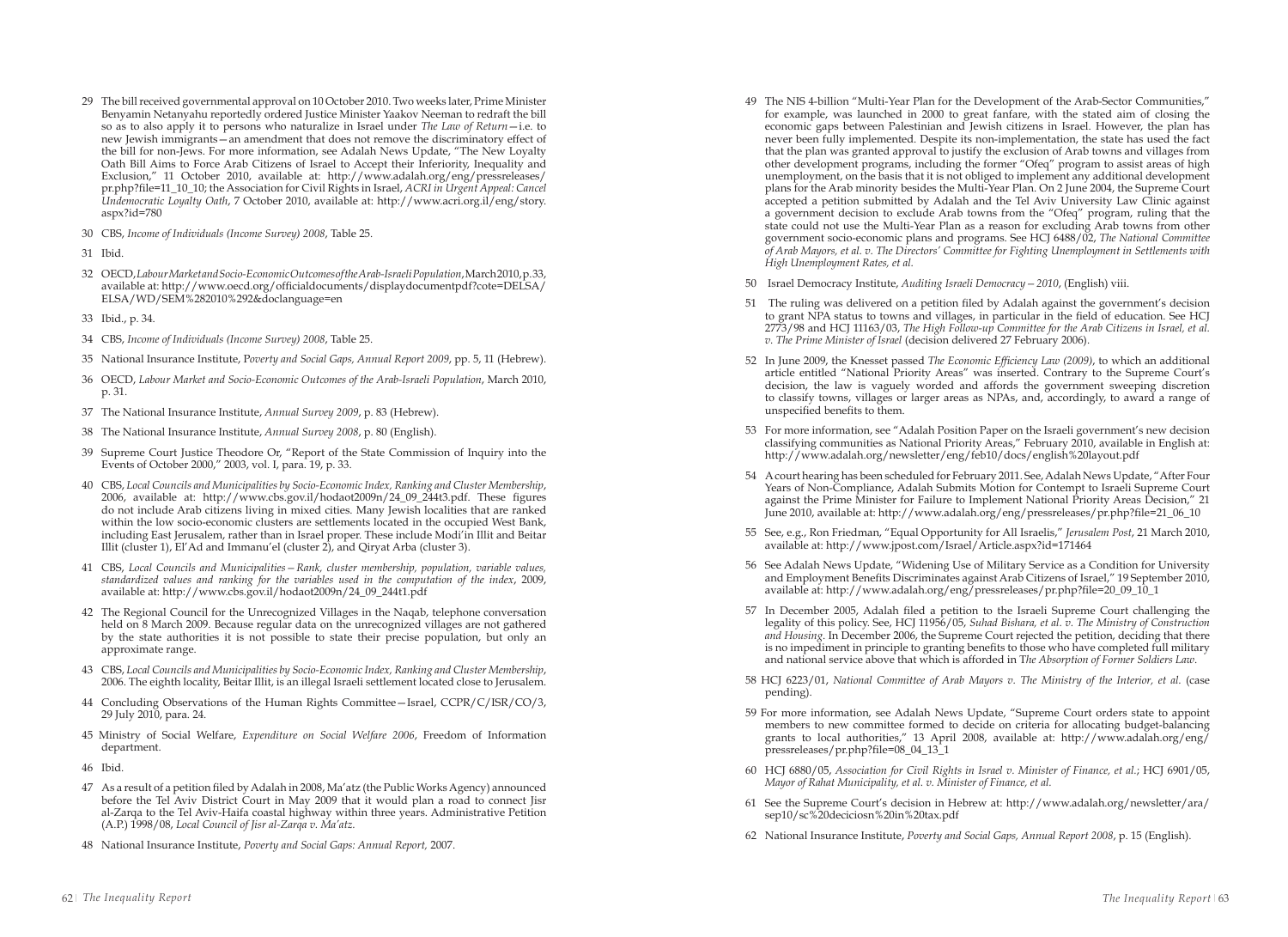- 63 Adva Center, *Total Government Expenditure as Percentage of GDP*, 2003.
- 64 OECD, *Israel: A divided society—Results of a review of labour-market and social policy,* 20 January 2010, available at: http://www.oecd.org/dataoecd/0/40/44394444.pdf
- 65 CBS, *Statistical Abstract of Israel 2008*, No. 59, Table 12.18.
- 66 Ibid., Table 12.12
- 67 Ibid., Table 12.23
- 68 Ibid., Table 12.10
- 69 Professor (Emeritus) Shimon Shamir (2005-09-19) *The Arabs in Israel—Two Years after The Or Commission Report*, 19 September 2005, available at: http://72.14.221.104/ search?q=cache:DPczMyN0nWkJ:www.dayan.org/kapjac/files/shamirEng.pdf
- 70 CBS, *Statistical Abstract of Israel 2009*, No. 60, Table 12.1.
- 71 OECD, *Overview of Gender Differences in OECD Countries*, March 2010, available at: http:// www.oecd.org/document/51/0,3343,en\_2649\_37457\_44720243\_1\_1\_1\_37457,00.html
- 72 The Ministry of Industry, Trade and Labor, *The Status of Employment of Arab Women Between the Ages of 18-65 in 2006*, 29 January 2008 (Hebrew).
- 73 With the exception of men from the Palestinian Druze community, according to an agreement signed between Druze religious leaders and the state in 1956.
- 74 Labor Lawsuit 4962/09, *Abdullah Tayeh v. The Israel Railway Company.*
- 75 For more information, see Adalah News Update, "Following Lawsuit by Adalah, Sawt el-Amel and the Tel Aviv University Human Rights Clinic, Labor Court Issues Temporary Injunction Preventing Dismissal of Arab Railway Workers," 17 September 2009, available at: http://www.adalah.org/eng/pressreleases/pr.php?file=09\_09\_17
- 76 The Civil Service Commission, "Suitable Representation for the Arab Minority, including the Druze and Circassians in the Civil Service," 2006 (Hebrew).
- 77 Ali Hedar, "The Arab Citizens in the Civil Service," *Sikkuy Report, Equality and the Integration of the Arab Citizens of Israel, 2000-2001*, citing an April 2001 report of the Governmental Companies Authority.
- 78 The Negev Coexistence Forum for Civil Equality, T*he International Day Against Racism, 21 March 2010, the Situation of the Arab Villages in the Negev*, March 2010 (Hebrew), available at: http://www.dukium.org/user\_uploads/pdfs/doh.pdf
- 79 These decisions include Government Decision 1832 of 29 April 2004; Government Decision 414 of 15 August 2006; Government Decision 2579 of 11 November 2007; and Government Decision 4437 of 25 January 2009. See the Third Periodic Report of the State of Israel to the UN Human Rights Committee, CCPR/C/ISR/3, 21 November 2008.
- 80 The Civil Service Commission, "Suitable Representation for the Arab Minority, including the Druze and Circassians in the Civil Service," 2006 (Hebrew).
- 81 Data sent by the Authority for Governmental Corporations to Sikkuy—The Association for the Advancement of Civil Equality in Israel, dated 6 July 2009. According to this data, as of 6 July 2009, Jewish men accounted for 54.3% of the sitting board members of governmental corporations, Jewish women 37.6%, Arab men 5.2%, and Arab women 2.7%.
- 82 Ibid.
- 82 Mossawa, Center, *Arab Citizens' Share of the State Budget for 2008*, May 2008, Haifa: Mossawa Center (Hebrew).
- 84 Dr. Yosef Jabareen, "The Employment of Arabs in Israel," paper presented at the 18th Caesarea Forum, June 2010, available at: http://www.idi.org.il/sites/english/events/ TheAnnualEconomicForum/Pages/EconomicConference2010.aspx
- 85 The first ever government-funded initiative for private investment in Arab business in Israel

was launched in March 2010. Part of the funding for the initiative, which is worth NIS 180 million (US \$49 million) is provided by the government and part by private investors, the Al-Bawader Group. See, e.g., Meirav Arlosoroff, "The Arab you don't know may be about to change the market," *Haaretz*, 4 March 2010. The results of the project remain to be seen.

- 86 Orly Almagor-Lotan, *Day Care and Family Home Care Centers in the Arab Sector*, The Center for Research and Information, The Knesset, 7 July 2008 (Hebrew).
- 87 Israel's Fifth Periodic Report to the UN Committee on the Elimination of Discrimination against Women, CEDAW/C/ISR/5, 21 October 2009, p.210, para. 466.
- 88 Ibid., p. 208, para. 462.
- 89 E.g., in 2005, the Ministry of Industry, Trade and Labor rescinded its decision to close down an employment office in the Arab town of Kufr Kana in northern Israel only after Adalah and The Laborer's Voice (Sawt el-Amel) petitioned the Supreme Court to demand that the office, which serves around 71,000 Palestinian citizens of Israel in the area, including over 4,000 job-seekers, be kept open. HCJ 8249/04, *Ziad Matar et al. v. The Ministry of Industry, Trade and Labor*.
- 90 Yoram Asidon, "A gap of accessibility and mobility in Israeli society, and the social implications of change," research report at the University of Haifa, Department of Nature and Environmental Resource Management, September 2004 (Hebrew).
- 91 See, e.g. Kayan, *Women Demand Mobility: Documenting Local Women's Experience in the Village of Maghar,* 2009 (English), available at: http://www.kayan.org.il/Public/mobility\_doc\_ report\_eng03.pdf
- 92 OECD, Labour Market and Socio-Economic Outcomes of the Arab-Israeli Population, 18 March 2010, p. 9, available at: http://www.oecd.org/officialdocuments/displaydocumentpdf?cote=delsa/ elsa/wd/sem%282010%292&doclanguage=en
- 93 Dr. Yosef Jabareen, "The Employment of Arabs in Israel," The 18th Caesarea Forum, June 2010.
- 94 Oren Yiftachel, "Lands, Planning and Inequality: The Division of Space Between Jews and Arabs in Israel," Position Paper, The Adva Center, 2000 (Hebrew).
- 95 *Israel Land Administration (ILA) Law (2009)*. The new law is extremely prejudicial to the rights of Palestinian citizens of Israel, as well as to those of Palestinian refugees. For more information see, Adalah position paper on behalf of the High Follow-up Committee for Arab Citizens of Israel, "Critique of the Israeli government's land reform bill," 21 July 2009, available at: http://www.adalah.org/newsletter/eng/jul09/jul09.html
- 96 See Adalah, *Interactive Map and Database on the History of the State of Israel's Expropriation of Land from the Palestinian People*, available at: http://www.adalah.org/features/land/flash/
- 97 Article 1(b) of *The Absentees' Property Law* defines persons who were expelled or fled the country, or who left their homes to seek temporary refuge elsewhere in Palestine from 29 November 1947 as "absentees." Israel then placed their property under the control of the "Custodian for Absentees' Property." The full definition of an "absentee" under the law and the full text of the law in English are available from the UN Information System on the Question of Palestine (UNISPAL) at: http://unispal.un.org/UNISPAL.NSF/0/E0B719E95E 3B494885256F9A005AB90A
- 98 For more information, see *Adalah's Interactive Map and Database on the History of the State of Israel's Expropriation of Land from the Palestinian People.*
- 99 The new law is silent regarding land confiscated under other laws, including laws enacted during the early years of the state, and in particular *The Land Acquisition Law (1953).*
- 100 The amendment also expands the Finance Minister's authority to confiscate land for "public purposes", allows the minister to alter the purpose of the confiscation and declare a new purpose if the initial purpose of the confiscation has not been fulfilled, and provides that the state has the right not to use the confiscated land for the specific purpose for which it was confiscated for a period of 17 years.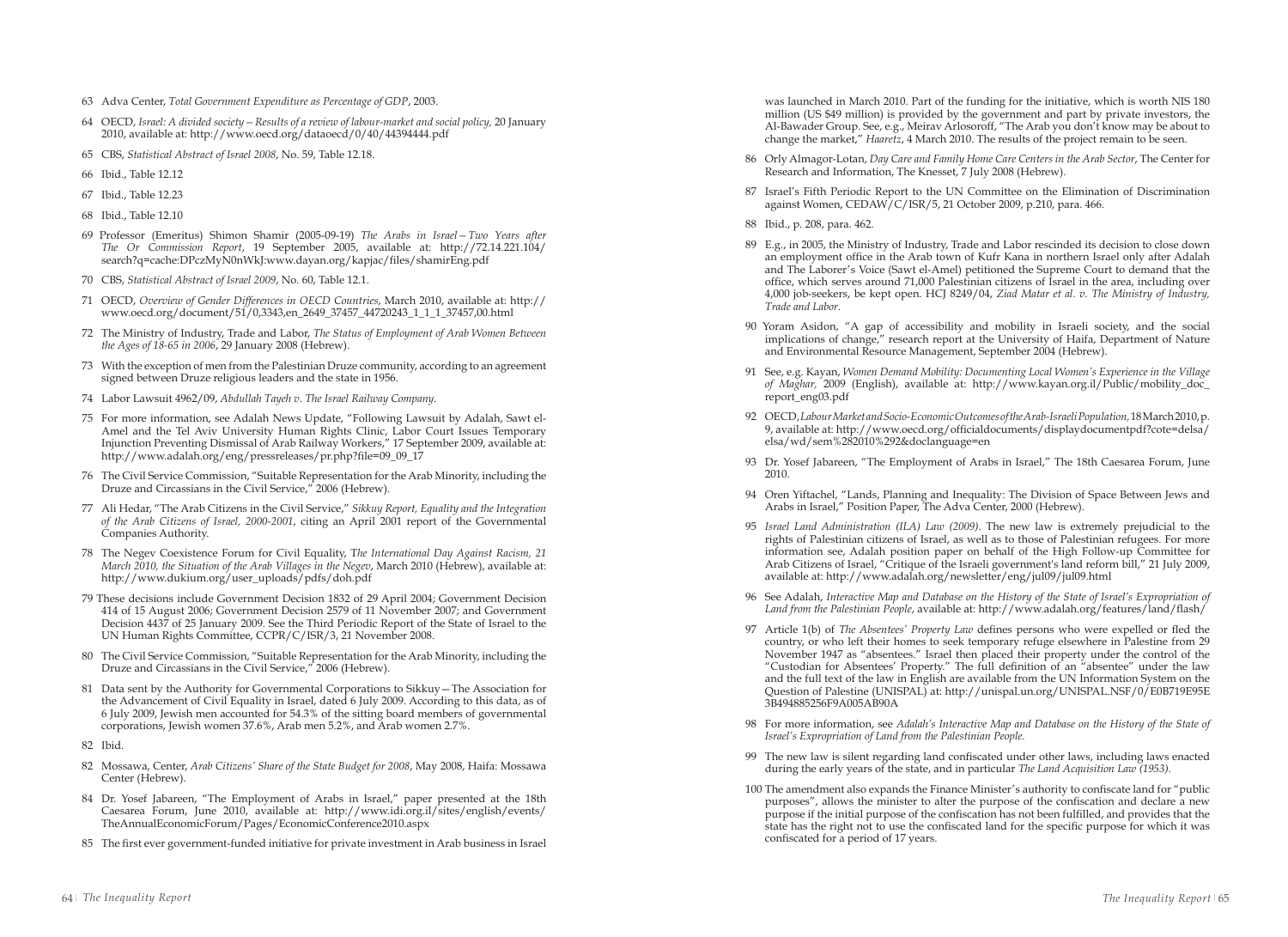- 101 A total of 53 regional councils in Israel (this number excludes regional councils located in the occupied Golan Heights and West Bank) govern around 850 rural towns and villages in Israel, covering 81% of state land in Israel, although they contain only around 8% of the state's population. There are only three Arab regional councils, Al-Batouf, Bustan Al-Marj and Abu Basma. The majority of the towns and villages located within the jurisdiction of the regional councils are agricultural and community towns, from which Palestinian citizens are excluded. According to state figures, 99.6% of the population living in rural localities are Jewish citizens. Israel's Fifth Periodic Report to the UN Committee on the Elimination of Discrimination against Women, CEDAW/C/ISR/5, 21 October 2009, p. 253, para. 565. For more information, see Adalah's letter of 21 July 2009 to the Knesset concerning the transfer of property rights in rural and agricultural villages (English) at: http://www.adalah.org/ features/land/admission\_committees-Eng\_FINAL%5B1%5D.pdf
- 102 Israel Land Administration (ILA) Decision No. 1015, of 1 August 2004, provides for the operation of Admissions Committees and was made in cooperation with the Jewish Agency for Israel. The decision directs Admissions Committees of small community and agricultural towns to apply a number of criteria in deciding whether or not to recommend that the ILA accept a candidate's request to live in one of these towns.
- 103 These towns fall within the jurisdiction of 53 regional councils, which are distributed throughout the country and exercise control over around 81% of the total land-area in the state.
- 104 As stipulated in ILA Decision No. 1015.
- 105 HCJ 6698/95, *Adel Qa'dan v, The Israel Land Administration*. An English translation of the ruling is available at: http://elyon1.court.gov.il/files\_eng/95/980/066/a14/95066980.a14. pdf
- 106 HCJ 8036/07, *Fatina Ebriq Zubeidat, et al. v. The Israel Land Administration, et al*. Adalah filed the petition on behalf of the Zubeidat family and a broad coalition of human rights and social change organizations: Another Voice in the Galilee *(Kol Aher BaGalil)*, the Mizrahi Democratic Rainbow (*HaKeshet*), Bimkom: Planners for Planning Rights, the Jerusalem Open House for Pride and Tolerance, and the Arab Center for Alternative Planning. The case is pending.
- 107 See, Adalah News Update, "Adalah Submits Amended Supreme Court Petition Demanding Cancellation of "Admission Committees" for Illegally Excluding Arab Citizens of Israel from Communities Built on State-Controlled Land," 27 July 2010, available at: http://www. adalah.org/eng/pressreleases/pr.php?file=27\_07\_10\_1
- 108 Legislative bill no. 18/1740, which proposes to amend *The Communal Associations Ordinance (1933)* from the Mandate period.
- 109 According to amendments made to the bylaws of the community town of Mitzpeh Aviv in 2009. Ibid.
- 110 According to amendments made to the bylaws of the community towns of Manof and Yuvalim in 2009. Adalah submitted a letter to the Attorney General on 13 December 2009 demanding the cancellation of these conditions in the bylaws of the towns. See also Jack Khoury and Jonathan Lis, "Israeli towns continue to rewrite bylaws to keep Arabs out", *Haaretz*, 16 December 2010.
- 111 Established in accordance with the government decision of 12 May 2009 on reforming the ILA and with the new land reform law, enacted in August 2009.
- 112 See Arnon Golan, "The Acquisition of Arab Land by Jewish Settlements in the War of Independence," in *Catedra*, vol. 63 (1992), pp. 122-54 (Hebrew); Yifa'at Holtzman-Gazit, "The Use of Law as a Status Symbol: The Jewish National Fund Law – 1953 and the Struggle of the JNF to Establish its Position in the State," in *Iyoni Mishpat*, vol. 26 (2002), pp. 601-44 (Hebrew). The JNF claims that it bought 1.25 million dunams of land from the state immediately after the establishment of Israel, using donations from Jews from around the world. See the JNF's response of December 2004 to HCJ 9205/04, *Adalah, et al. v. The Israel Land Administration, et al.* (case pending).
- 113 For more information see *Statement submitted by Habitat International Coalition and Adalah to*

*the UN Commission on Human Rights,* 62nd Session, April 2006, available at: http://www. adalah.org/eng/intl06/un-i6-jnf.pdf

- 114 The Prime Minister's Office, *Government Decision 902: Appointment of Members of the Israel Lands Council*, 15 November 2009 (Hebrew).
- 115 The JNF's response to HCJ 9205/04, *Adalah, et al. v. The Israel Land Administration, et al.* (case pending). The JNF also stated that its "loyalty is to the Jewish people and its responsibility is to it alone."
- 116 HCJ 9205/04, *Adalah v. The Israel Land Administration, et al.* (case pending). This arrangement was formalized in "The Principles of the Agreement between the State and the JNF," signed on 26 May 2009. The agreement also states that the JNF will transfer land assets it has allocated to third parties for housing and employment to state ownership; in exchange, the state will transfer land of the same area in the Naqab and the Galilee to the JNF. The agreement stipulates that the JNF agrees to the administration of its land by the newly-established Land Authority Council, to replace the ILA, "in a way that will preserve the principles of the JNF in regard to its lands." The location of this land intensifies the anticipated harm to the Arab population because this population lives primarily in the Naqab and Galilee and is in dire need of additional land resources.
- 117 Information obtained from the Nazareth Municipality.
- 118 Ibid. In the 1960s, the state appropriated land from Nazareth in order to build Natzerat Illit.
- 119 The state built seven townships in the Naqab in order to concentrate the Arab Bedouin on as little land as possible after removing them from their original land. These townships— Lagiyya, Hura, Kseiffe, 'Arara, Tel el-Sabe (Tel Sheva), Shegheb al-Salam (Shegev Shalom), and Rahat—are the poorest communities in Israel, with the worst infrastructure and services. The state has also recognized ten previously-unrecognized Bedouin villages—Kassar Alser, Moladah, Makhoul, Darijat, Abu Qrenat, Um Batin, Bir Hadaj, Tarabin al-Sana, al-Sayyid and Kuhli—which are also intended to be sites of further relocations from the unrecognized villages. They fall under the authority of the Abu Basma Regional Council, established in  $2004$ .
- 120 Israeli CBS, *Statistical Abstract of Israel 2009*, No. 60, Table 5.23.

121 Ibid.

122 CBS, *Statistical Abstract of Israel 2008*, No. 59, Table 5.20.

123 Ibid., Table 5.23.

- 124 Israel's Fifth Periodic Report to the UN Committee on the Elimination of Discrimination against Women, CEDAW/C/ISR/5, 21 October 2009, p. 254, para. 566.
- 125 M. Mustafa and M. Subhi, *Unlicensed: The Policy of Demolishing Arab Homes in Israel,* Center for Contemporary Studies, 2005, p. 48 (Arabic).
- 126 Lagiyya, Hura, Kseiffe, 'Arara, Tel el-Sabe (Tel Sheva), Shegheb al-Salam, and Rahat.
- 127 Kassar Alser, Moladah, Makhoul, Darijat, Abu Qrenat, Um Batin, Bir Hadaj, Tarabin al-Sana, al-Sayyid and Kuhli.
- 128 GIS data obtained from the Arab Center for Regional Planning (ACAP), 20 December 2010.
- 129 The Regional Council for the Unrecognized Villages in the Naqab, telephone conversation held on 8 March 2009. Because regular data on the unrecognized villages are not gathered by the state authorities, it is not possible to state their precise population but only an approximate range.
- 130 Attorney General of Israel, Response to Adalah's petition HCJ 2887/04, *Salem Abu Medeghem, et al. v. The Israel Land Administration, et al.*
- 131 For more information, see Adalah News Update, "JNF Attempt to Takeover Arab Bedouin Land: Beer el-Sabe Court Rejects Police Demand to Expel Civil Society Leader Mr. Nouri Al-Uqbi, Represented by Adalah, from his Land," 10 September 2008, available at: http://www. adalah.org/eng/pressreleases/pr.php?file=08\_09\_10\_1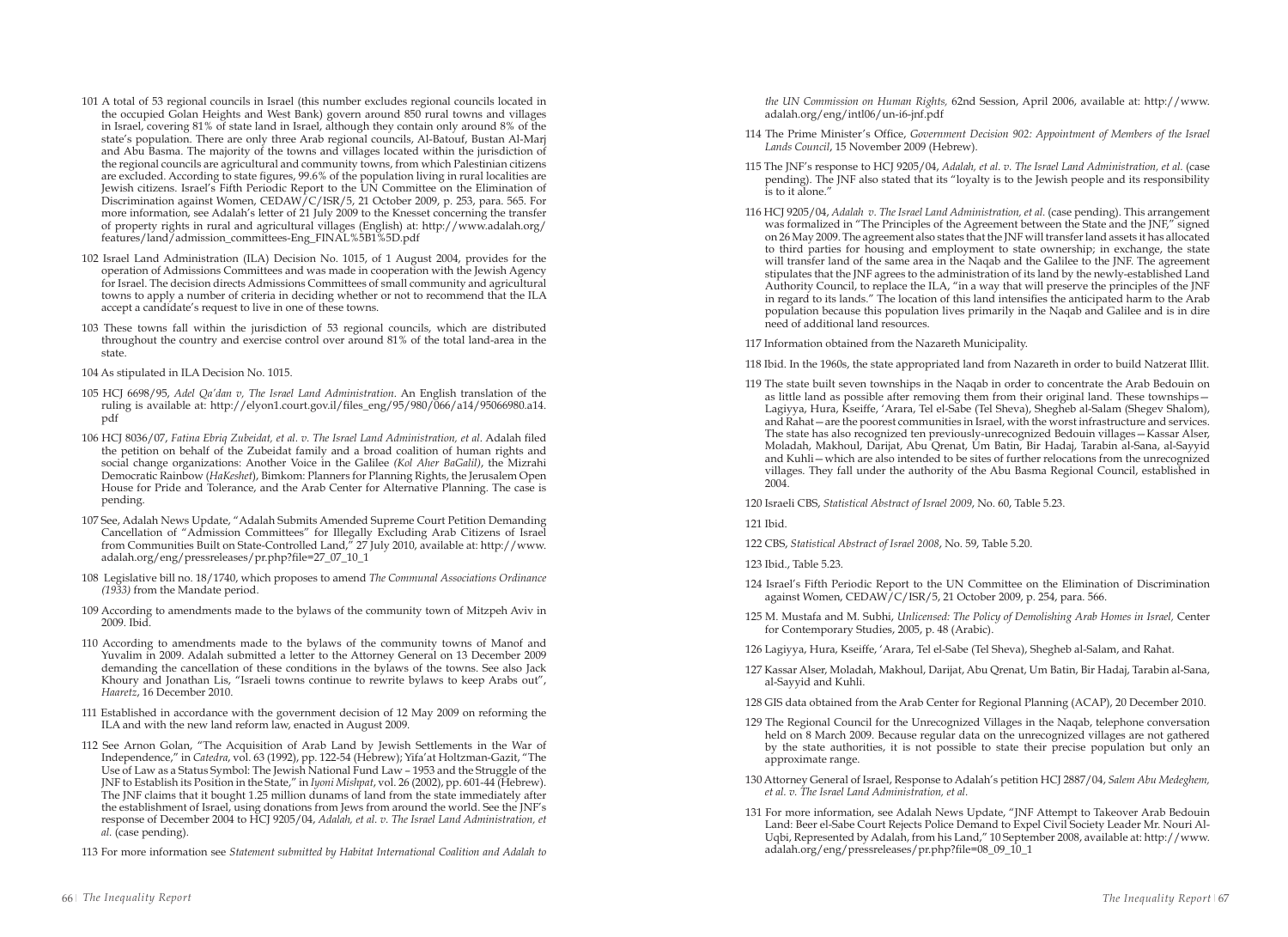- 132 See, e.g., *Arabs48,* "The destruction of the village of Al-Araqib in the Naqab for the fifth time," 13 September 2010 (Arabic).
- 133 The Israeli Committee Against House Demolitions (ICAHD), telephone interview on 21 July 2009.
- 134 See, Adalah News Update, "Adalah Demands Immediate Criminal Investigation into Police Officers Brutal Destruction of Arab Bedouin Unrecognized Village al-Araqib in the Naqab," 3 August 2010, available at: http://www.adalah.org/eng/pressreleases/ pr.php?file=03\_08\_10\_2; Adalah News Update, "For the Second Time in Eight Days Police Use Brutal Force to Violently Evacuate Arab Bedouin Residents of Unrecognized Village of al-Araqib in the Naqab," 4 August 2010, available at: http://www.adalah.org/eng/ pressreleases/pr.php?file=04\_08\_10
- 135 The Report of the Goldberg Commission, December 2008, para. 108.
- 136 On 20 July 2010, the National Council for Planning and Building (NCPB) decided to recognize the two villages, following a recommendation made by a special investigator appointed by the NCPB to help consider objections submitted against the Metropolitan Plan for Beer el-Sabe (Be'er Sheva) by Adalah, the Regional Council for Unrecognized Villages in the Naqab (RCUV) and Bimkom. On 16 November 2010, Adalah sent an urgent letter in its own name and on behalf of the RCUV and Bimkom to the NCPB asking that it reject the request to change its decision.
- 137 Israel Land Administration and Ministry of National Infrastructure, *New and renewed settlements in Israel*, Jerusalem, 2001 (Hebrew).
- 138 Civil Appeal 11165/09, *Ibrahim Abu Al-Qia'an et al. v. The State of Israel* (Beer el-Sabe [Be'er Sheva] District Court).
- 139 For more information, see Adalah News Update, "Adalah Appeals against Court Decision Evicting Residents from Arab Bedouin Unrecognized Village of Umm al-Hieran in the Naqab," 25 October 2009, available at: http://www.adalah.org/eng/pressreleases/ pr.php?file=09\_10\_25\_1. The appeal remains pending.
- 140 Hana Hamdan, "The Policy of Settlement and "Spatial Judaization in the Naqab," *Adalah's Newsletter*, vol. 11, March 2005, available at: http://www.adalah.org/newsletter/eng/ mar05/ar2.pdf
- 141 Formally known as Regional Master Plan TAMAM 4/14/42: Partial District Master Plan for the Southern District—Amendment No. 42.
- 142 HCJ 2817/06, *Adalah, et al. v. The National Council for Planning and Building, et al.* (case pending for decision).
- 143 The law amends *The Negev Development Authority Law (1991).*
- 144 Concluding Observations of the Human Rights Committee—Israel, CCPR/C/ISR/CO/3, 29 July 2010, para. 24.
- 145 In the 2007/2008 school year, their number stood at 480,517 pupils. CBS, *Statistical Abstract of Israel 2008*, No. 59, Table 8.13.
- 146 The Civil Service Commission, "Suitable Representation for the Arab Minority, including the Druze and Circassians in the Civil Service," 2006.
- 147 Gideon Saar, "The Government of Israel Believes in Education," August 2009 (Hebrew), available at: http://meyda.education.gov.il/files/owl/hebrew/alsederhayom/education\_ presentation\_final\_opt.pdf. The report has been adopted by the Ministry of Education and is now being implemented.
- 148 Article 3B(a)(1) of *The State Budget Law, Amendment: Prohibited Expenses (2009)*, legislative bill no. 18/1403. The bill was tabled by MKs from the Yisrael Beiteinu party and has been endorsed by the Ministry of Justice. The Knesset passed the bill on first reading in March 2010.
- 148 The state budget for education is structured in such a way as to prevent analysis of exactly how much funding Arab education receives. The budget is broken down into 20 general

articles, of which only one includes a breakdown of spending on Arab and Jewish education, namely the Pedagogy Administration, the executive arm of the MOE. The Pedagogy Administration allocated 4% of its budget to Arab education in 2006 and 3% in 2007. In addition, in line with the State Budget for 2006, drawn up by the MOE, just 1.5% of the state funds allocated to NGOs working in the field of education were allocated to NGOs providing educational services to Arab children and students. See State Budget, 2006 and 2007 (Hebrew).

- 150 CBS, *New Survey—Investment in Education 2000/1*, 3 August 2004 (Hebrew).
- 151 CBS, *Statistical Abstract of Israel 2008*, No. 59, Table 8.9.

152 Ibid., Table 8.44.

- 153 Gideon Saar, *The Government of Israel Believes in Education*, August 2009 (Hebrew).
- 154 On 27 August 2009, Adalah sent a letter to Minister Saar demanding that the discriminatory provisions contained in the plan be removed.
- 155 CBS, *Statistical Abstract of Israel 2009*, No. 60, Table 8.4.

156 Ibid.

- 157 The website of the Ministry of Education, press release dated 6 February 2008, "Good results in examinations in mathematics, English and science in Haifa" (Hebrew). According to the press release, Jewish children in the Haifa District scored an average of 79% in Hebrew language examinations, a score quoted as being similar to the national average, while Arab children in the Haifa District scored an average of 62% in Arabic language examinations, quoted as slightly higher than the national score for Arab children of 61%. Part of the reason for the lower educational achievement of Arab students is the low standard of the Arabic text books used in Arab schools, which must be approved by the state. A recent study conducted by the Arab Cultural Association into all Arabic text books taught to first- and secondgrade pupils found many to be of poor quality; the survey found a total of approximately 4,000 mistakes and inaccuracies in the textbooks, including 892 linguistic and grammatical errors. The findings of the research were presented at a conference held by the Arab Cultural Association on 6 November 2009 in Nazareth. For more information, see in Arabic: http:// www.arabcultural-a.org/shownews.php?ID=199
- 158 CBS, *Statistical Abstract of Israel 2008*, No. 59, Table 8.3.

159 Ibid., Table 8.24.

- 160 Hannan el-Sana and Ajaj Asif, "The Arab Bedouin Population in the Naqab: Economics and Employment," The Naqab Institute for Peace and Development Strategies, 2007.
- 161 HCJ 2848/05, *Fatmeh Abu Sbeli, et al., v. The Ministry of Education, et al*. (decision issued 23 January 2007).
- 162 HCJ 7562/09, *Fatmeh Abu Sbeli, et al. v. The Ministry of Education, et al.* The state responded in December 2009 claiming that the process of obtaining planning permission for the school building was ongoing. Case pending.
- 163 CBS, *Statistical Abstract of Israel 2008*, No. 59, Table 8.47.
- 164 Israel's Fifth Periodic Report to the UN Committee on the Elimination of Discrimination against Women, CEDAW/C/ISR/5, 21 October 2009, p.157, para. 366.
- 165 CBS, *Statistical Abstract of Israel 2008*, No. 59, Table 8.25.
- 166 CBS, *Statistical Abstract of Israel 2008*, No. 59, Table 8.52.

167 Ibid.

- 168 Adel Manna, ed., *Yearbook of Arab Society in Israel (2)*, "Chapter IV: Education and Higher Education," Jerusalem: Van Leer Jerusalem Institute, 2008 (Hebrew).
- 169 Israel's Fifth Periodic Report to the UN Committee on the Elimination of Discrimination against Women, CEDAW/C/ISR/5, 21 October 2009, p.161, para. 374.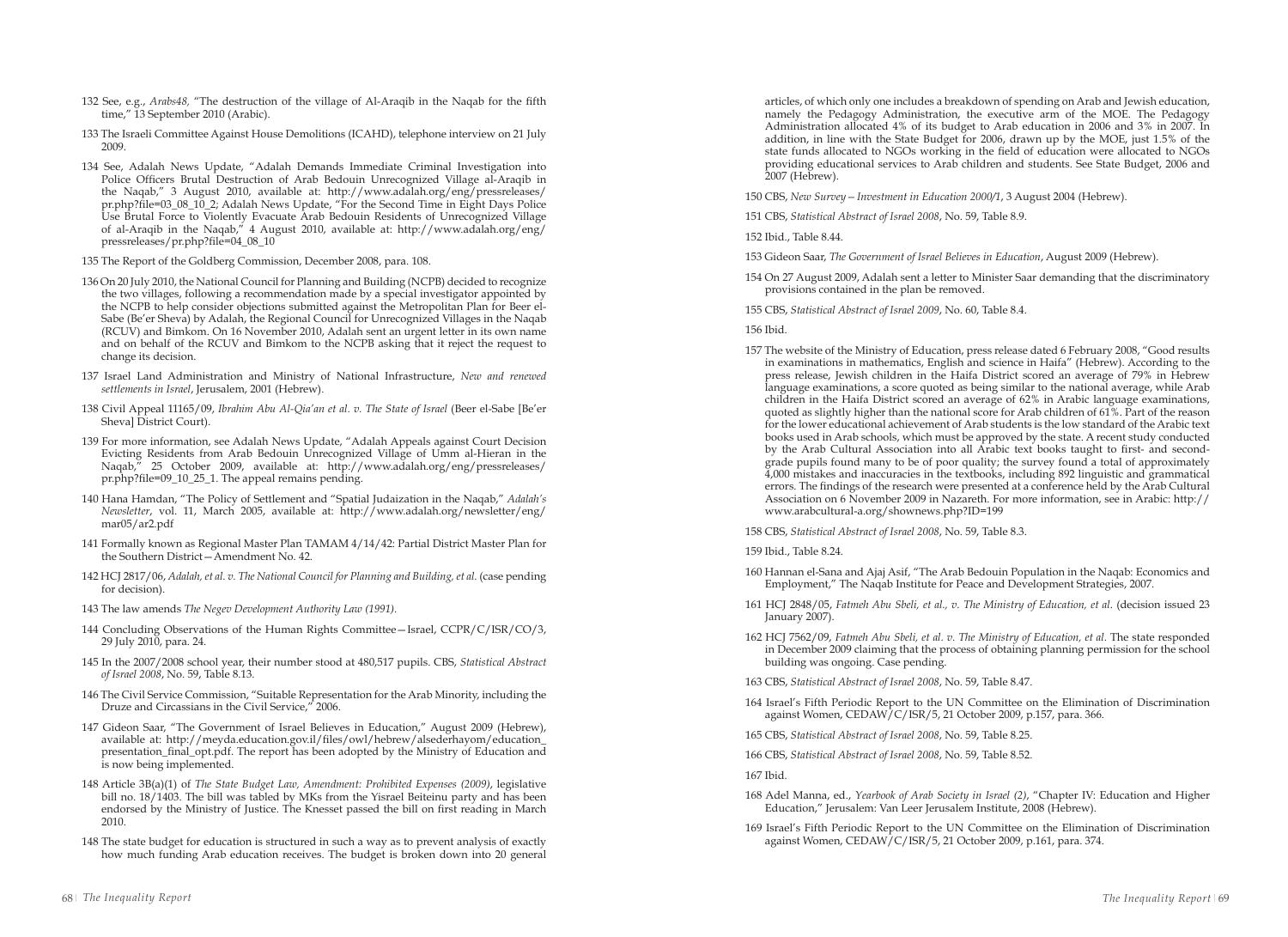170 CBS, *Statistical Abstract of Israel 2004*, No. 55, Table 8.3.

- 171 UNDP, *Human Development Report 2007/2008, Fighting Climate Change: Human solidarity in a divided world*, available at: http://hdr.undp.org/en/reports/global/hdr2007-2008/
- 172 CBS, *Statistical Abstract of Israel 2008*, No. 59, Table 8.3. Illiteracy among Arabs is concentrated in the 45+ age range. The definition of an illiterate person employed in these calculations is a person who has completed 0-4 years of schooling.
- 173 The Galilee Society: The Arab National Society for Health Research and Services, *The Palestinians in Israel—Socio-Economic Survey 2007*, pp. 211-212.
- 174 See HCJ 2814/07, *The Follow-Up Committee on Arab Education, et al. v. The Ministry of Education, et al*., submitted to the Supreme Court by Adalah in May 1997.
- 175 See, e.g. Adalah News Update, "Adalah Petitions Supreme Court to Compel Connection of Two Arab Bedouin Schools in the Naqab (Negev) to the National Electricity Network," 9 July 2009, available at: http://www.adalah.org/eng/pressreleases/pr.php?file=09\_07\_10
- 176 See HCJ 4177/04, *Yusef Abu-Abied, et al. v. The Ministry of Education, et al.* The state also informed the court that the MOE had committed to increase the number of positions from the beginning of the 2005 school year from 30% to 50% of the positions it is required to provide, to rise to 80% within two years. The state also committed itself to pursue a policy of affirmative action in education over the long term for the Arab Bedouin towns in the Naqab.
- 177 Adalah demanded the appointment of psychological counselors in five Arab Bedouin schools in the unrecognized villages in the Naqab serving 3,650 students, none of which has such a position. On 1 July 2009, the Supreme Court affirmed the urgent need for such counselors and the need to resolve the problem. However, it was satisfied with the state's commitment to establish special educational courses to prepare counselors in order to overcome the shortage. See HCJ 3926/06, *Al-Sayed Abed El-Dayem, et al. v. The Ministry of Education and The Abu Basma Regional Council* (decision delivered 1 July 2009).
- 178 Data cited in a letter from the Ministry of Education to Adalah, annex 4 , HCJ 3926/06, *Al-Sayed Abed El-Dayem et al. v. The Ministry of Education and the Abu Basma Regional Council.*
- 179 This article was amended through Section 15B of *The Law and Government Ordinance (1948)* to eliminate English as an official language, as stipulated by Article 82 of *The Palestine Order-in-Council (1922)*, leaving Arabic and Hebrew as Israel's two official languages.
- 180 See also the Supreme Court's decision in HCJ 4112/99, *Adalah, et al. v. The Municipality of Tel Aviv-Jaffa, et al.*, delivered on 25 July 2002, Justice Dalia Dorner's decision. This case, brought by Adalah together with the Association for Civil Rights in Israel, concerned the lack of Arabic text on traffic, warning and other informational signs in the mixed Arab-Jewish cities of Tel Aviv-Jaffa, Ramle, Lod, Akka (Acre), and Natzerat Illit, and demanded that the responsible municipalities amend such signs accordingly.
- 181 On 15 July 2009, Adalah sent an urgent letter to the Attorney General demanding the cancellation of the Transport Minister's decision.
- 182 H.C. 4112/99, *Adalah, et al. v. The Municipality of Tel Aviv-Jaffa, et al.* (decision delivered 25 July 2002). The petition was filed in 1999 by Adalah and the Association for Civil Rights in Israel (ACRI).
- 183 On 3 September 2009, Adalah received a letter from the Attorney General's Office (AG) stating that the decision of the Minister of Transport to Hebraize all road signs in Israel was not final, and that the issue remained under consideration by a sub-committee (on file with Adalah). No further update has since been received.
- 184 On 19 November 2009, Adalah wrote to the Municipality of Natzerat Illit and the AG demanding the implementation of the Supreme Court's 2002 decision in Natzerat Illit. The AG replied on 29 November 2009, stating that they would check the answer and reply to Adalah. No further response has been received. The letters are on file with Adalah.
- 185 According to a survey conducted by the "Women Promote Health" group and PHR-Israel, 50% of women from unrecognized villages surveyed reported that they go to health clinics on foot, and that they do not have another way to get there. See, Physicians for Human

Rights-Israel, "Israel's Step Children: About the lack of pediatrics in the Unrecognized Villages in the Negev and its Ramifications," November 2008. Position paper available at: http://www.phr.org.il/uploaded/articlefile\_1237372920593.pdf

- 186 CBS, *Israel in Figures 2009*, p.11 (English), available at: http://www.cbs.gov.il/publications/ isr in n09e.pdf
- 187 CBS, *The Arab Population in Israel 2008*, p. 3.
- 188 CBS, *Statistical Abstract of Israel 2008*, No. 59, Table 3.27.
- 189 CBS, *Israel in Figures 2009*, p. 11 (English).
- 190 Israel's Third Periodic Report to the UN Human Rights Committee, CCPR/C/ISR/3, 21 November 2008, para. 571.
- 191 I. Shoham Vardi, "The Death of Bedouin Babies in the Negev, 1990-2002," unpublished conference paper, Be'er Sheva: Ben-Gurion University; (Hebrew). See also, Physicians for Human Rights-Israel, *No Man's Land: Health in the Unrecognized Villages of the Negev*, July 2003.
- 192 Physicians for Human Rights-Israel, *Israel's Step Children*, November 2008.

193 Ibid.

- 194 Letter on file with Adalah.
- 195 HCJ 7115/97, *Adalah, et al. v. Ministry of Health, et al*. The Ministry of Health evaded its commitment to establish the clinics and the court's decision for several years, eventually setting the clinics up in 2000 and 2001 following further pressure from Adalah and others.
- 196 HCJ 10054/09, *Wadad El-Hawashly, et al. v. The Ministry of Health*. See Adalah News Update, "Adalah Petitions Supreme Court against Health Ministry Demanding Re-Opening of Mother and Child Clinics in Three Arab Bedouin Unrecognized Villages in the Naqab," 16 December 2009, available at: http://www.adalah.org/eng/pressreleases/pr.php?file=09\_12\_16
- 197 Israel Democracy Institute, *Auditing Israeli Democracy—2010*, (English) v.
- 198 Sikkuy, "Representation of Arab citizens in the justice system in Israel, 2008" (Hebrew), available at: http://www.sikkuy.org.il/docs/courts2008.doc. Perhaps as a result of the lack of representation, as many as 40% of Arab citizens of Israel stated in 2009 that they had no trust in the judiciary. Prof. Sammy Smooha, "Index of Jewish-Arab Relations in Israel—2009: The lost decade of Arab-Jewish relations in Israel," The University of Haifa, 25 May 2010, p. 9 (Hebrew).
- 199 These parties are Ra'am-Ta'al (The United Arab List and the Arab Movement for Change), Tajammoa/Balad (National Democratic Assembly) and Al-Jabha/Hadash (Democratic Front for Peace and Equality). While al-Jabha is defined as a joint Arab-Jewish party, it is the largest parliamentary political party in the Arab community in Israel and the vast majority of its members are Arab.
- 200 See *Knesset Members by Parliamentary Group*, at: http://www.knesset.gov.il/mk/eng/ mkindex\_current\_eng.asp?view=1
- 201 These were Ms. Hussniya Jabara, who served as an elected representative of the Meretz Party from 1999 to 2003, and Ms. Nadia Hilou, who served as an elected representative of the Labor Party between 2006 and 2009.
- 202 Sections 7(A)(1) and (2) of *The Basic Law: The Knesset*. Section 7(A)(3) adds further stipulates incitement to racism as a basis for banning a political party list from Knesset elections.
- 203Election Appeal 131/03, *Balad—The National Democratic Assembly v. Central Elections Committee*; Election Confirmation 50/03, *Central Elections Committee v. Azmi Bishara*; Election Confirmation 11280/02, *Central Elections Committee v. Ahmed Tibi*.
- 204 See Adalah News Update, "Central Elections Committee Votes against Attempt to Disqualify Leader of United Arab List from Upcoming Israeli Parliamentary Elections," 8 March 2006, available at: http://www.adalah.org/eng/pressreleases/pr.php?file=06\_03\_08-1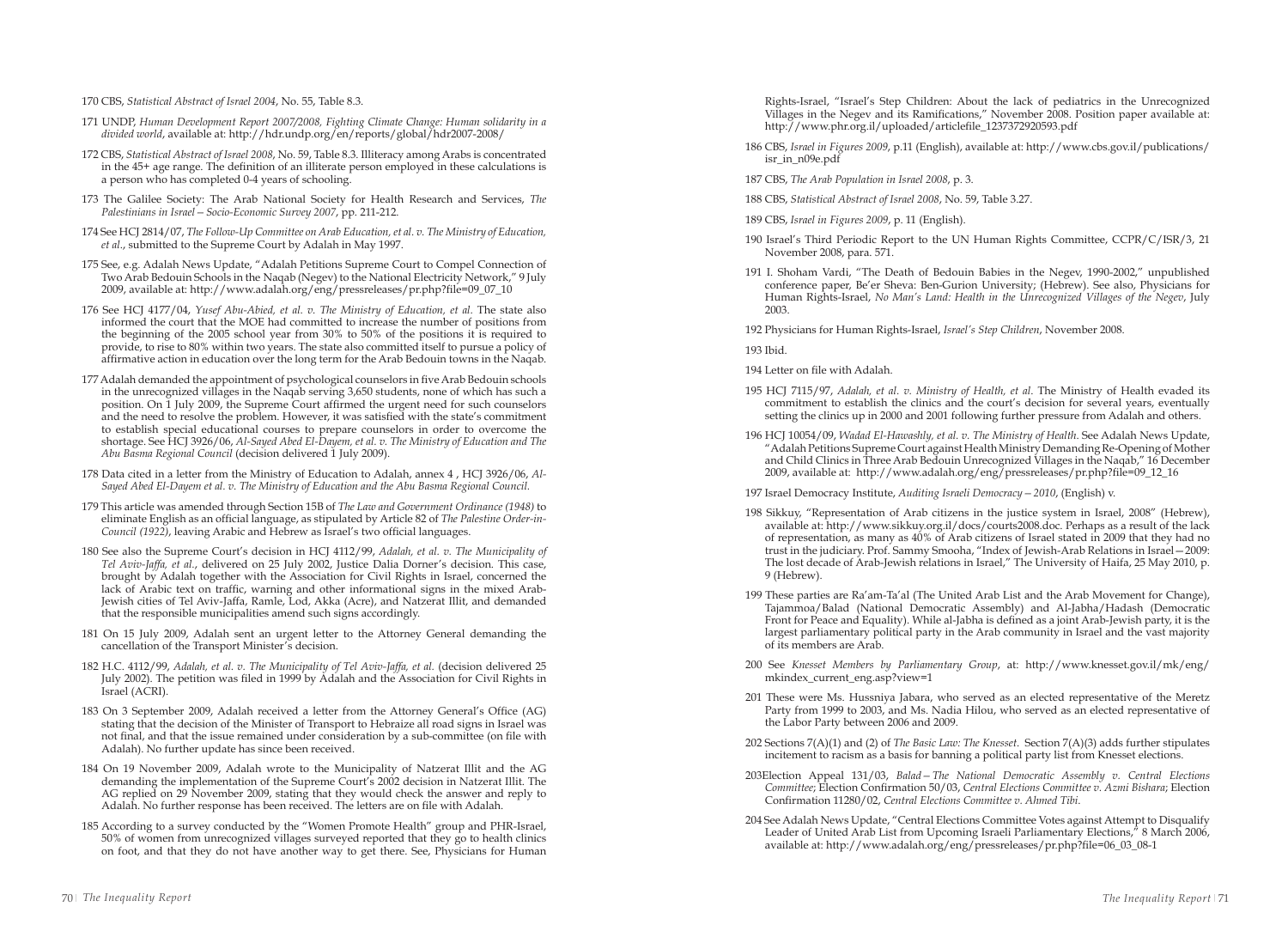- 205 Election Appeal HCJ 561/09, *National Democratic Assembly and United Arab List and Arab Movement for Change v. The Central Elections Committee and the Attorney General.*
- 206 *Law of Political Parties (1992) (Amendment 12) (2002)*, Article 5.
- 207 The law does not apply retroactively.
- 208 Legislative bill no. 5/18, introduced on 1 April 2009.
- 209 Legislative bill no. 7/18, introduced on 1 April 2009.
- 210 Legislative bill no. 226/18, introduced on 1 April 2009.
- 211 *Law of Election (1969) (Amendment 46) (2002)*, Section 57.
- 212 Israel Democracy Institute, *2009 Israeli Democracy Index*, (English) p. 53.
- 213 The Israel Democracy Institute, *Participation, Abstention and Boycott: Trends in Arab Voter Turnout in Israeli Elections*, 22 April 2009, available at: http://www.idi.org.il/sites/english/ ResearchAndPrograms/elections09/Pages/ArabVoterTurnout.aspx
- 214 University of Haifa Division of Communication and Media Relations, "2008 Index of Arab-Jewish Relations in Israel," Press Release, 19 May 2009, University of Haifa.
- 215 CBS, *Statistical Abstract of Israel 2008*, No. 59, Table 10.1.
- 216 CBS, *Statistical Abstract of Israel 2009*, No. 60, Table 10.1
- 217 The Israel Democracy Institute, *Participation, Abstention and Boycott*, 22 April 2009.
- 218 Israel Democracy Institute, *2009 Israeli Democracy Index*, (English) p.65.
- 219 Poll commissioned by the Maagar Mochot research institute, reported in Or Kashti, "Poll: Half of Israeli high schoolers oppose equal rights for Arabs," *Haaretz* (English edition), 11 March 2010.
- 220 The Israel Democracy Institute, *Participation, Abstention and Boycott*, 22 April 2009, pp. 66, 87.
- 221 Adalah represents the victims' families and continues to demand indictments in the October 2000 killings cases. See Adalah, *Special Report on the October 2000 Killings*, available at: http:// www.adalah.org/eng/october2000.php
- 222 According to a poll conducted during the war by the newspaper *Haaretz*, despite images from Gaza depicting massive destruction and a large number of wounded and killed Palestinians, 82% of the public believed that Israel has not "gone too far" in the war. Yossi Verter, "Poll shows most Israelis back IDF action in Gaza," *Haaretz*, 15 January 2009, available at: http:// www.haaretz.com/print-edition/news/poll-shows-most-israelis-back-idf-action-ingaza-1.268162.
- 223 Adalah, *Prohibited Protest: Law enforcement authorities restrict the freedom of expression of protestors against the military offensive in Gaza*, November 2009 (Hebrew). The English executive summary of the report is available at: http://www.adalah.org/features/prisoners/GAZA\_ REPORT\_ENGLISH\_FOR\_THE\_NEWSLETTER.pdf
- 224 Ibid. Contrary to domestic and international law, and with the backing of the Supreme Court, the treatment of minors was identical to that of adults.
- 225 Adalah, *Prohibited Protest, 2009.*

226 Ibid.

- 227 Ibid.
- 228 Ibid.
- 229 As was the case, for example, with the protests held on New Year's Day 2009 at Haifa University, on Ben-Gurion Boulevard in Haifa, Tel Aviv University, and Ben-Gurion University in Be'er Sheva (Beer el-Sabe).
- 230 Third Periodic Report of Israel to the Human Rights Committee, CCPR/C/ISR/3, 21 November 2008, para. 200.
- 231 The Ministry of Justice Police Investigation Unit (*Mahash*) reviews the majority of complaints brought against police for the unlawful use of force by police officers. It is not an independent body. The majority of investigators within Mahash are police employees working on a temporary basis within the unit. The UN Human Rights Committee noted its concern at the lack of independence of police investigators in its recent Concluding Observations on Israel. See Concluding Observations of the Human Rights Committee—Israel, CCPR/C/ ISR/CO/3, 29 July 2010, para. 12.
- 232 Adalah sent an urgent letter to the Attorney General demanding that he prohibit the GSS from making these threats, arguing that they infringed the right of Arab citizens to organize, demonstrate and express their opinion and that they constitute an attempt by the GSS to interfere in Arab political activities in Israel. For more information see, Adalah News Update, "Adalah to AG: Summoning Political Activists to GSS Investigation is an Attempt to Frighten Them from Participating in Demonstrations of Solidarity with Gaza," 2 January 2009, available at: http://www.adalah.org/eng/pressreleases/pr.php?file=09\_1\_2\_1

233 Adalah, *Prohibited Protest, 2009.*

- 234 Adalah, "Briefing Paper: Restrictions on human rights organizations and the legitimate activities of Arab political leaders in Israel," 23 June 2010, available at: http://www.oldadalah.org/newsletter/eng/jun10/docs/bp.pdf
- 235 Adalah is representing MK Barakeh. The first hearing on the indictment was held on 10 March 2010 but the trial proceedings remain on hold following a Supreme Court petition submitted by Adalah in August 2010 against the joinder of the four offences. Adalah argued that the joinder stood to substantially harm the legal defense of MK Barakeh and undermine his rights to parliamentary immunity and a fair trial. For more information, see Adalah News Update, "The Political Trial of MK Mohammed Barakeh Opens before Tel Aviv Magistrates' Court," 11 March 2010, available at: http://www.adalah.org/eng/ pressreleases/pr.php?file=11\_03\_10
- 236 Adalah represented MK Naffaa at a hearing held before the AG and senior officials from the State Prosecutor's Office in March 2009. The State Prosecutor recently informed Adalah that MK Naffaa has been indicted. See, Adalah News Update, "Knesset Committee strips Arab MK Sa'id Naffaa of his parliamentary immunity; Attorney General to criminally indict him for political offenses surrounding his visit to Syria; Adalah to represent MK Naffaa," 28 January 2010: http://www.adalah.org/eng/pressreleases/pr.php?file=28\_01\_10
- 237 See Adalah News Update, "Knesset Committee strips Arab MK Sa'id Naffaa of his parliamentary immunity; Attorney General to criminally indict him for political offenses surrounding his visit to Syria; Adalah to represent MK Naffaa," 28 January 2010, available at: http://www.adalah.org/eng/pressreleases/pr.php?file=28\_01\_10
- 238 HCJ 11225/03, *MK Azmi Bishara. v. The Attorney General, et al.*, petition accepted 1 February 2006.
- 239 See, e.g., "Israel Silencing Internal Critics," *Riz Khan* (*AlJazeera*, 14 June 2010), available at: http://english.aljazeera.net/programmes/rizkhan/2010/06/20106136375951921.html
- 240 See other MKs attack MK Zoabi at: http://www.youtube.com/watch?v=KBUxZnHb2ig
- 241 See, e.g., "Dangerous Incitement," *Haaretz Editorial*, 7 June 2010.
- 242 On 7 October 2010, Adalah on behalf of MK Zoabi and the Association for Civil Rights in Israel, submitted a petition to the Supreme Court of Israel against the Knesset's decision to revoke MK Zoabi's parliamentary privileges. See Adalah News Update, "Petition to Israeli Supreme Court: the Knesset's Revocation of MK Haneen Zoabi's Parliamentary Privileges is Illegal and must be Cancelled," 7 November 2010, available at: http://www.adalah.org/ eng/pressreleases/pr.php?file=07\_11\_10